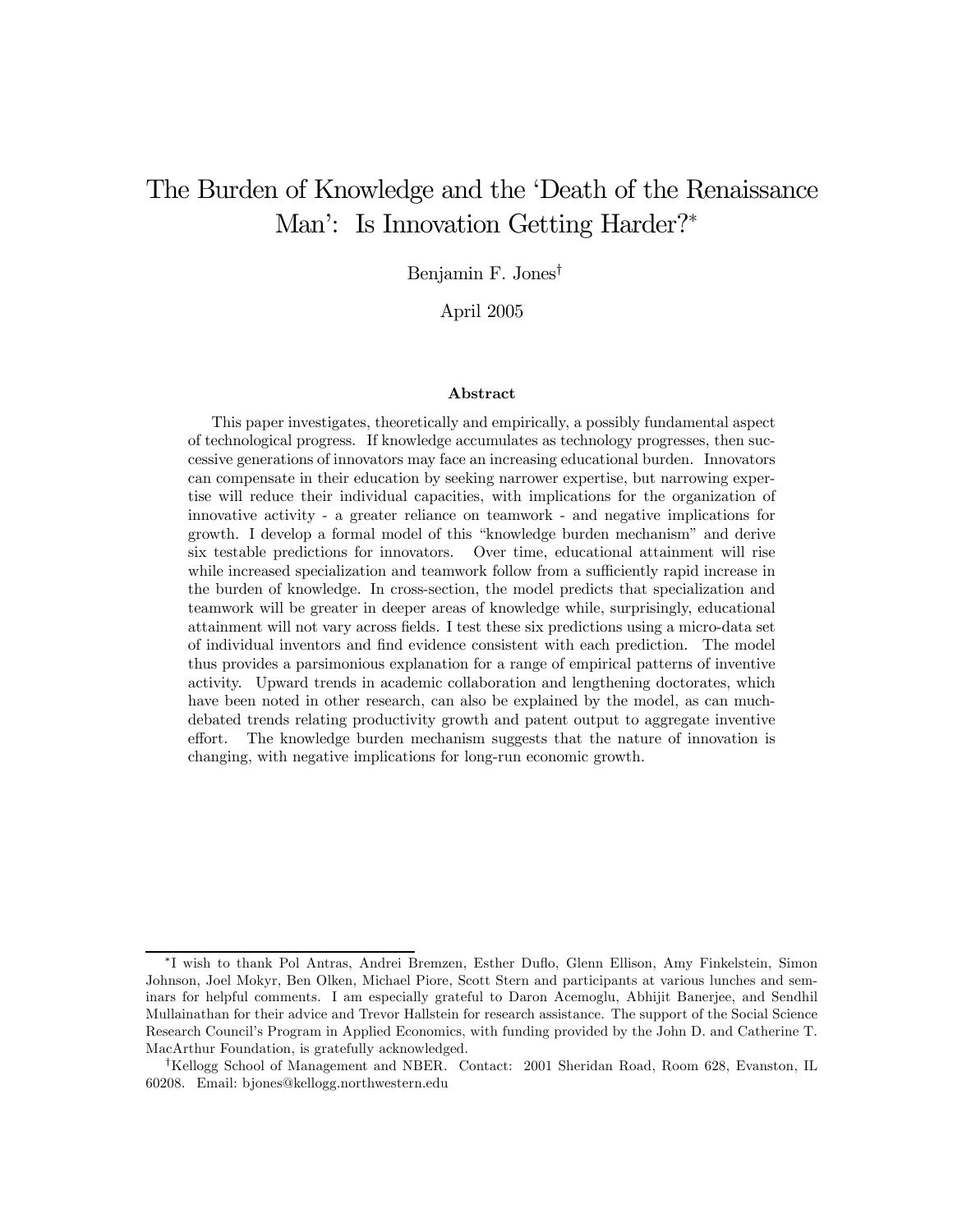# 1 Introduction

Understanding innovation is central to understanding many important aspects of economics, from market structure to aggregate growth. Innovators, in turn, are a necessary input to any innovation. The innovator, wrestling with a creative idea, working with colleagues, bringing an idea to fruition, seems the very heart of the innovative process.

This paper places innovators at the center of analysis and focuses on two simple observations. First, innovators are not born at the frontier of knowledge; rather, they must initially undertake significant education. Second, the frontier of knowledge shifts over time. The purpose of this paper is to investigate equilibrium implications of these two observations and then test these implications empirically. The theory and empirical work below suggest possibly fundamental consequences for the organization of innovative activity and, in the aggregate, for growth.

The first observation concerns human capital and highlights a general distinction between human capital and other stock variables. Physical stocks can be transferred easily, as property rights, from one agent to another. Human capital, by contrast, is not transferred easily. While one generation may rather effortlessly bequeath its physical assets to the next, with human capital stocks, this is fundamentally not the case. The vessel of human capital - the individual - absorbs information at a limited rate, has limited capacity, and has limited time on earth. The difficulty of transferring human capital has broad implications in economics<sup>1</sup>; in this paper, I focus on basic implications for innovation.

The second observation concerns the total stock of knowledge. In 1676, Isaac Newton wrote famously to Robert Hooke, "If I have seen further it is by standing on the shoulders of giants." Newton's sentiment suggests that knowledge begets new knowledge, an observation that has been formalized in the growth literature (Romer 1990, Jones 1995a, Weitzman 1998) with implications discussed extensively both there (e.g. Jones 1995b, Kortum 1997, Young 1998) and in the micro-innovation literature (e.g. Scotchmer 1991, Henderson & Cockburn 1996). This paper suggests a different, indirect implication of Newton's observation: if one is to stand on the shoulders of giants, one must first climb up their backs, and the greater the body of knowledge, the harder this climb becomes.

<sup>&</sup>lt;sup>1</sup>See, for example, Ben-Porath (1967) regarding life-cyle earnings and Hart & Moore (1995) regarding debt contracts.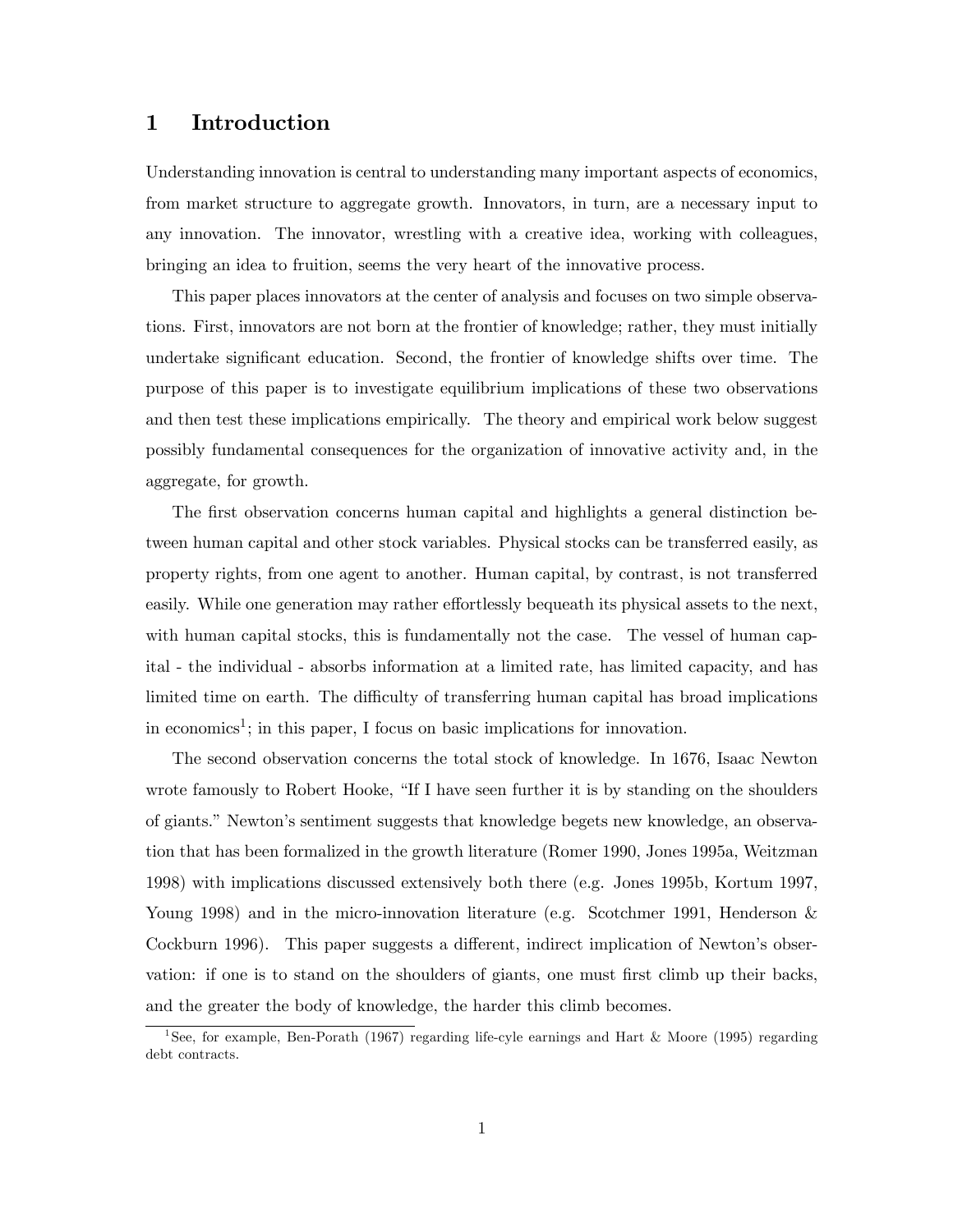If technological progress leads to an accumulation of knowledge, then the educational burden on successive cohorts of innovators will increase. Innovators might confront this difficulty by choosing to learn more. Alternatively, they might compensate by choosing narrower expertise — a "death of the Renaissance Man" effect. Choosing to learn more will leave less time in the life-cycle for innovation. Narrowing expertise, meanwhile, can reduce individual capabilities and force innovators to work in teams. Intriguing evidence along the lines of a "learning more" effect can be seen in Table 1, which borrows from Jones (2005). We see that the mean age at which great inventors and Nobel Prize winners produced their great innovations increased by 6 years over the course of the 20th Century. To help motivate the second set of effects, consider the invention of the microprocessor. As described by Malone (1995), the invention was by necessity the work of a team. The inspiration began with a researcher named Ted Hoff, who joined in the theoretical development with Stan Mazor. But as Malone writes,

Hoff and Mazor didn't really know how to translate this architecture into a working chip design... The project began to lag.

In fact, probably only one person in the world did know how to do the next step. That was Federico Faggin...

The microprocessor was one person's inspiration, but several people's invention. It is the story of researchers with circumscribed abilities, working in a team, and it helps motivate the model of innovation and the empirical work in this paper.

In the model, presented in Section 2, innovators are specialists who interact with each other in the implementation of their ideas. The model introduces a "circle of knowledge" — a continuum of types of knowledge — upon which innovators define their specialties and locate necessary teammates. Achieving expertise in any area on the circle requires an innovator to bring herself to the frontier of knowledge in that area, and the difficulty of reaching the frontier — the burden of knowledge — may increase or decrease over time.

The central choice problem is that of career. At birth, each individual chooses to become either a production worker or an innovator. Innovators must further choose a specific area of knowledge to learn. They choose their degree of specialization as a tradeoff between the costs and benefits of education: greater knowledge leads to increased innovative potential, but it also costs more to acquire. Innovators also seek to avoid crowding: other things equal,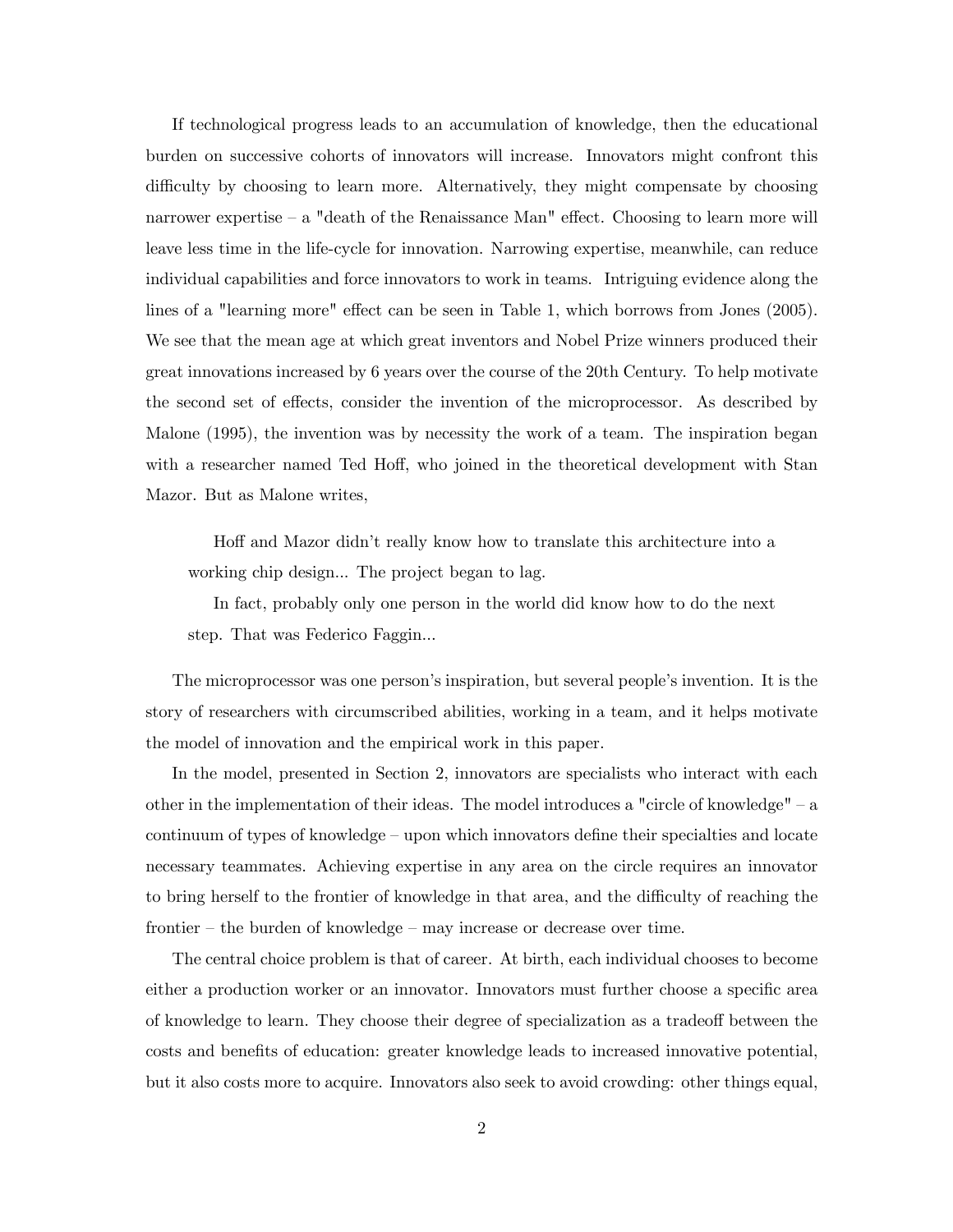the greater the density of innovators in a particular area of knowledge, the less expected income each will earn. The equilibrium defines the educational decisions of innovators — the total amount of education they seek, their degree of specialization, and their consequent propensity to form teams.

Career choices are made in a dynamically evolving economy. The model marries the burden of knowledge mechanism with two established insights in the growth and innovation literatures. First, a growing population increases market size, making innovations more valuable and attracting workers to the innovative sector. The importance of introducing such scale effects from an aggregate growth perspective was first pointed out by Jones (1995a). In this model, increasing market size also plays a key role by increasing the marginal value of education, thereby increasing the amount of education innovators wish to seek. Second, the value of knowledge may be increasing or decreasing as the economy evolves. This feature captures, in reduced-form, a broad range of arguments in the literature: both fishing-out ideas (e.g. Kortum 1997), as well as more optimistic specifications where knowledge is increasingly useful (e.g. Romer 1990, Aghion & Howitt 1992). An increasing value of knowledge will tend, ceteris paribus, to increase the marginal benefit of education. Finally, the difficulty in reaching the knowledge frontier – the burden of knowledge – may rise or fall as the economy evolves.

In this framework the same forces that influence innovators' educational decisions also influence long-run growth. Indeed, the tight link between individual income possibilities and changes in the knowledge space produces detailed predictions about innovator behavior on the one hand and aggregate consequences on the other, allowing this model to explain both micro and aggregate data patterns. The crux of the model is that income possibilities determine career decisions. Therefore, any increase in the burden of knowledge cannot be analyzed in isolation but must be weighed against both the value of this knowledge and other income opportunities when innovators make their career choices. Moreover, any simple intuition that areas of "greater knowledge" require more education and/or more specialization turns out to have important and empirically relevant qualifications. Along the balanced growth path, the income possibilities of innovation expand — because market size and/or the value of ideas are increasing  $-$  so that new cohorts will seek more education over time. Given this increasing educational attainment, innovators will only become more specialized if the burden of knowledge mechanism is sufficiently strong. More subtly,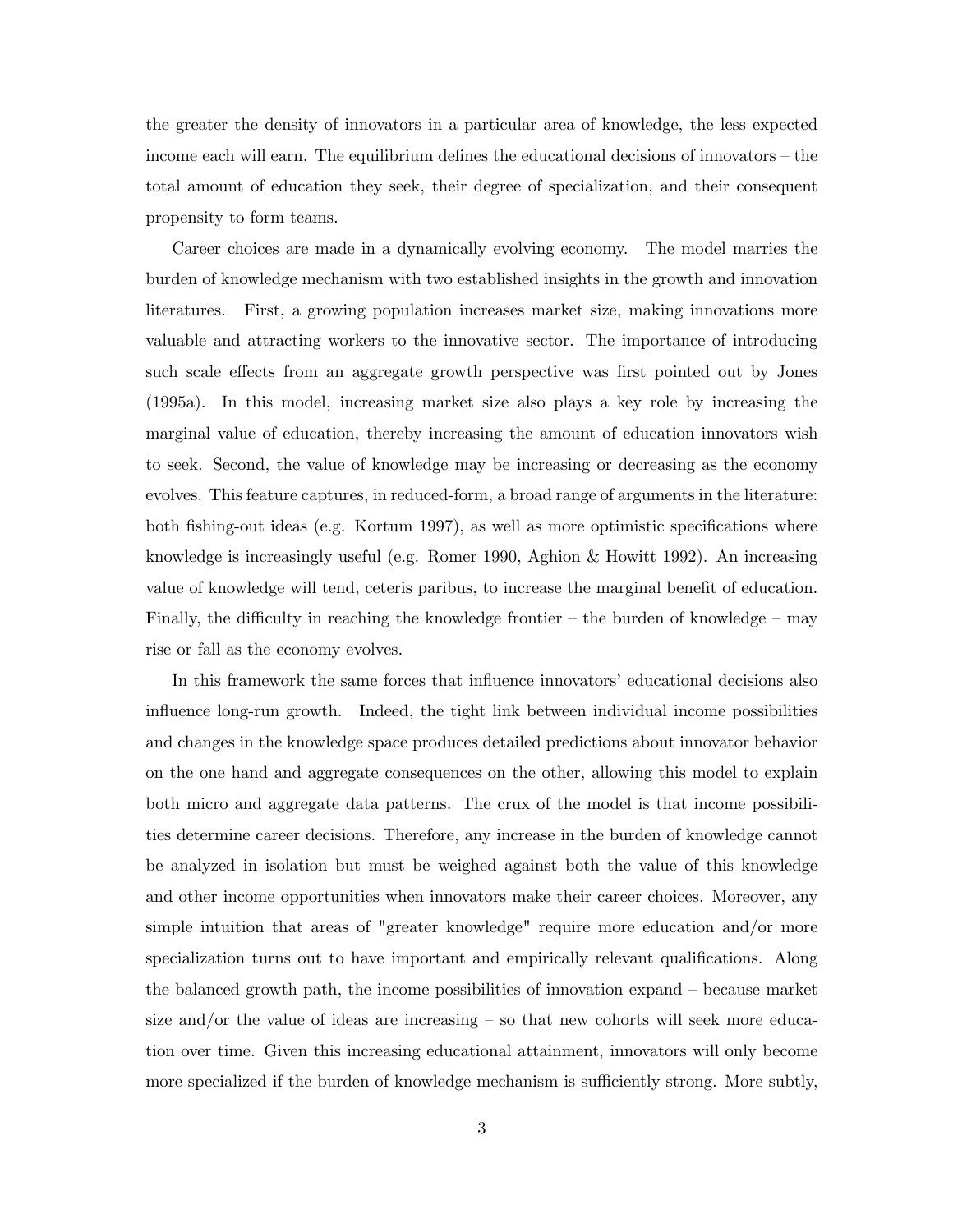income arbitrage produces the surprising result that educational attainment will not vary across technological fields, regardless of variation in the burden of knowledge or innovative opportunities.

In all, the model makes six testable predictions for the behavior of individual innovators. In time series, the model predicts that (i) educational attainment will be rising while (ii) specialization and (iii) teamwork will increase only if the burden of knowledge is increasing at a sufficient rate. In cross-section, the model predicts that (iv) specialization and hence (v) teamwork will be greater in fields where knowledge is deeper. At the same time, (vi) educational attainment should show no variation across technological fields.

Section 3 tests these six predictions empirically. Using a rich patent data set (Hall et al. 2001) together with the results of a new data collection exercise to determine the ages of 55,000 inventors, I am able to develop detailed patent histories for individuals. As shown in Figure 1, I find that the age at first innovation, which can serve as a proxy measure for educational attainment, is trending upwards at 0.6 years per decade. Meanwhile, U.S. team size is seen to be increasing at a remarkably steep rate of 17% per decade, and a direct measure for specialization is increasing by 6% per decade. As discussed in Section 3, these trends are all robust to a number of controls, and in particular are robust across a wide range of technological categories and research environments.

In cross-section, I find striking support for the model's perhaps less obvious prediction that educational attainment will be similar across fields. At the same time, team size and the specialization measure vary substantially across fields, and, as predicted, are larger where the amount of knowledge underlying each patent is larger.

The model thus serves as a parsimonious explanation for this collection of new facts. Starting with simple observations about human capital and knowledge, we are led to test basic predictions about innovator behavior and to uncover substantial variations across fields and over time. As discussed in Section 4, the model can further explain several facts that have been documented elsewhere, including upward trends in academic coauthorship and doctoral duration. Lastly, in the aggregate, the model provides one consistent explanation for existing facts debated by growth economists. First, R&D employment in leading economies has been rising dramatically, yet TFP growth has been flat (Jones, 1995b). Second, the average number of patents produced per R&D worker or R&D dollar has been falling over time across countries (Evenson 1984) and U.S. manufacturing industries (Kor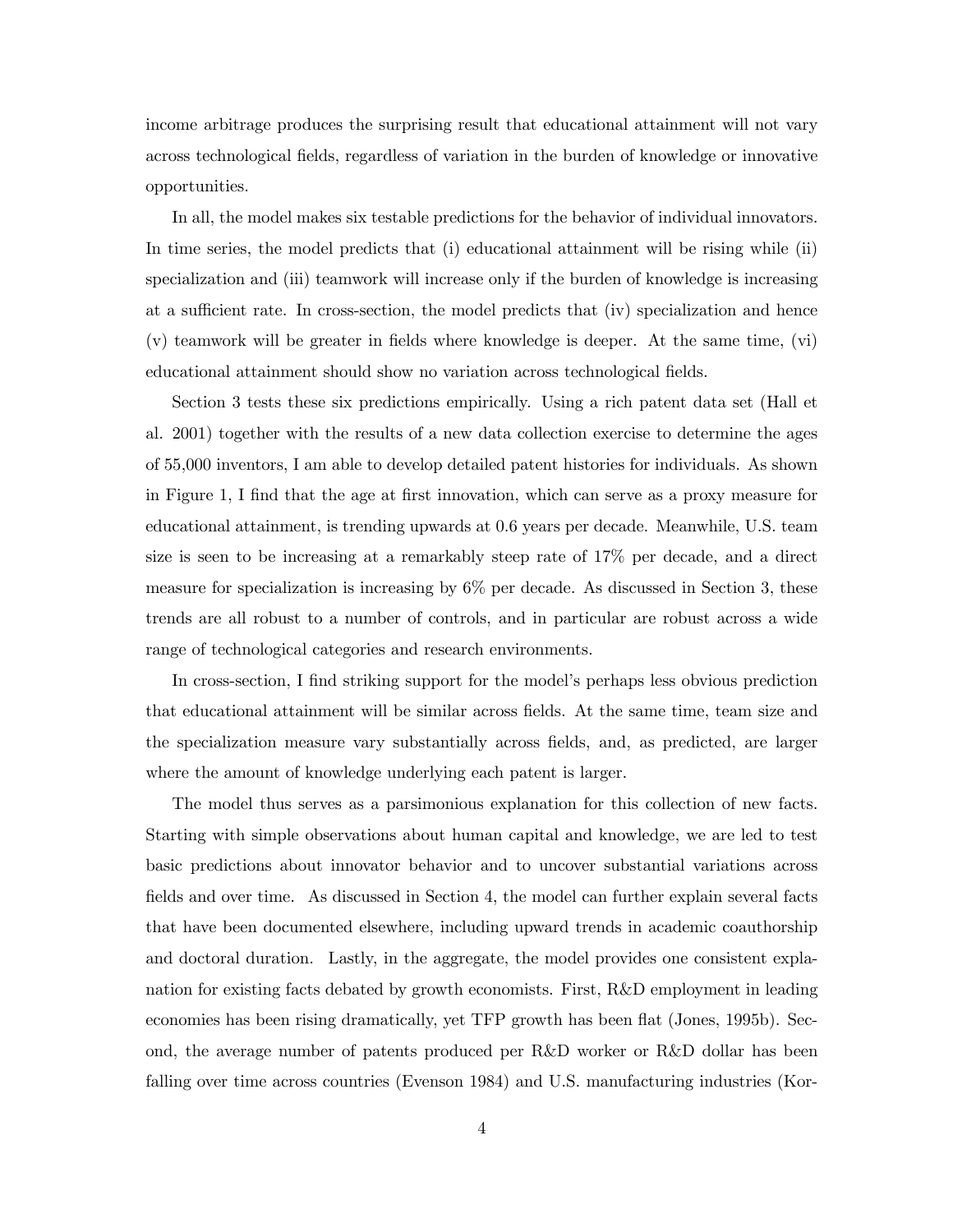tum 1993). These aggregate data trends can be seen in the model as an effect of increasingly narrow expertise, where innovators are becoming less productive as individuals and are required to work in ever larger teams.

Section 4 reviews the results, connects them to existing literatures, and further discusses their implications.

# 2 The Model

The over-arching theme of this model is the emphasis on innovators. I analyze a simple structure with two sectors: a production sector where competitive firms produce a homogenous output good and an innovation sector where innovators produce productivity-enhancing ideas. Workers in the production sector earn a competitive wage while innovators earn income by licensing their ideas to firms in the production sector. I abstract from physical capital and focus on the role of human capital in the innovation sector. Innovators must undertake a costly human capital investment to bring themselves to the knowledge frontier where they become able to innovate. Innovators face a tradeoff between the costs of seeking more education and the benefits of achieving a broader degree of expertise. This tradeoff will be balanced differently by different cohorts as the economy evolves.

Section 2.1 describes the production sector and Section 2.2 defines individuals' lifecycles and preferences. Sections 2.3 and 2.4 focus on innovators. The first describes the knowledge space and the cost of education. The second considers the innovation process and the value of ideas. Section 2.5 defines individuals' equilibrium choices. Section 2.6 analyzes steady-state growth, and Section 2.7 examines the time-series predictions of the model. Section 2.8 extends the model to investigate its predictions across technological areas at a point in time. The predictions of Sections 2.7 and 2.8 are the foundation for the empirical analysis in Section 3.

#### 2.1 The Production Sector

Competitive firms in the production sector produce a homogenous output good. A firm  $j$ hires an amount of labor,  $l_j(t)$ , to produce output,  $y_j(t) = X_j(t)l_j(t)$ . The productivity level of firm j is  $X_j(t) \leq X(t)$ , where  $X(t)$  is the leading edge of productivity in the economy, which can be achieved by any firm with access to the entire set of productive ideas.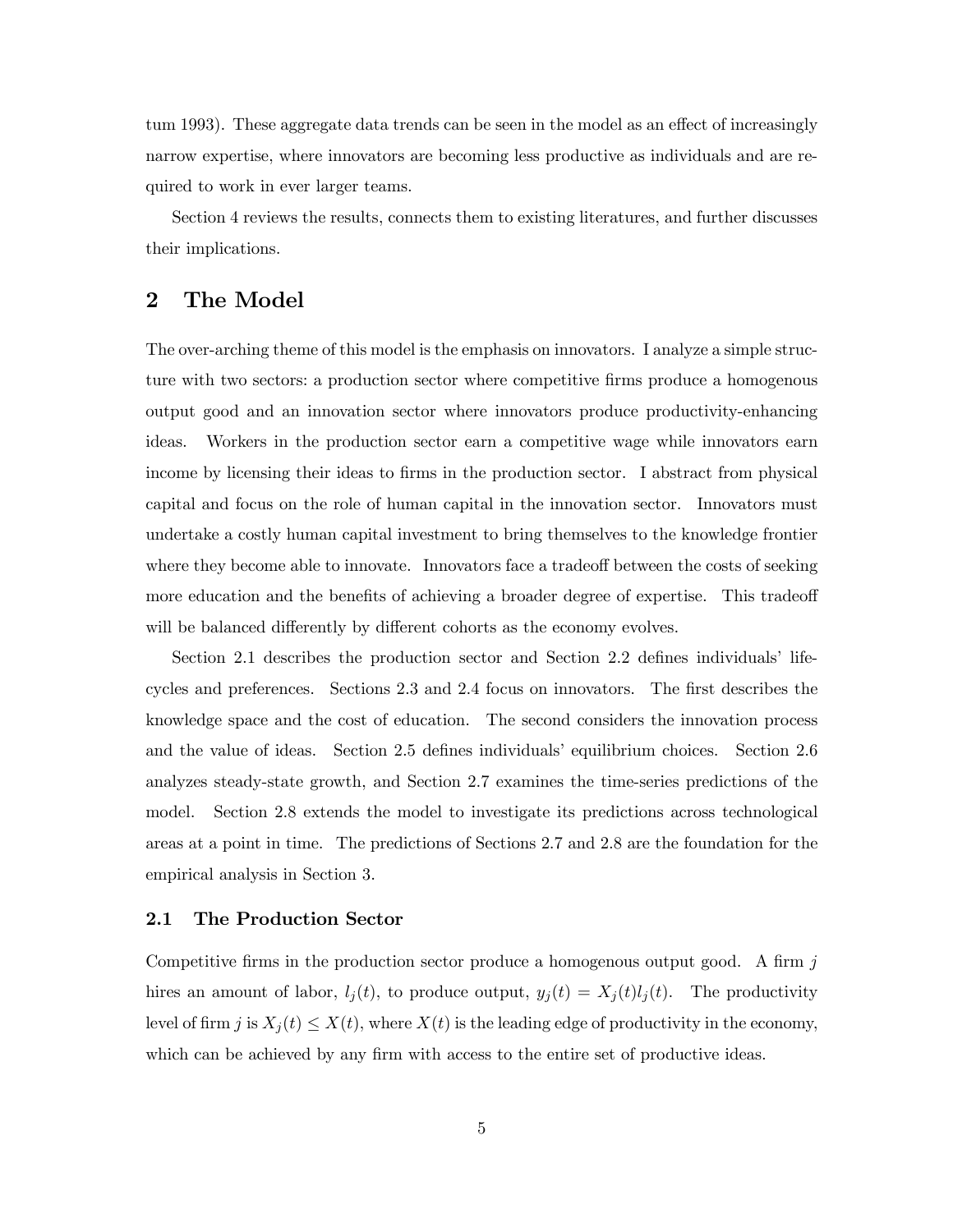The firm pays workers a wage,  $w(t)$ , and makes royalty payments per worker of  $r(t)$ on any patented technologies it employs. While patent protection lasts, the monopolist innovator will charge a firm a fee, per period, equivalent to all the extra output the firm can produce with the innovation, and the firm will be just willing to pay this fee. Therefore  $X_j(t) = X(t)$   $\forall j$ , and the total output in the economy is:

$$
Y(t) = X(t)L_Y(t)
$$
\n<sup>(1)</sup>

The revenues of these competitive firms are dispensed entirely in wage and royalty payments,  $X(t)l_j(t) = w(t)l_j(t) + r(t)l_j(t)$ . The competitive wage paid to a production worker is therefore:

$$
w(t) = X(t) - r(t)
$$
\n<sup>(2)</sup>

#### 2.2 Workers and Preferences

There is a continuum of workers of measure  $L(t)$  in the economy at time t. This population grows at rate  $g_L$ . Individuals are risk neutral and face a constant hazard rate  $\phi$  of death. They share a common intertemporal utility function,<sup>2</sup>

$$
U(\tau) = \int_{\tau}^{\infty} c(t)e^{-\phi(t-\tau)}dt
$$
\n(3)

I assume that individuals are born without assets and supply a unit of labor inelastically at all points over their lifetime. From the standard intertemporal budget constraint, the individual's utility is equivalent to the present value of her expected lifetime non-interest income.

The choice problem is that of career. At birth, an individual decides whether to become a wage worker or an innovator. Wage workers require no education and their expected utility is simply the discounted flow of the wage payments they receive:

$$
U^{wage}(\tau) = \int_{\tau}^{\infty} w(t)e^{-\phi(t-\tau)}dt
$$
\n(4)

If an individual  $i$  chooses to be an innovator instead, then she must further choose a specific field of expertise and pay an immediate fixed cost of education,  $E$ , to bring herself

<sup>&</sup>lt;sup>2</sup>For simplicity of exposition, I will specify the incomes and expenditures in the model in terms of a unit-mass of individuals.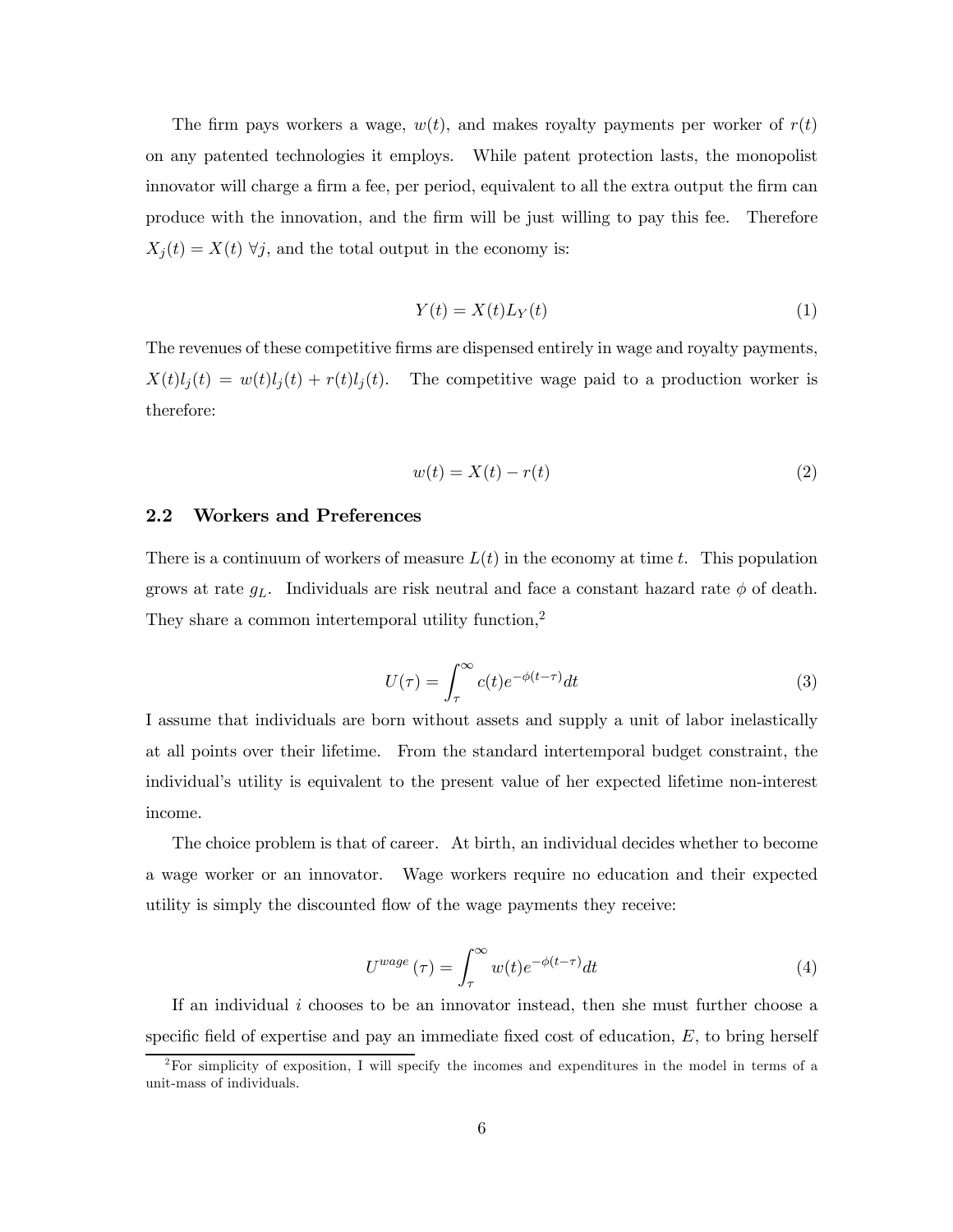to the frontier of knowledge in that area. Having paid this cost, the innovator earns an expected flow of income,  $v$ , by licensing any innovations she produces to firms in the production sector. In the model, both  $v$  and  $E$  are specific to the choice of expertise made by an individual  $(i)$ . The educational cost will also depend on the state of knowledge at the time of birth  $(\tau)$ , and income flows will further depend on the current state of the economy  $(t)$ . The expected lifetime utility of an innovator is written generally as,

$$
U_i^{R\&D}(\tau) = \int_{\tau}^{\infty} v_i(t)e^{-\phi(t-\tau)}dt - E_i(\tau)
$$
\n(5)

The structure of the innovator's educational choice and the functional forms of  $v$  and  $E$  are the subject of the next two subsections.

Note that an extended model can further allow for educational time, so that education has an opportunity cost (foregone income) in addition to any out-of-pocket cost. The simpler model presented here provides the same themes as the extended model, so this paper will feature the simpler case; the extended model is provided in the Appendix.

#### 2.3 Knowledge and Education

A type of knowledge is defined by its position, s, on the unit circle. For example, one segment of the circle might represent electronics, another biochemistry, another economics. At a point in time, the amount of knowledge at each point on the circle is assumed to be the same.<sup>3</sup> I define this quantity as  $D(t)$ .

The prospective innovator chooses an area of expertise: a point,  $s_i$ , on the circle and a certain distance,  $b_i \in [0,1]$ , to its right. For an innovator born at time  $\tau$ , the amount of knowledge the innovator acquires is the chosen breadth of expertise,  $b_i$ , multiplied by the prevailing depth of knowledge,  $D(\tau)$ . The educational cost of acquiring this information is:

$$
E_i(\tau) = (b_i D(\tau))^{\varepsilon} \tag{6}
$$

where  $\varepsilon > 0$ , which says only that learning more requires a greater amount of education. I make no a priori assumption about whether education costs are convex or concave in the amount of information the innovator learns.

<sup>&</sup>lt;sup>3</sup>I will partly relax this assumption when I consider a cross-sectional variation of the model in Section 2.8.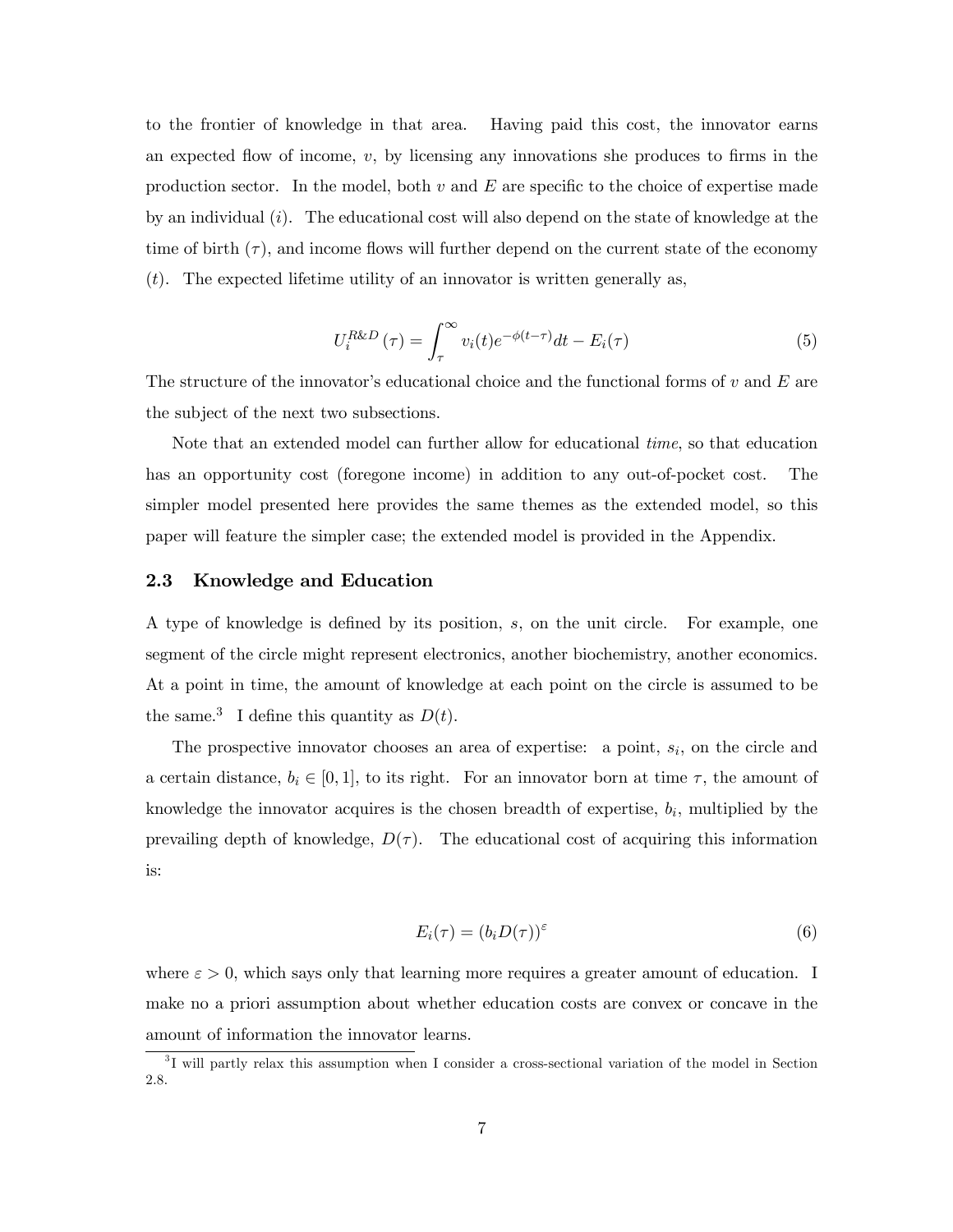With the assumption that the depth of knowledge is evenly arrayed around a unit circle, the total depth of knowledge at a point in time is  $D(t)$ . In general, the depth of knowledge will change as innovators produce new ideas. However, while these new ideas serve to increase the productivity in the economy,  $X(t)$ , they may or may not increase  $D(t)$ . I write,

$$
D(t) = (X(t))^\delta \tag{7}
$$

with no assumption regarding the sign of  $\delta$ . It may be natural to assume that the production of new ideas in the R&D sector leads to an increase in  $D(t)$  – a rising burden of knowledge. However, we might also imagine that new ideas either replace old ideas or simplify ideas so that  $D(t)$  may actually fall as productivity rises. This latter interpretation is consistent with the concept of revolutionary "paradigm shifts", which Thomas Kuhn has suggested as the appropriate model of scientific progress (Kuhn 1962).



Figure 2: The circle of knowledge

#### 2.4 Innovation

Once educated, innovators begin to receive innovative ideas. Ideas arrive randomly, with hazard rate  $\lambda$  for a unit-mass of individuals. When an idea arrives, it comes with two further properties. The first is the random breadth of expertise, k, required to implement the idea. The second is the size of the idea, which adds to TFP by an amount  $\gamma$ <sup>4</sup>

The required expertise, k, may be greater or less than the inspired innovator's own expertise,  $b_i$ . The breadth of the idea  $k \in [0,1]$  is drawn from a smooth distribution function F. It is measured as a distance to the right from an individual's location  $s_i$ , so that the implementation of the idea requires expertise over the segment of the circle  $[s_i, s_i + k]$ . Therefore, with probability  $F(b_i)$  the innovator is able to implement the idea

 $^{4}$ One can imagine more generally that the size of ideas is random, where  $\gamma$  is the mean size; this interpretation has no effect on the model.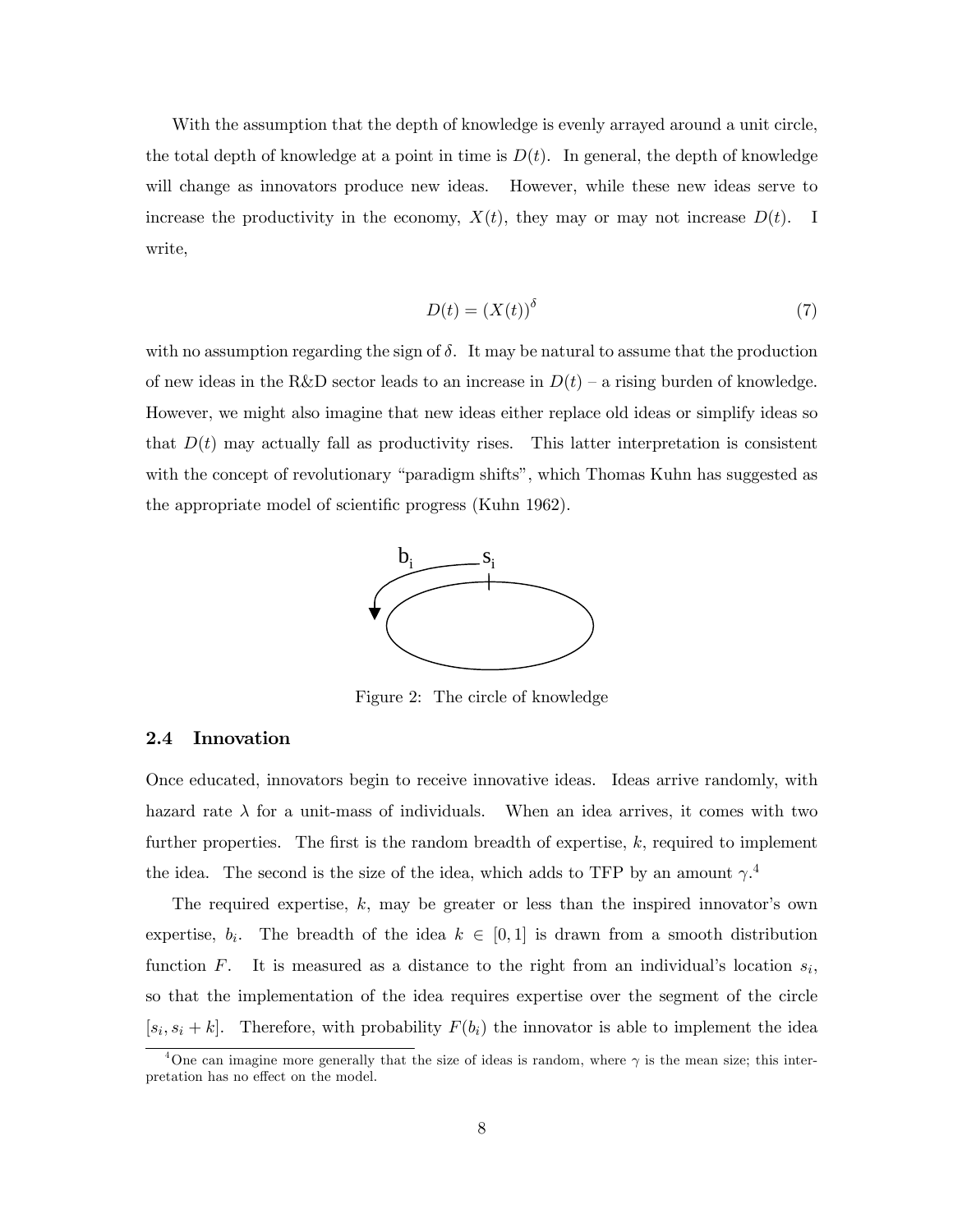alone, and with probability  $1 - F(b_i)$  the innovator needs at least one partner. That is, I allow for the formation of teams.

I assume that the innovator with the idea acts as a monopolist vis-a-vis potential teammates so that, by Bertrand reasoning, the inspired innovator receives all profits from the project. I further assume that once an idea arrives it can be implemented instantaneously and without any expenditure (in particular, team formation is costless). Therefore, (i) all projects are profitable, (ii) the inspired, monopolist innovator will receive the entire royalty stream from the project as personal income, and (iii) any necessary teammates will be just willing to help without compensation.<sup>5</sup>

I make two further assumptions regarding team formation. The inspired innovator will choose team members from her own cohort if possible and assemble the minimum number of people necessary to implement the idea. These assumptions are innocuous and are made to permit explicit analysis of average team size in Sections 2.7 and 2.8.

Given that an idea can be licensed for use by  $L_Y$  workers, and patent protection lasts for z years, the market size for a patent is:

$$
M(t) = \int_{t}^{t+z} L_{Y}(\tilde{t}) d\tilde{t}
$$
\n(8)

and the lump-sum value of the patent is therefore  $V(t) = \gamma M(t).$ <sup>6</sup>

The expected flow of income to an innovator is  $v = \lambda V$ , the probability of having an idea at a point in time times the income the idea generates. Using the definition of  $V$ , we can write  $v = \lambda \gamma M$ . The expected flow of income is therefore equivalently understood as the expected rate at which the innovator adds to TFP,  $\lambda \gamma$ , times the market size for the innovation. When considering the time lag between an innovator's innovations, it will be useful to consider  $\lambda$  and  $\gamma$  separately. However, in determining equilibrium choices, I wish to emphasize that the combination of these parameters is the important primitive. I will

<sup>&</sup>lt;sup>5</sup>The only possible obstacle to implementation is an absence of required expertise. Anticipating the equilibrium of this model, innovators' collective expertise will cover the entire circle of knowledge, so that all ideas are feasible and therefore all ideas will in fact be implemented. To avoid burdensome notation in the text, I will write the rest of the model assuming this result. The Appendix considers the general case and establishes this result as part of any (subgame perfect) equilibrium.

 ${}^{6}$ This expression is written assuming the innovator has access to a competitive financial market which will pay the innovator the lump-sum value of the patent (or an equivalent annuity) in exchange for the patent rights. If no such market were available, the value of the patent to the innovator would need to reflect the possibility that the innovator dies before the patent rights expire, in which case  $V = \gamma \int_t^{t+z} L_Y(\tilde{t}) e^{-\phi(\tilde{t}-t)} d\tilde{t}$ . This variation will have no impact on the main results of the model.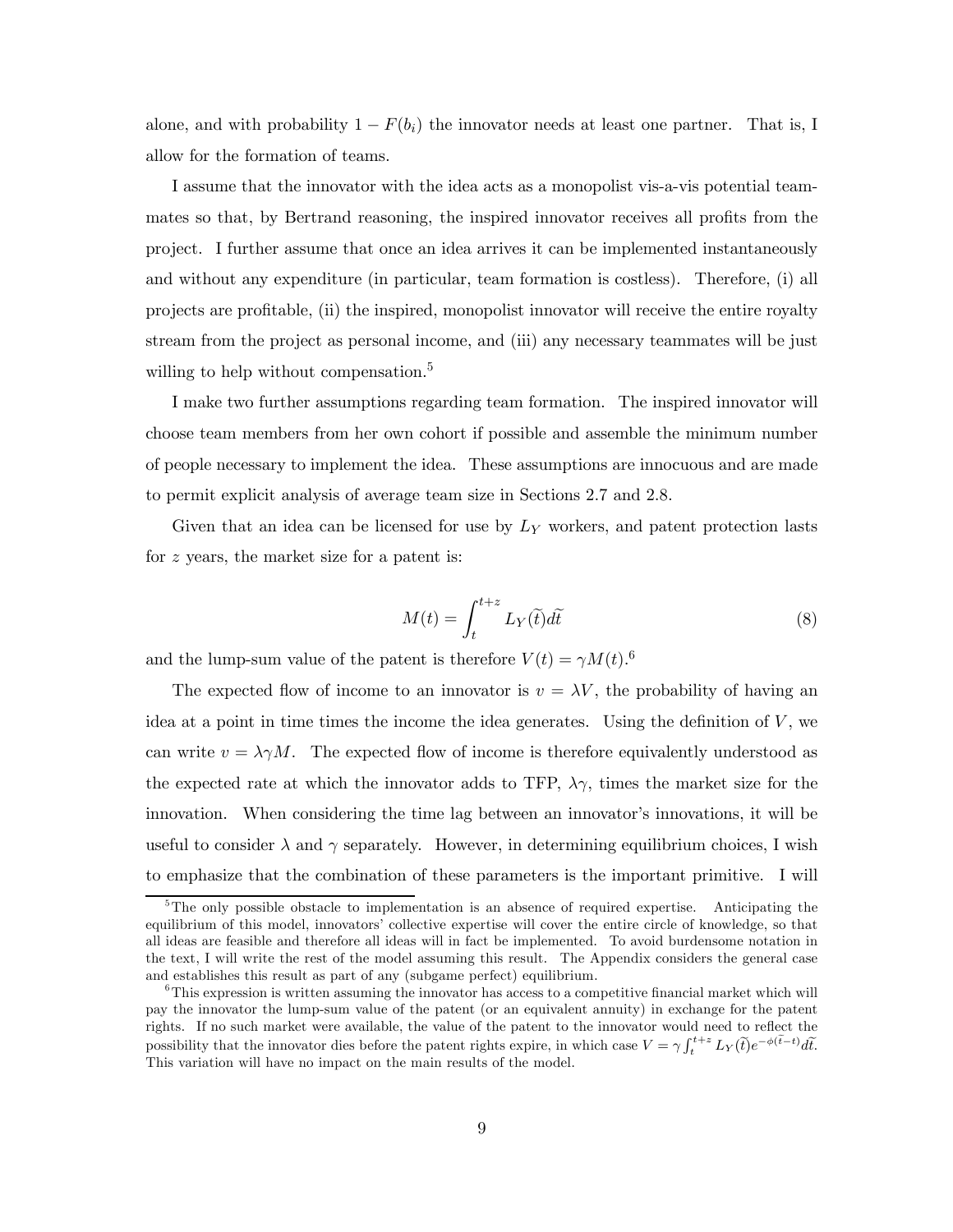therefore define  $\theta = \lambda \gamma$  as a summary measure of innovator productivity and, for brevity, proceed in defining the final pieces of the model on the basis of  $\theta$ .

Specifically, I assume that innovator productivity will depend on three things: (1) the level of technology; (2) the current degree of competition in the innovator's specialty; and (3) the innovator's breadth of expertise. In particular, I write,

$$
\theta_i(t) = X(t)^{\chi} L(t, s_i)^{-\sigma} b_i^{\beta} \tag{9}
$$

where  $X(t)$  is the productivity level in the economy,  $L(t, s_i)$  is the mass of individuals at time t who share the innovator's specialty, and  $b_i$  is the innovator's breadth of expertise.

These reduced-form specifications capture several key ideas. The parameter  $\chi$  represents the impact of the state of technology on an innovator's productivity. It incorporates the standard ideas in the literature which were alluded to in the introduction: "fishingout" hypotheses whereby innovators' productivity falls as the state of knowledge advances  $(\chi < 0)$ , and "positive intertemporal spillovers" whereby an improving state of knowledge makes innovators more productive  $(\chi > 0)$ .<sup>7</sup>

The parameter  $\sigma$  represents the impact of crowding on the frequency of an innovator's ideas. I assume  $\sigma > 0$ , following standard arguments where innovators partly duplicate each other's work. A greater density of workers in the same specialty increases duplication, reducing the rate at which a specific individual produces a novel idea.

The final parameter,  $\beta$ , represents the impact of the breadth of expertise. A specification with  $\beta > 0$  suggests simply that greater human capital increases one's productivity. The specific reason I embrace, for the purposes of this model, is that individuals with broader expertise access a larger set of available knowledge — facts, theories, methods — on which to build innovations. This will increase their innovative abilities, along the lines of Weitzman  $(1998)$ , making them more productive.<sup>8</sup>

<sup>&</sup>lt;sup>7</sup>Note that I am using the state variable  $X(t)$  to represent the effect of both technology and the state of knowledge on an innovator's capabilities. Adding a separate channel to differentiate between "ideas" and "technology" will add little insight. When I discuss cross-sectional predictions in Section 2.8, where it will be useful to think of different knowledge levels across technological areas, I will introduce a richer specification.

<sup>&</sup>lt;sup>8</sup>There are many other mechanisms through which broader expertise would enhance an innovator's income. First, a more broadly expert innovator may better evaluate the expected impact and feasibility of her ideas. She will better select toward high value, successful lines of inquiry, and therefore achieve greater returns. Second, if assembling teams is costly, innovators will be unwilling to form large teams. More broadly expert innovators can rely less on large teams for the implementation of their ideas, making their ideas less costly to implement. Third, if income is shared across team members, then broader expertise,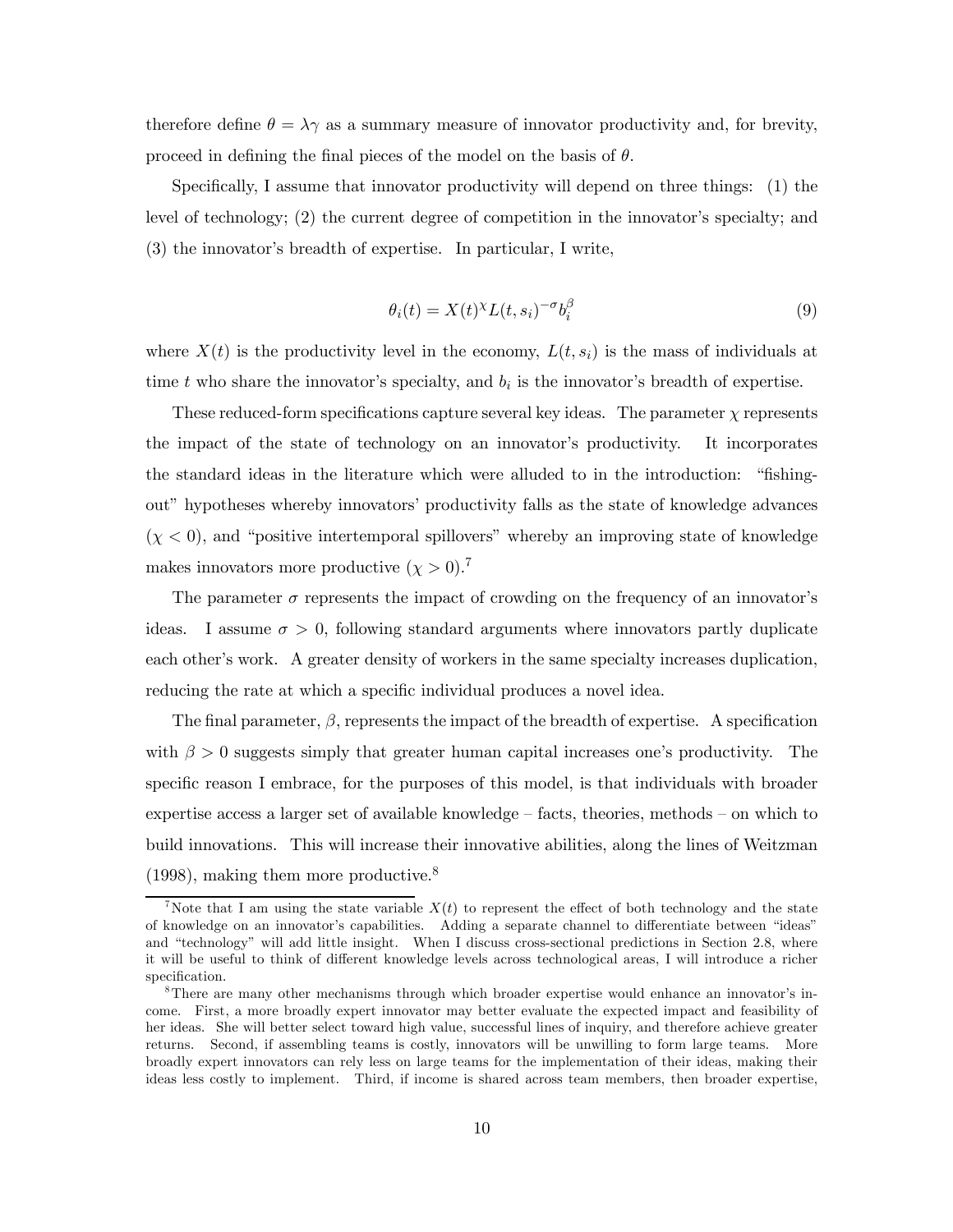Finally, I can now explicitly define an innovator's expected flow of income,

$$
v_i(t) = X(t)^{\chi} L(t, s_i)^{-\sigma} b_i^{\beta} M(t)
$$
\n(10)

### 2.5 Equilibrium Choices

The choice facing each individual is that of career, which is a one-shot decision made at birth. Define the set of individuals born at time  $\tau$  as  $l(\tau)$ , of which a subset  $l_Y(\tau)$  choose the production sector and a subset  $l_R(\tau)$  choose the innovation sector instead. Those who choose the innovation sector must additionally choose an area of expertise  $(s, b)$ . In equilibrium, we require two conditions for each cohort  $\tau$ :

$$
U_i^{R\&D}(s_i, b_i) \geq U_i^{R\&D}(s, b) \qquad \forall s, b \forall i \in l_R(\tau)
$$
\n
$$
(11)
$$

$$
U_i^{R\&D}(\tau) = U^{wage}(\tau) = U^*(\tau) \qquad \forall i \in l_R(\tau) \quad \forall j \in l_Y(\tau) \tag{12}
$$

The first condition states that no innovator can deviate to any other educational choice and be better off. The second condition rules out income arbitrage possibilities between the R&D and production sectors. With the definitions of the model in Sections 2.1 through 2.4, we can now define the expected income from various choices and hence, with conditions (11) and (12), the equilibrium outcome.

#### 2.5.1 Production workers

Production workers receive a competitive wage  $w(t) = X(t) - r(t)$ , as defined in (2). Since patents are protected for z years, the flow of royalty payments  $r(t)$  is simply  $X(t) - X(t-z)$ and therefore  $w(t) = X(t - z)$ . In other words, the wage earned by a production worker is that portion of productivity which is not patent-protected, which is just the productivity level of the economy z years previously.

Choosing to be a production worker therefore provides lifetime income of

$$
U^*(\tau) = \int_{\tau}^{\infty} X(t-z)e^{-\phi(t-\tau)}dt
$$
\n(13)

which reduces the necessary team size, will bring one a greater share of project income. These last two effects will lead more narrowly expert innovators to abandon a greater portion of their broad ideas.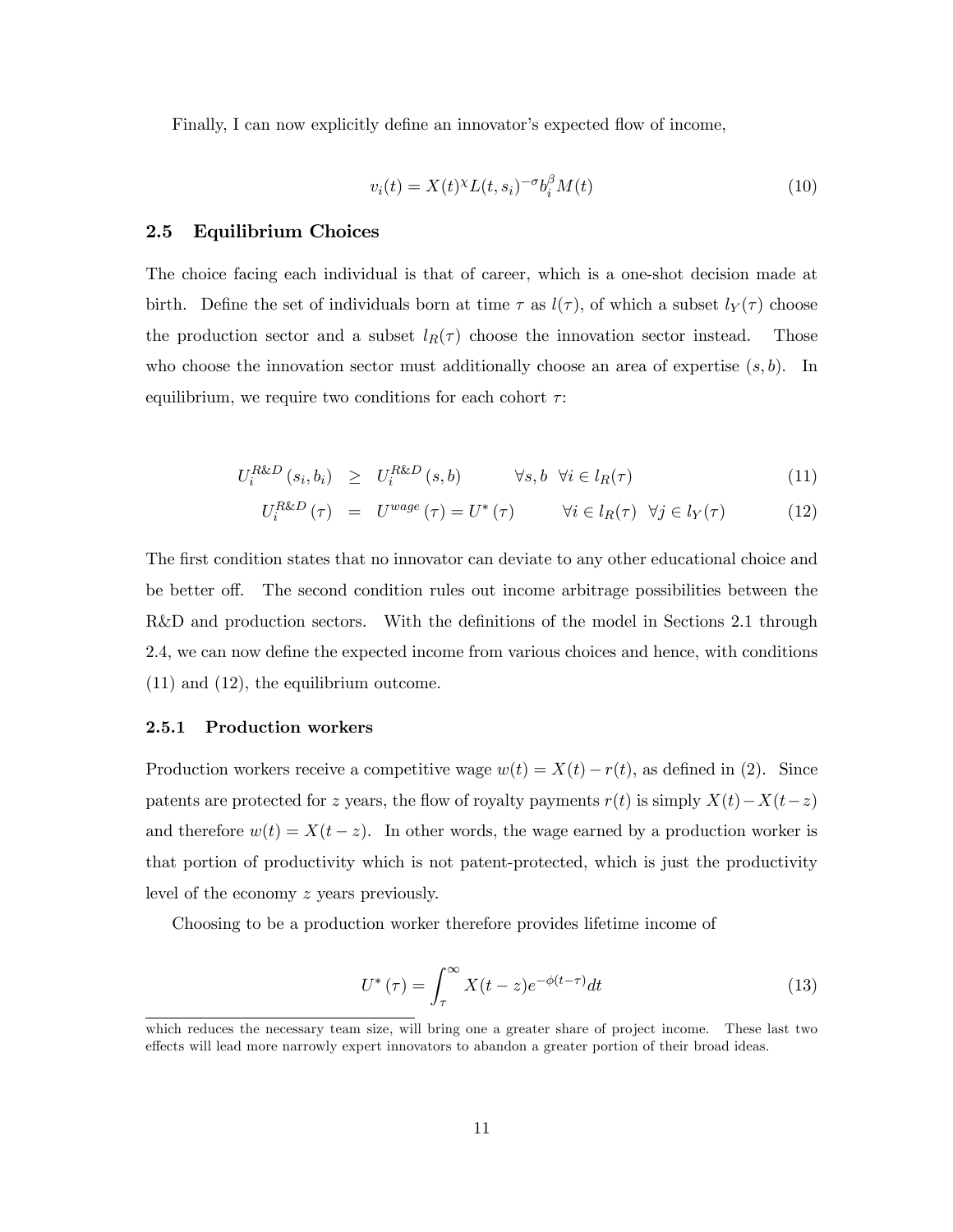#### 2.5.2 Innovators

The innovator makes an educational choice to maximize lifetime income. With the objective function (5), and given the definitions for education cost and expected income flow in (6) and (10), the innovator's problem is:

$$
\max_{s_i, b_i} \int_{\tau}^{\infty} X(t)^{\chi} L(t, s_i)^{-\sigma} b_i^{\beta} M(t) e^{-\phi(t-\tau)} dt - (b_i D(\tau))^{\varepsilon}
$$
\n(14)

**Proposition 1** Innovators choose a pair  $(s_i^*, b_i^*)$  such that

- (i)  $L(t, s_i^*) = L_R(t)$
- (ii)  $E^*/U^* = constant$
- (*iii*)  $b_i^* = b^*(\tau)$

The proofs for all propositions and their corollaries are presented in the Appendix.

Result (i) says that innovators will evenly array themselves around the circle of knowledge. The intuition is straightforward. Given that  $\sigma > 0$ , duplication lowers income. In consequence, the innovator seeks to avoid crowding and chooses a location where the density of innovators is smallest. In equilibrium, no innovator will wish to deviate from her choice of  $s_i$ , in which case all innovators must array themselves evenly around the unit circle.

Result (ii) says that educational expenditure and lifetime income are in constant ratio across individuals and cohorts. This result follows from the choice of the breadth of expertise,  $b_i$ . The innovator chooses  $b_i$  so that the marginal cost of education equals the marginal expected benefit to her income. The isoelastic properties of  $v$  and  $E$  with respect to the breadth of expertise then guarantee a constant ratio of  $E^*/U^*$ . This type of result is familiar from Cobb-Douglass type specifications. The innovator pays an additive cost to acquire b, the breadth of expertise, which is an isoelastic input to the innovator's "production function", v. As is well known from the Cobb-Douglass case, the expenditure share on the input is a constant fraction of the income. This result is a key property of the equilibrium, from which many other results will follow. As a first example, the third part of the proposition follows directly. Arbitrage in career choices implies that  $U^*$  must be the same across individuals in the same cohort. Therefore, since  $E^*/U^*$  is constant, educational expenditure  $(E^*)$  must also be constant across innovators within a cohort, implying a common breadth of expertise  $(b^*)$ .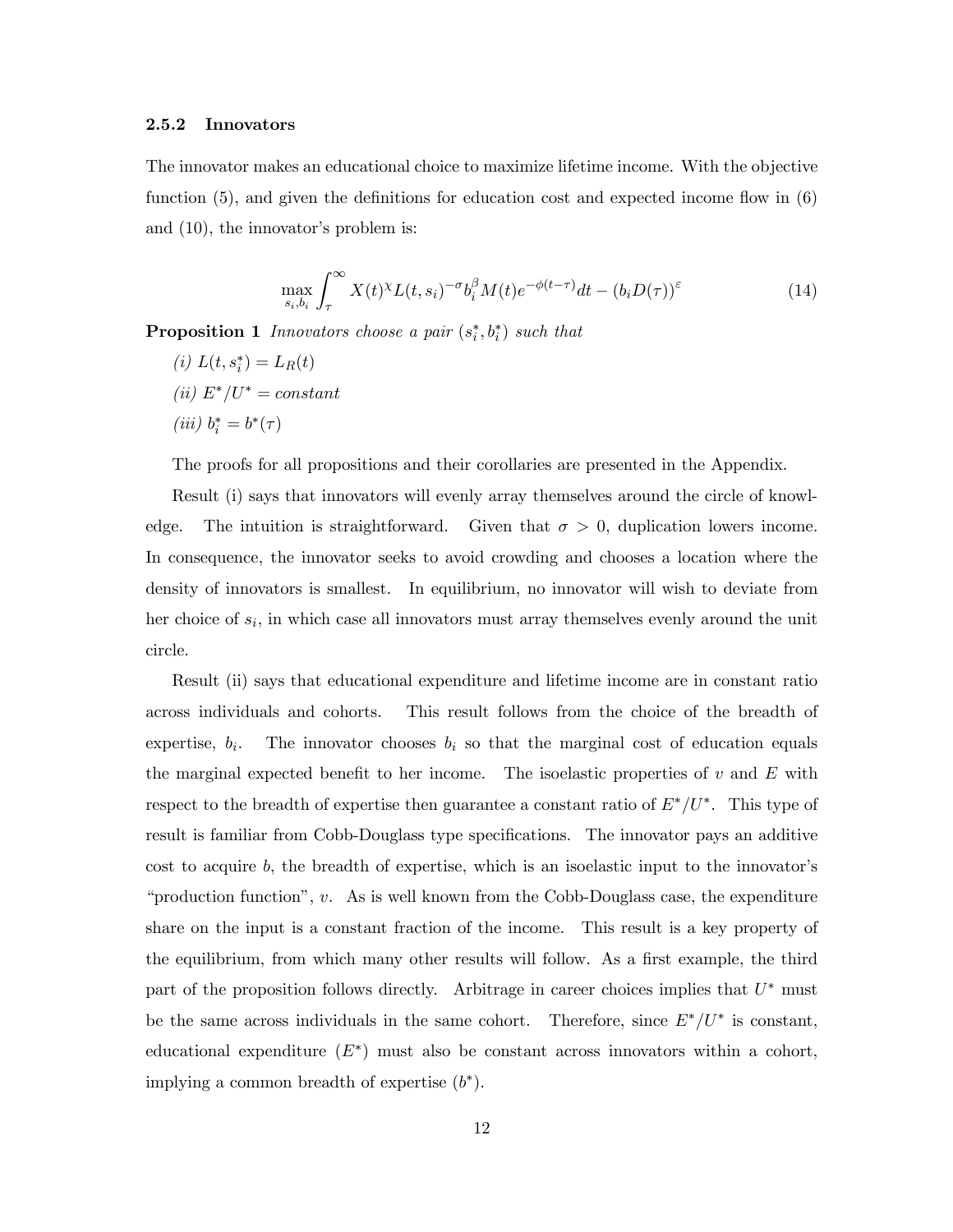#### 2.6 Steady-state Growth

Given Proposition 1, we will now examine the balanced-growth path and consider the implications of the knowledge burden mechanism for aggregate growth. If there are  $L_R(t)$ innovators active at a point in time and innovators raise productivity in the economy on average at a rate  $\bar{\theta}(t)$ , then productivity increases per unit of time are simply  $dX/dt =$  $\overline{\theta}(t)L_R(t)$ . The growth rate of productivity is then,

$$
g = \frac{\overline{\theta}(t)L_R(t)}{X(t)}
$$
\n(15)

This expression is mechanical and holds both inside and outside of steady-state. On the balanced growth path we can further re-express g as function of exogenous parameters.

**Proposition 2** Along a balanced growth path, the growth rate is

$$
g = \frac{1 - \sigma}{1 - \chi + \beta(\delta - \frac{1}{\varepsilon})} g_L \tag{16}
$$

where  $\chi - \beta(\delta - \frac{1}{\varepsilon}) < 1$ .

This result, with its parametric condition, defines the growth rate as the outcome of several important forces. First, the parameter  $\chi$ , as discussed above, represents standard ideas in the growth literature whereby the productivity of innovators may increase as they gain access to new technologies and new ideas  $(\chi > 0)$  or decrease if innovators are fishing out ideas  $(\chi < 0)$ . The larger  $\chi$  - the greater the value of new knowledge - the greater the growth rate, as is seen in (16).

Second, the term  $\beta(\delta - \frac{1}{\varepsilon})$  captures the implications of the burden of knowledge. The term  $(\delta - \frac{1}{\varepsilon})$  defines how the breadth of expertise changes along the growth path. As shown in the Appendix in the proof of (16),

$$
g_{b^*} = -\left(\delta - \frac{1}{\varepsilon}\right)g\tag{17}
$$

so that new cohorts of innovators become more specialized with time if and only if  $\delta > 1/\varepsilon$ . This specialization condition is intuitive: it says that people will specialize more with time if the depth of knowledge in the economy rises relatively quickly given the ease with which knowledge can be learned.<sup>9</sup> If this condition is satisfied, we will witness the "death of

<sup>&</sup>lt;sup>9</sup>Recall that  $\delta$  is the elasticity of knowledge depth to the level of productivity, and  $\varepsilon$  is the elasticity of educational cost to the amount of knowledge learned.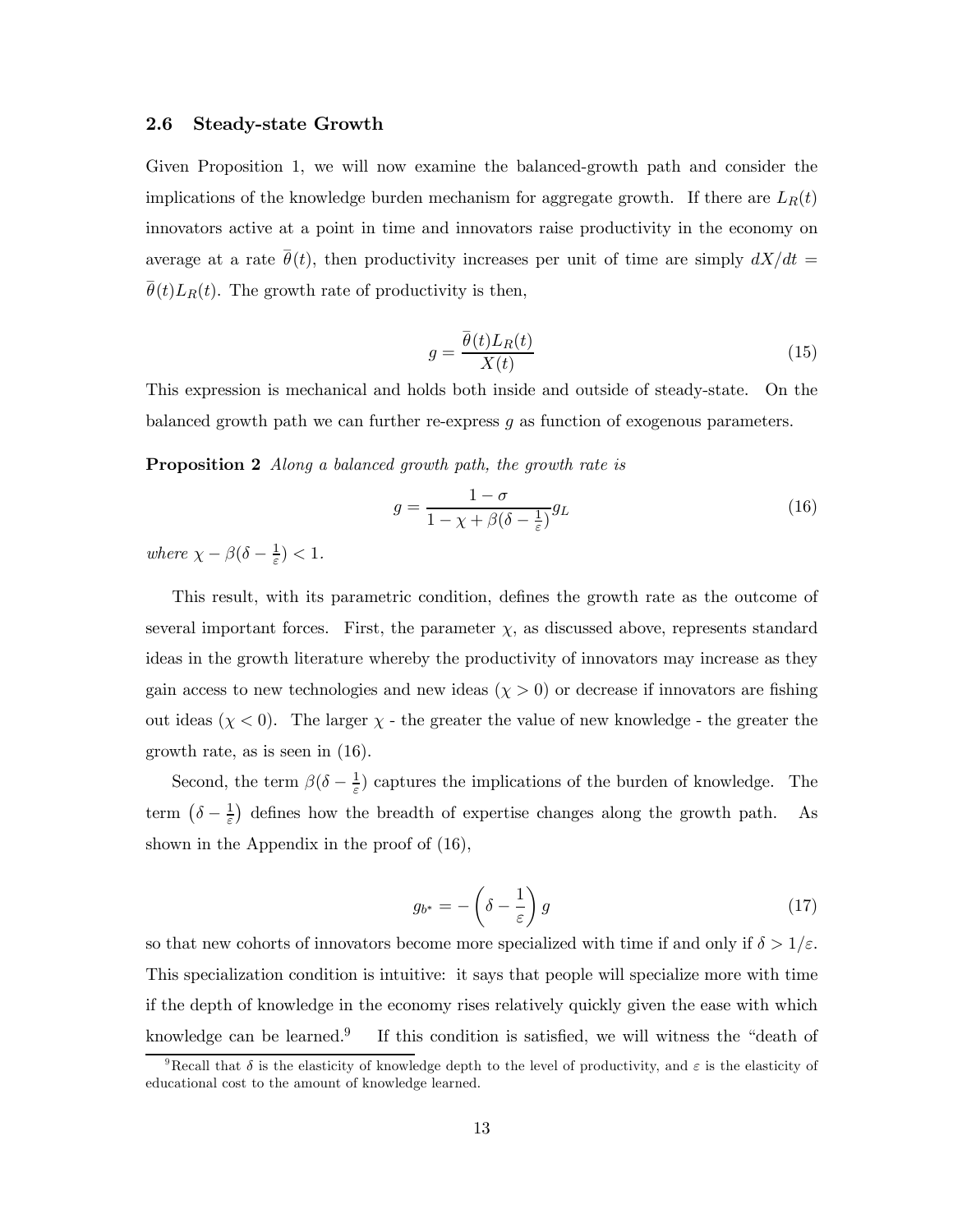the Renaissance Man" along the growth path  $(g_{b^*} < 0)$ . The impact of specialization on growth will be large or small depending on the value of  $\beta$ , which defines the sensitivity of innovators' productivity to their breadth of expertise.<sup>10</sup>

Expression (16) also shows that growth in per-capita income depends on population growth,  $g_L$ . This is the standard Jones (1995b) style result, where increasing effort is needed to produce steady-state growth. A growing population provides both the motive  $$ increasing market size — and the means - more minds - for innovative effort to grow at an exponential rate, even if innovation is getting harder. The alternative, Romer (1990) style result, where growth can be sustained with constant effort, is obtained in the knife-edge case where  $\chi - \beta(\delta - \frac{1}{\varepsilon}) = 1$ .<sup>11</sup> The burden of knowledge mechanism (captured by  $\beta(\delta - \frac{1}{\varepsilon})$ ) is therefore felt either by (i) pushing us toward a world where ever-increasing effort is needed to sustain steady growth or (ii) producing lower growth rates given that we are already in that world.

Essentially, the greater the growth in the burden of knowledge, the greater must be the growth in the *value of knowledge* to compensate. Articulated views of why innovation may be getting harder in the growth literature (Kortum 1997, Segerstrom 1998) have focused on a "fishing out" idea; that is, on the parameter  $\chi$ . The innovation literature also tends to focus on "fishing out" themes (e.g. Evenson 1991, Cockburn & Henderson, 1996). This paper offers the burden of knowledge as an alternative mechanism, one that makes innovation harder, acts similarly on the growth rate, and can explain aggregate data trends (see Section 4). Most importantly, the model makes specific predictions about the behavior of individual innovators, allowing one to get underneath the aggregate facts and test for a possible rising burden of knowledge using micro-data. These predictions are defined in the next two sub-sections.

#### 2.7 Time Series Predictions

Given the equilibrium properties defined in Proposition 1, we can derive three features of innovator behavior over time.

 $10$  In a model with a time cost for education, an increasing burden of knowledge is also felt through increased educational time, as this reduces the portion of the life-cycle left over to actively pursue innovations. The Appendix considers this more general model.

<sup>&</sup>lt;sup>11</sup>Of course, if  $\chi + \beta(\frac{1}{\varepsilon} - \delta) = 1$  then growth will explode if  $g_L > 0$  (see (16)). This "scale effect" makes this knife-edge case inconsistent with aggregate data patterns, a problem discussed in detail elsewhere (Jones 1995b; Jones 1999).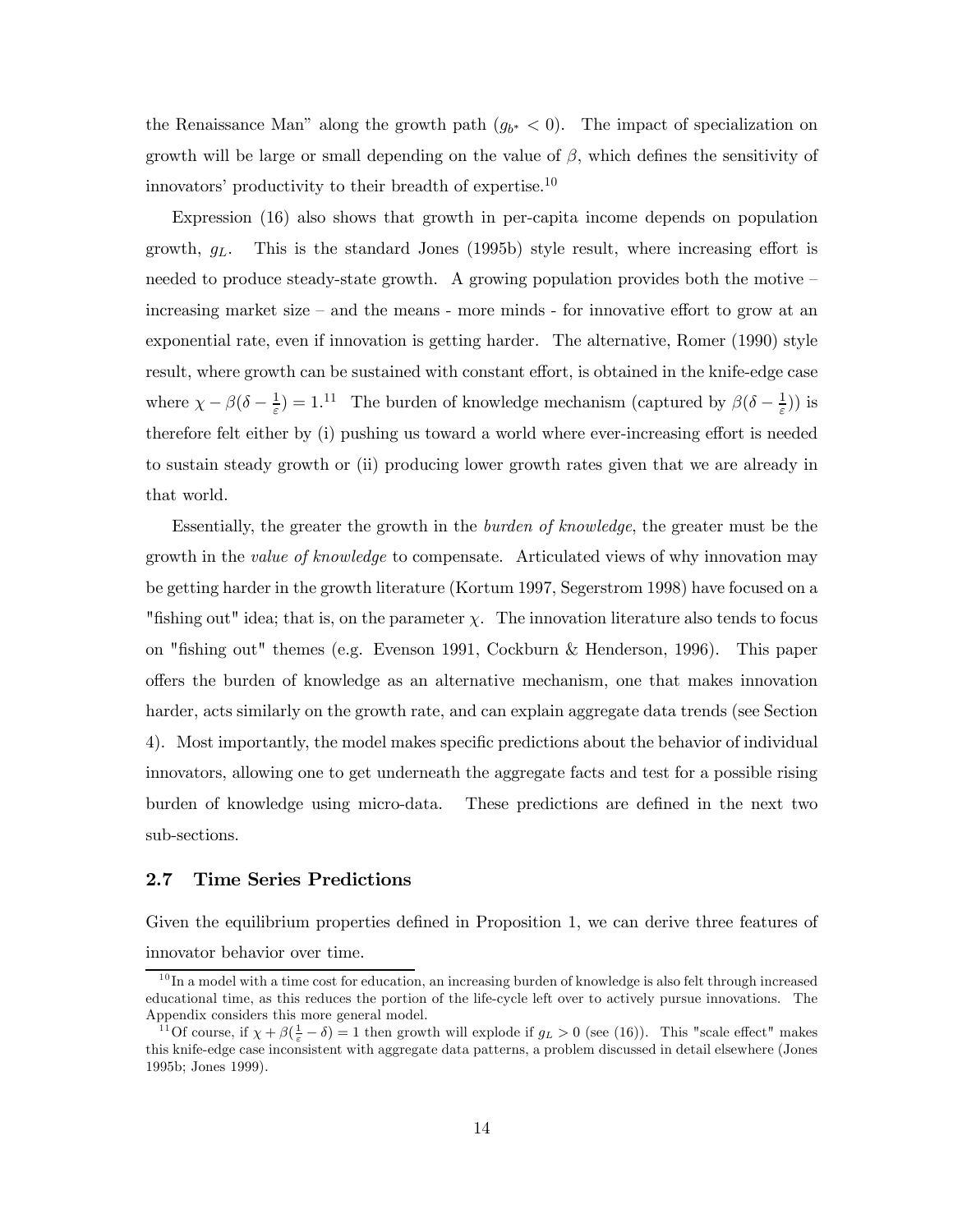Corollary 1 Along the balanced growth path

 $(i)$   $q_{E*} = q$ (ii)  $g_{b^*} < 0$  iff  $\delta > 1/\varepsilon$ (iii)  $\overline{team}(t) > 0$  iff  $\delta > 1/\varepsilon$ 

The first result says that educational attainment of successive cohorts increases along the growth path. Since the value of education to innovators is complementary to growing income possibilities — due to increasing market size if nothing else — innovator cohorts will seek more education over time. In equilibrium the optimal amount of education is a fixed fraction of the innovator's lifetime income — see Proposition 1. As the economy grows, individual incomes grow at rate  $g$ . In consequence, the amount of education innovators seek also grows at rate  $g^{12}$ .

Note that increasing educational attainment is not driven in equilibrium by an increasing educational burden: rather, it is driven by the expanding *benefits* that education affords. Along the growth path, educational attainment will rise regardless of whether the distance to the frontier is increasing.

This equilibrium property provides further intuition for the second result, regarding specialization, which was discussed in the prior section. Increasing educational attainment implies that  $\delta > 1/\varepsilon$ , rather than  $\delta > 0$ , is required for expertise to narrow along the growth path. That is, given increasing educational attainment, the knowledge stock must not only grow, but grow at a sufficiently high rate to result in narrowing expertise. The third result, the behavior of average team size,  $\overline{team}(t)$ , follows the same condition as specialization. This result should seem intuitive: more specialized workers rely more on teamwork for the implementation of their ideas.<sup>13</sup>

#### 2.8 Cross-sectional Predictions

In this section I extend the model to consider variations across technological areas. The extension considers J unit circles of knowledge in place of a single circle. I assume that

 $12$ The extended model in the Appendix gives this result an explicit "time" interpretation, showing that the duration of education is increasing along the growth path.

 $13$ An interesting extension considers the possibility that more narrowly educated individuals might have a narrower range of inspiration (smaller average  $k$ ). I explore this extension formally in the Appendix and derive there a generalized condition for team size to increase as specialization increases. The intuition, which is shown clearly for a uniform distribution, is that team size will increase with specialization as long as the "reach" of innovators (the breadth of their creativity) does not decline as rapidly as their "grasp" (the breadth of their personal expertise).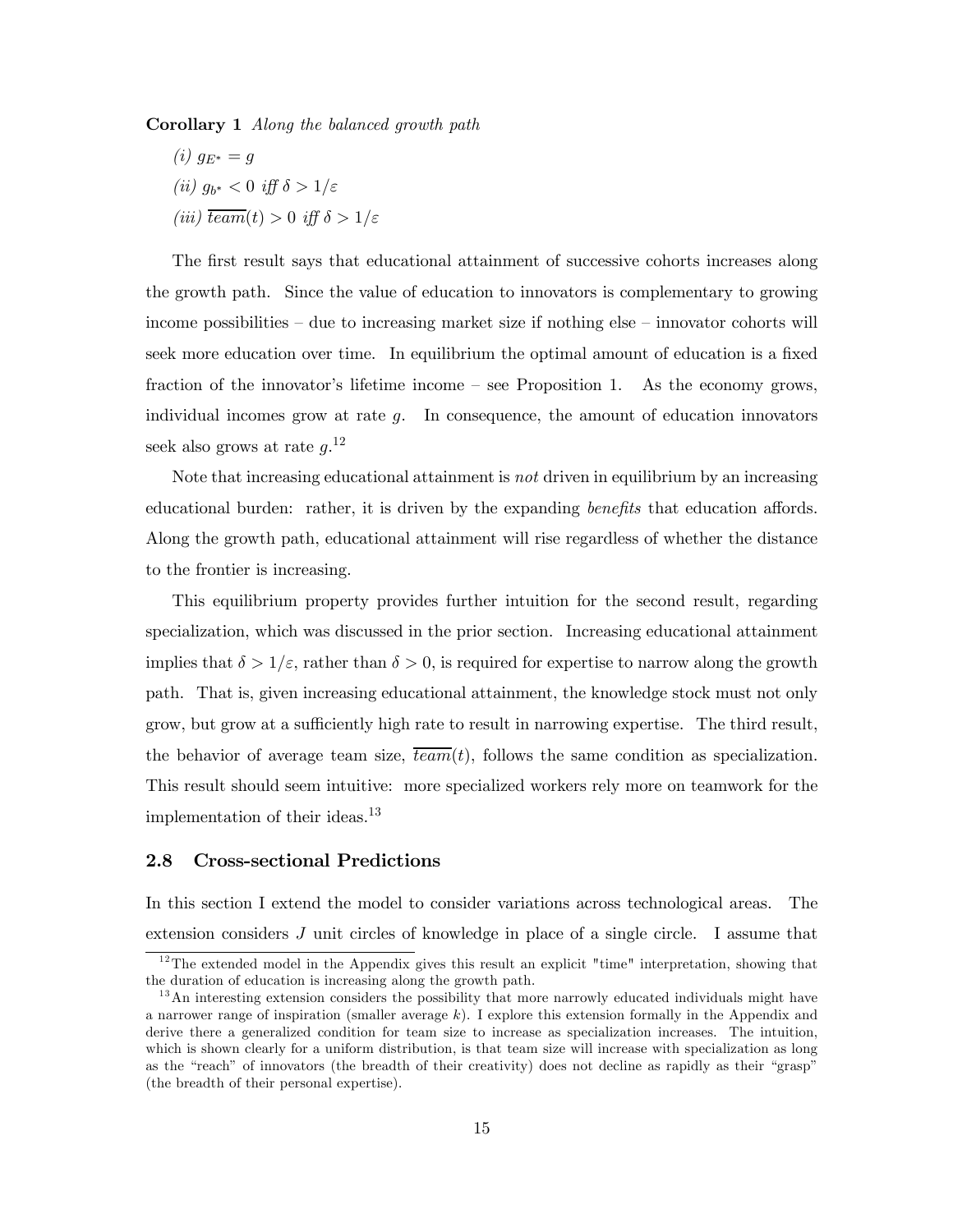the elasticity parameters are the same across all areas of knowledge, while each circle has a specific depth of knowledge  $D_j$  and a separate parameter  $A_j$ , which represents the relative productivity of knowledge in that area — whether the area is hot or cold. The structure of the model is as before, with two modifications. First, the difficulty of reaching the knowledge frontier will differ across technological areas. The educational cost for each area  $j$  is:

$$
E_{ij}(\tau) = (b_{ij}D_j(\tau))^{\varepsilon} \tag{18}
$$

Second, an innovator's productivity will depend on the characteristics of the technological area. I redefine  $\theta$  as

$$
\theta_{ij}(t) = A_j(t)X(t)^{\chi}L_j(t, s_{ij})^{-\sigma}b_{ij}^{\beta}
$$
\n(19)

This specification differs in two ways from that in equation (9). First, the congestion effects are now specific to the particular technological area, which is indicated by adding the subscript j to  $L(t, s_i)$ . Second, I add the new parameter,  $A_j(t)$ , to indicate sector specific research opportunities. Innovators' inspirations are drawn from a distribution  $F_j [s_{ij}, s_{ij} + 1]$ , so that all ideas from an innovator operating in area j are implementable using expertise within that circle of knowledge.

The innovator's maximization problem is solved just as in Section 2.5, only we now consider the choice problem within a particular area of knowledge  $j$ . This generalized model results in a simple generalization of Proposition 1.

**Proposition 3** Innovators choose a pair  $(s_{ij}, b_{ij})$  and a circle j such that

(*i*)  $L_j(t, s_{ij}) = L_j(t)$ (ii)  $E^*/U^* = constant$ (iii)  $b_{ij}^*(\tau) = b_j^*(\tau)$ 

The results of Proposition 3 follow the same logic as Proposition 1. Innovators spread out to avoid duplicating each other. They choose their breadth of expertise such that educational expenditure and lifetime income are in constant ratio. Result (iii) and the central cross-sectional implications follow directly from this latter property.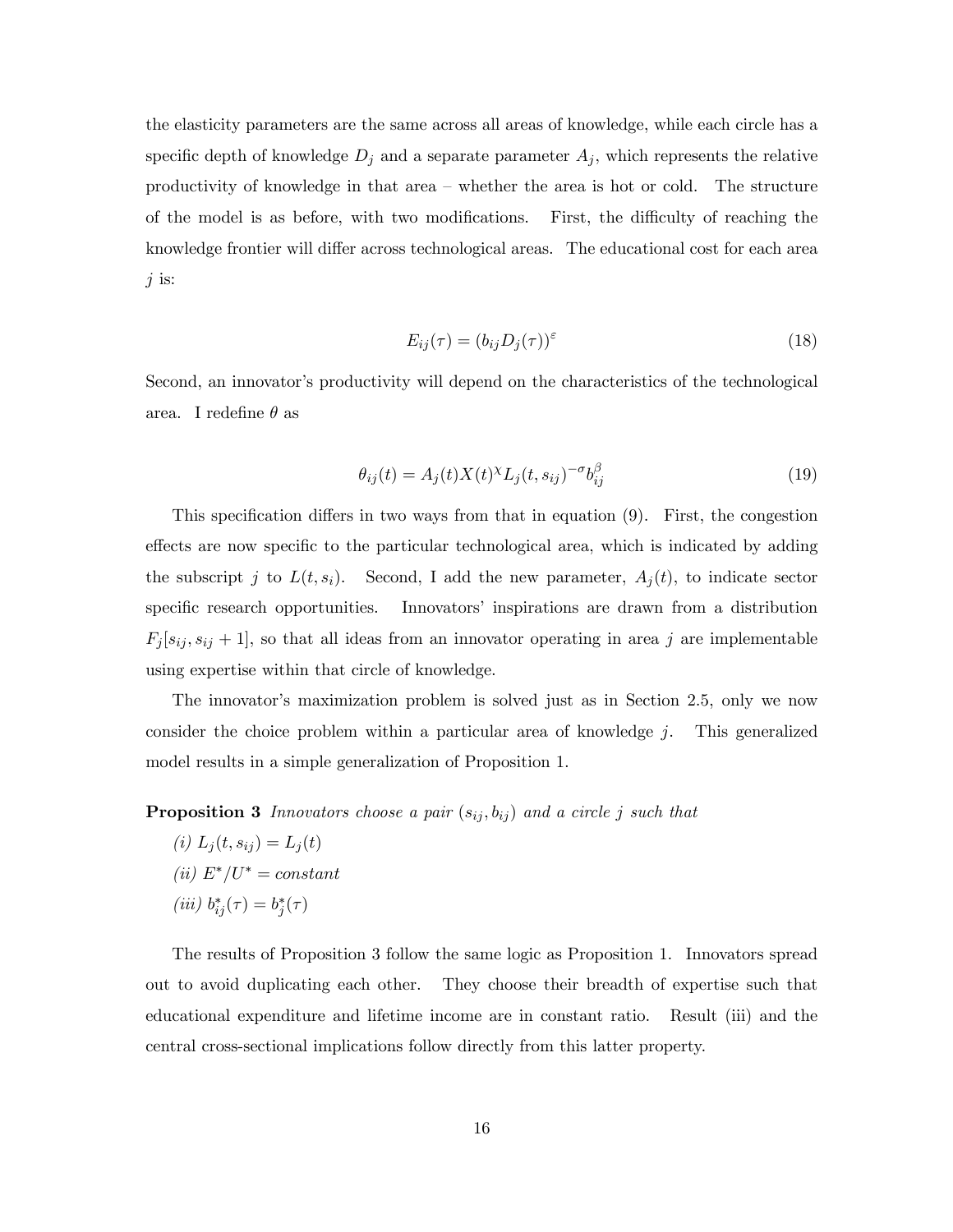**Corollary 2** The equilibrium implies that for any cohort  $\tau$ 

(i) 
$$
E_{ij}^*(\tau) = E^*(\tau)
$$
  $\forall i, j$   
\n(ii)  $b_j^*(\tau) < b_{j'}^*(\tau)$  iff  $D_j(\tau) > D_{j'}(\tau)$   
\n(iii)  $\overline{team}_j(\tau) > \overline{team}_{j'}(\tau)$  iff  $D_j(\tau) > D_{j'}(\tau)$ 

The first result says that innovators will choose the same amount of education across sectors, regardless of differences in the depth of knowledge or innovation opportunities. This result is perhaps surprising, but the intuition is straightforward. Innovators allocate themselves across sectors so that differences in the degree of congestion will offset the variation in technological opportunities or educational burden. Once income is equated across sectors, innovators acquire the same total education because their optimal amount of education is a constant fraction of their expected income. The model thus makes the interesting dual prediction that successive cohorts of innovators will choose an increasing amount of education, while a given innovator cohort will choose an identical amount of education across widely different sectors.

In contrast, while we expect no variation in the level of education across sectors, we do expect differences in specialization and teamwork. Given that total educational attainment will be the same across sectors, those sectors with deeper knowledge must consequently see narrower expertise (Corollary 2.ii). In consequence, team size will be greater where the depth of knowledge is greater (Corollary 2.iii).

# 3 Econometric Evidence

Sections 2.7 and 2.8 motivate a number of investigations. The goal of the empirical work is descriptive: to examine a range of first-order facts that, together, shed light on these predictions and the model's underlying parameters. Using an augmented patent data set, we will be able to examine four outcomes in particular:

- 1. Team size
- 2. Age at first innovation
- 3. Specialization, and
- 4. The time lag between innovations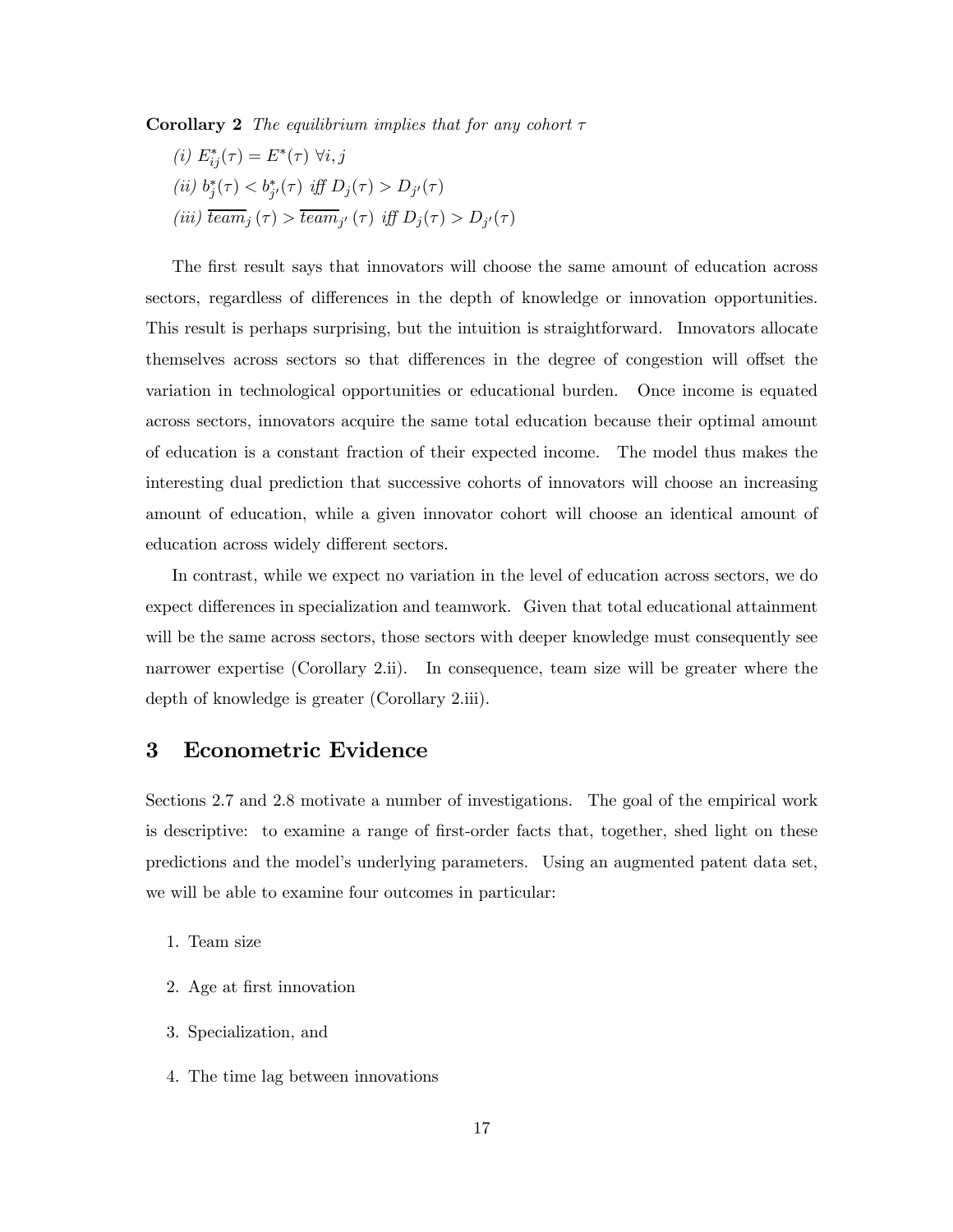The data is described in the following subsection. An investigation of basic time trends and cross-sectional results follow. Section 4 will consider interpretations of the new results as a whole and relate them to existing facts about innovation and growth. Together they paint a multi-dimensional picture that is consistent with a rapidly increasing burden of knowledge.

#### 3.1 Data

I make extensive use of a patent data set put together by Hall, Jaffe, and Trajtenberg (Hall et al. 2001). This data set contains every utility patent issued by the United States Patent and Trademark Office (USPTO) between 1963 and 1999. The available information for each patent includes: (i) the grant date and application year, and (ii) the technological category. The technological category is provided at various levels of abstraction: a 414 main patent class definition used by the USPTO as well as more organized 36-category and 6-category measures created by Hall et al. (The 36-category and 6-category measures are described in Table 6.) For patents granted after 1975, the data set includes additionally: (iii) every patent citation made by each patent, and (iv) the names and addresses of the inventors listed with each patent. There are 2.9 million patents in the entire data set, with 2.1 million patents in the 1975-1999 period. See Figure 3.



Figure 3: Summary of Available Data

Using the data available over the 1975-1999 time period, we can define two useful measures directly:

- Team Size. The number of inventors listed with each patent.
- Time Lag. The delay between consecutive patent applications from the same inventor.

For the latter measure, we identify inventors by their last name, first name, and middle initial and then build detailed patent histories for each individual.

We can also define two more approximate measures that will be useful for analysis: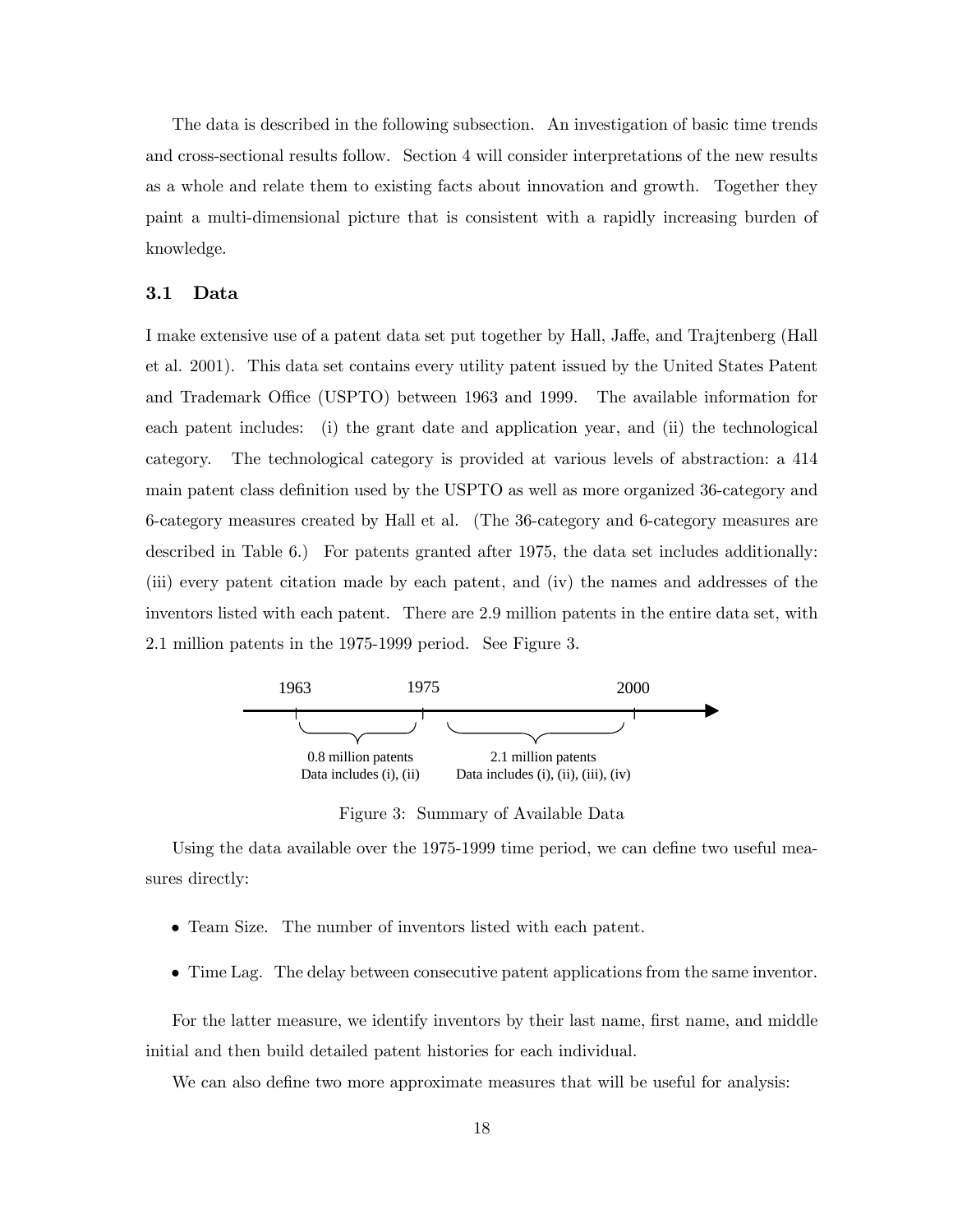- Tree Size. The size of the citations "tree" behind any patent. Any given patent will cite a number of other patents, which will in turn cite further patents, and so on. For the purposes of cross-sectional analysis, the number of nodes in a patent's backwards-looking patent tree serves as a proxy measure for the amount of underlying knowledge.
- Field Jump. The probability that an innovator switches technological areas between consecutive patent applications. This can serve as a proxy measure for the specialization of innovators. The more specialized you are, the less capable you are of switching fields.

A limitation of this last measure is that, since technological categories are assigned to patents and not to innovators, inferring an innovator's specific field of expertise is difficult when innovators work in teams. For inventors who work in teams, the relation between specialization and field jump is in fact ambiguous: as inventors become more specialized and work in larger teams, they may jump as regularly as they did before. For the specialization analysis we will therefore focus on solo inventors, for whom increased specialization is always associated with a decreased capability of switching fields.

Finally, we would like to investigate the age at first innovation. Unfortunately, inventors' dates of birth are not available in the data set, nor from the USPTO generally. However, using name and zip code information it was possible to attain birth date information for a large subset of inventors through a public website, www.AnyBirthday.com. AnyBirthday.com uses public records and contains birth date information for 135 million Americans. The website requires a name and zip code to produce a match. Using a java program to repeatedly query the website, it was found that, of the 224,152 inventors for whom the patent data included a zip code, AnyBirthday.com produced a unique match in 56,281 cases. The age data subset and associated selection issues are discussed in detail in the Data Appendix. The analysis there shows that the age subset is not a random sample of the overall innovator population. This caveat should be kept in mind when examining the age results, although it is mitigated by the fact that the differences between the groups become small when explained by other observables, controlling for these observables in the age regressions has little effect, and the results for team size, specialization and time lag persist when looking in the age subset. See the discussion in the Data Appendix.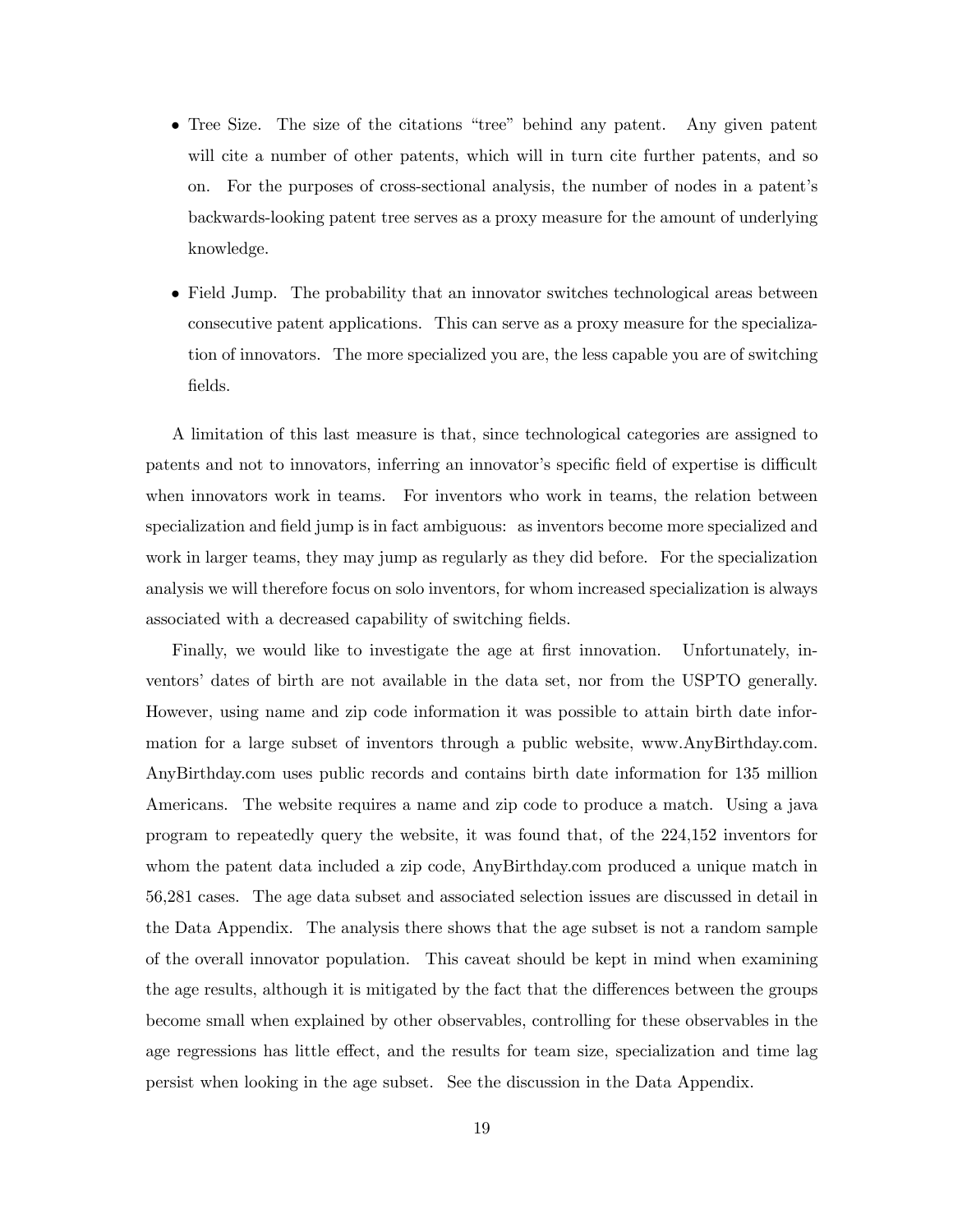#### 3.2 Time series results

I consider the evolution over time of our four outcomes of interest. Figure 1 presents the basic data while Tables 2 through 5 examine the time trends in more detail.

Consider team size first. The upper left panel of Figure 1 shows that team size is increasing at a rapid rate, rising from an average of 1.70 in 1975 to 2.25 at the end of the period, for a 32% increase overall. Table 2 explores this trend further by performing regressions relating team size to application year, and we see that the time trend is robust to a number of controls. Controlling for compositional effects shows that any trends into certain technological categories or towards patents from abroad have little effect. Repeating the regressions separately for patents from domestic versus foreign sources shows that the domestic trend is steeper, though team size is rising substantially regardless of source. Repeating the time trend regression individually for each of the 36 different technological categories defined by Hall et al. shows that the upward trend in team size is positive and highly significant in every single technological category. Running the regressions separately by "assignee code" to control for the type of institution that owns the patent rights shows that the upward trend also prevails in each of the seven ownership categories identified in the data, indicating that the trend is robust across corporate, government, and other research settings, both in the U.S. and abroad.<sup>14</sup> In short, we find an upward trend in team size that is both general and remarkably steep.

Next consider the age at first innovation. Note that we define an innovator's "first" innovation as the first time they appear in the data set. Since we cannot witness individuals' patents before 1975, this definition is dubious for (i) older individuals, and (ii) observations of "first" innovations that occur close to 1975. To deal with these two problems, I will limit the analysis to those people who appear for the first time in the data set between the ages of 25 and 35 and after 1985. The upper right panel of Figure 1 plots the average age over time, where we see a strong upward trend. The basic time trend in Table 3 shows an average increase in age at a rate of 0.66 years per decade. Controlling for compositional biases due to shifts in technological fields or team size has no effect on the estimates. The results are also similar when looking at different age windows.<sup>15</sup> Analysis of trends within

 $14$ Table A.2 describes the ownership assignment categories.

<sup>&</sup>lt;sup>15</sup>The table reports results for the 23 to 33 age window as well. In results not reported, I find that the trend is similar across subsets of these windows: ages 23-28, 25-30, 31-35, et cetera. Furthermore, there is no upward trend when looking at age windows beginning at age 35.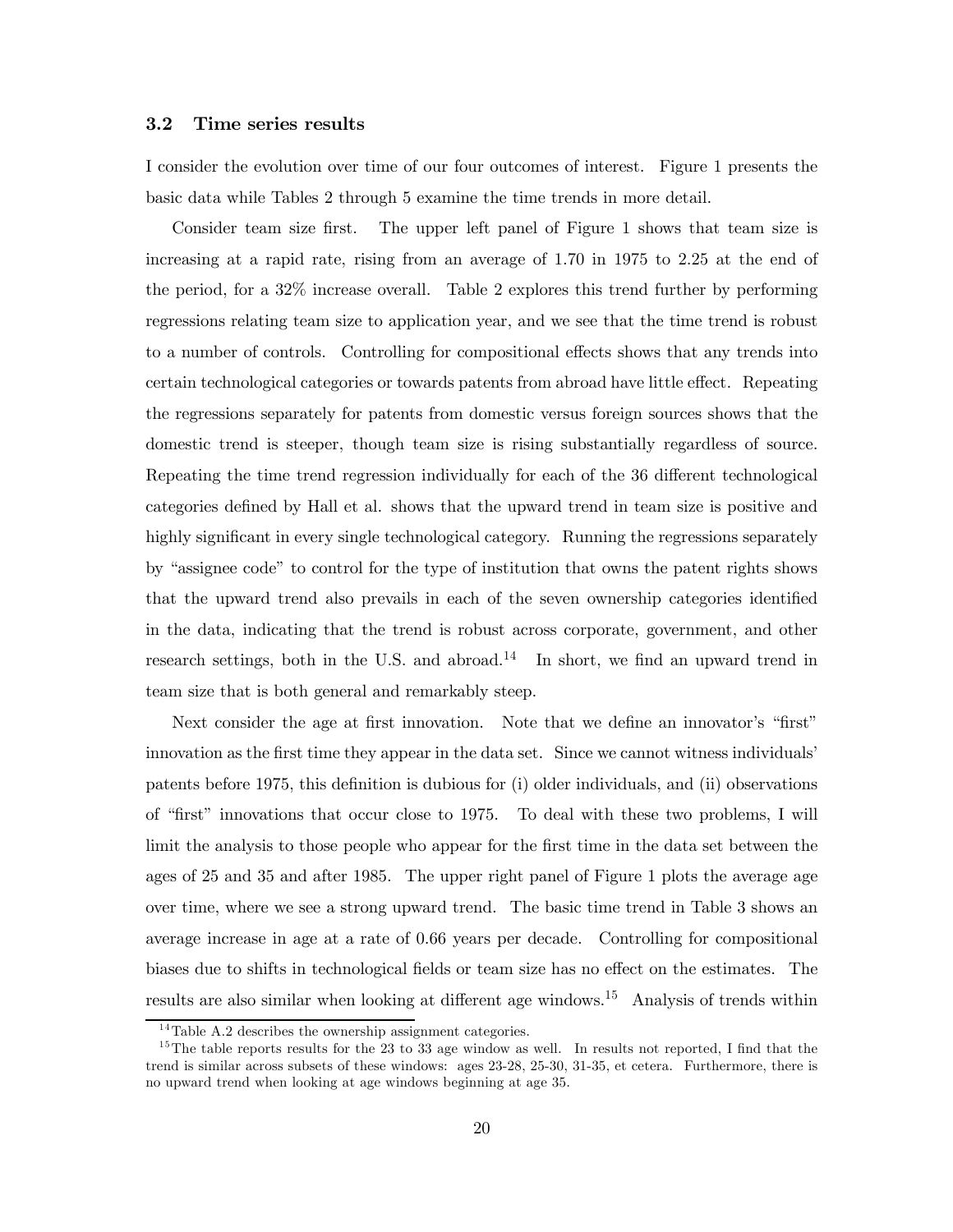technological categories shows that the upward trend in age is quite general. Smaller sample sizes tend to reduce significance when the data is finely cut, but an upward age trend is found in all 6 technology classes using Hall et al's 6-category measure, and in 29 of 36 categories when using their 36-category measure. The upward age trend also persists across all patent ownership classifications.

Now we turn to specialization. The specialization measure considers the probability that an innovator switches fields between consecutive innovations. Before looking at the raw data, it is necessary to consider a truncation problem that may bias us toward finding increased specialization over time. The limited window of our observations (1975-1999) means that the maximum possible time lag between consecutive patents by an innovator is largest in 1975 and smallest in 1999. This introduces a downward bias over time in the lag between innovations. It is intuitive, and it turns out in the data, that people are more likely to jump fields the longer they go between innovations.<sup>16</sup> Mechanically shorter lags as we move closer to 1999 can therefore produce an apparent increase in specialization. To combat this problem, I make use of a conservative and transparent strategy. I restrict the analysis to a subset of the data that contains only consecutive innovations which were made within the same window of time. In particular, we will look only at consecutive innovations when the second application comes within 3 years of the first. Furthermore, we will look only at innovations which were granted within 3 years of the application.<sup>17</sup> This strategy eliminates the bias problem at the cost of limiting our data analysis to the 1975-1993 period and making our results applicable only to the sub-sample of "faster" innovators.<sup>18</sup> The lower right panel of Figure 1 shows the trend from 1975-1993.

Table 4 considers the trend in specialization with and without this corrective strategy. The results there, together with the graphical presentation in Figure 1, indicate a smooth

 $1<sup>6</sup>$ An interpretation consistent with the spirit of the model is that people need time to reeducate themselves when they jump fields, hence a field jump is associated with a larger time lag.

 $17$  Looking only at patents where the second application came within 3 years limits our analysis to those cases where the first application was made before 1997. However, a second issue is that patents are granted with a delay  $-2$  years on average  $-$  and only patents that have been granted appear in the data. For a first patent applied for in 1996, it is therefore much more likely that we will witness a second patent applied for in 1997 than one applied for in 1999 — introducing further downward bias in the data. To deal completely with the truncation problem, we will therefore further limit ourselves to patents which were granted within 3 years of their application, which means that we will only look at the period 1975-1993.

<sup>&</sup>lt;sup>18</sup>These restrictions maintain a significant percentage of the original sample. For example, of the  $111,832$ people who applied successfully for patents in 1975, 81,955 of them received a second patent prior to 2000. Of these 81,955 people for whom we can witness a time lag between applications, 79.8% made their next application within three years. Of those, 88.5% were granted both patents within three years of application.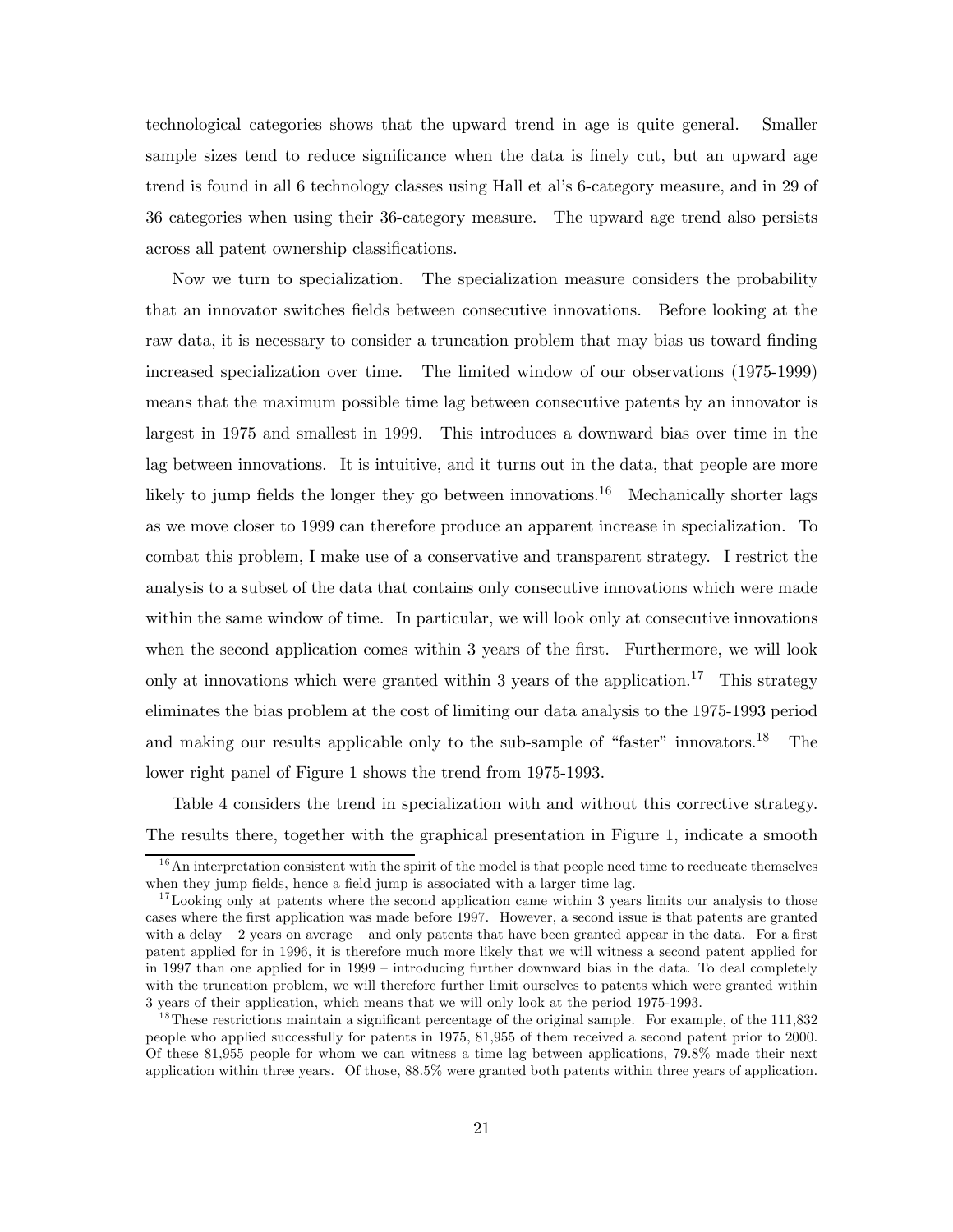decrease in the probability of switching fields. The decline is again quite steep. Using the central estimate for the trend of -.003, we can interpret a 6% increase in specialization every ten years. Note that our main results, and Figure 1, use the 414-category measure for technology to determine whether a field switch has occurred. This is our most accurate measure of technological field (Hall et al.'s measures are aggregations of it), but the results are not influenced by the choice of field measure. Note in particular that the *percentage* trend is robust to the choice of the  $6, 36$ , or  $414$  category measure for technology – the trend is approximately 6% per decade for all three. Including controls for U.S. patents, the application time lag, ownership status, and the technological class of the initial patent has little effect. Furthermore, looking for trends within each of Hall et al.'s 36 categories, we find that the probability of switching fields is declining in 34 of the 36; the decline is statistically significant in 20. In sum, we see a robust and strongly decreasing tendency for solo innovators to switch fields.

Finally, I consider the time lag between an innovator's innovations. The truncation bias in the time lag described above, which had little effect with specialization, is of course crucial here, so we employ the same corrective strategy and look only at the 1975-1993 period and the sub-sample of "faster" innovators. The lower left panel of Figure 1 presents the data graphically and Table 5 considers the trend with and without various controls. The regressions show a mild upward trend, but this should be viewed skeptically given the clearly cyclical behavior we see in the graph. Considering the coefficients on various controls, we see that bigger teams innovate faster and that part of the mild upward trend is accounted for by a composition effect — innovators switching into fields where the delay is longer. What is most interesting about the time lag data becomes apparent only when we look at trends within technological categories. Here we find a richer story: Most fields (19 of 36) show a significant decrease in the average lag between innovations. A smaller number (11 of 36) show a significant increase.<sup>19</sup> Overall, I conclude that the average time lag between an innovator's patent applications, unlike the other outcomes of interest, shows no decisive trend; rather, trends in time lags are cycling and differ strongly across

<sup>&</sup>lt;sup>19</sup>The fact that the overall trend is upward indicates that this group of 11 is pulling relatively strongly. Upon closer examination we find that the heavyweights among these eleven are Organic Compounds  $(\#14)$ , Drugs  $(\#31)$ , and Biotechnology  $(\#33)$  – all areas related to the pharmaceutical industry. This result is consistent with Henderson & Cockburn's (1996) finding that researchers in the pharmaceutical industry are having a greater difficulty in producing innovations over time.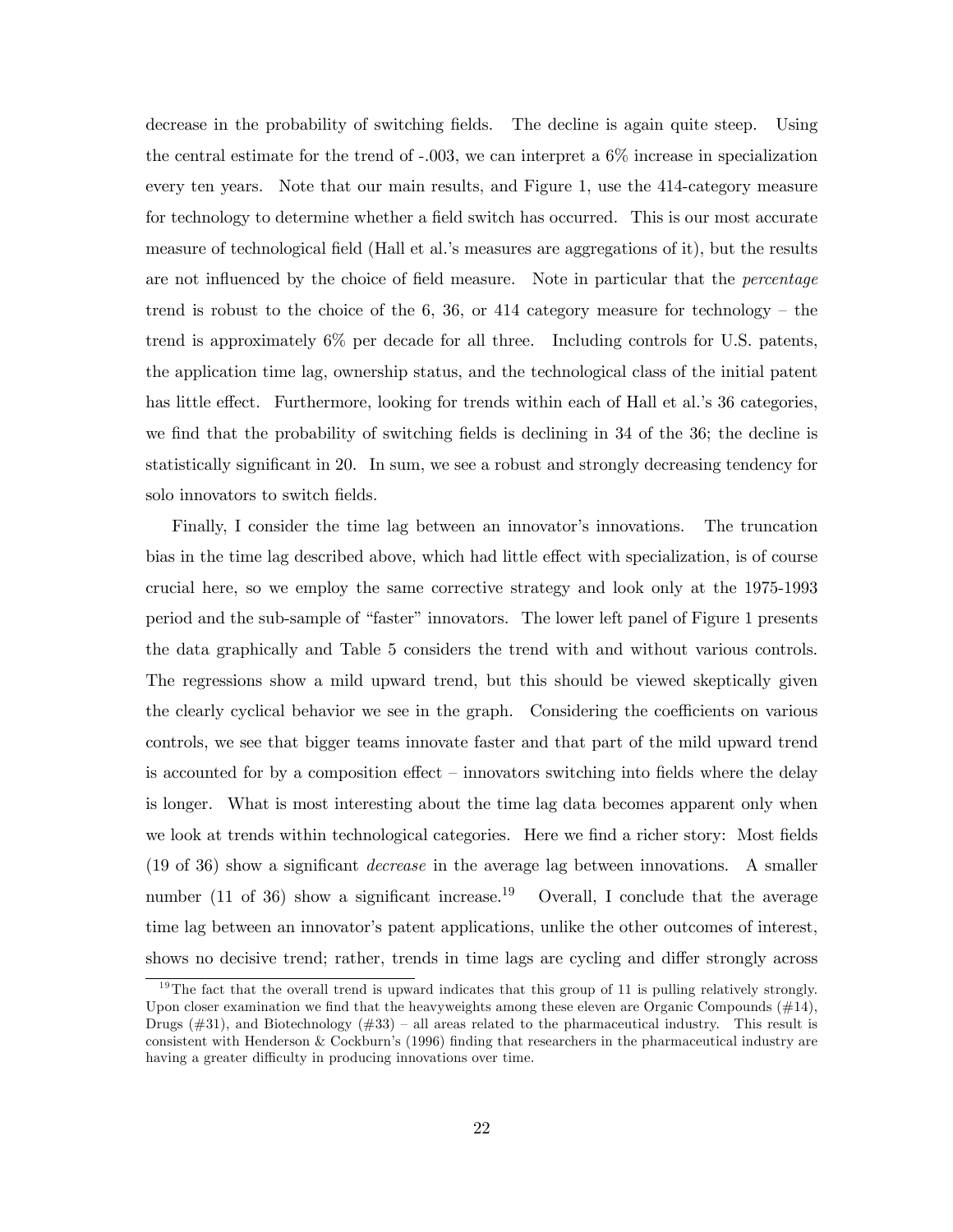technological areas.

### 3.3 Cross-section results

For a first look at the data in cross-section, Table 6 presents a simple comparison of means across the 6 and 36 technological categories of Hall et al (2001). The middle column in the table presents the mean age at first innovation, and the data shows a remarkable consistency across technological categories. In 30 of the 36 categories, an innovator's first innovation tends to come at age 29. The lowest mean age among the 36 categories is 28.8, and the highest is 31.1, though this last relies on only 12 observations and is an outlier with regard to the others. The table shows that regardless of whether the invention comes in "Nuclear & X-rays", "Furniture, House Fixtures", "Organic Compounds", or "Information Storage", the mean age at first innovation is nearly the same. According to the cross-sectional variation of the model, this is what we would expect. Given income arbitrage, innovators expand their breadth of expertise in shallow areas of knowledge and focus their breadth of knowledge in deep areas of knowledge so that their educational investment does not differ across fields.20

The next columns of the table consider the average team size. Here we see large differences across technological areas. The largest average team size, 2.90 for the "Drugs" subcategory, is over twice that of the smallest, 1.41 for the "Amusement Devices" subcategory.

Finally, the last columns of the table consider the probability that a solo innovator will switch sub-categories between innovations. Here, as with team size and unlike the age at first innovation, we see large differences across technological areas. This variation is again consistent with the predictions of the model. At the same time, this basic, cross-sectional variation in the probability of field jump is difficult to interpret: the probability of field jump will be tied to how broadly a technological category happens to be defined, which may vary to a large degree across categories.

I can go further by using a direct measure of the quantity of knowledge underlying a patent. In particular, I can analyze in cross-section what an increase in the knowledge

 $^{20}$ These results can also be considered in a regression format. Pooling cross-sections and using application year dummies to take care of trends, the results are extremely similar. One can also adjust the time at first

innovation by subtracting category-specific estimates of the time lag to get a closer estimate of an individual's education. One can also look at different age windows. The result that ages are nearly identical across fields is highly robust.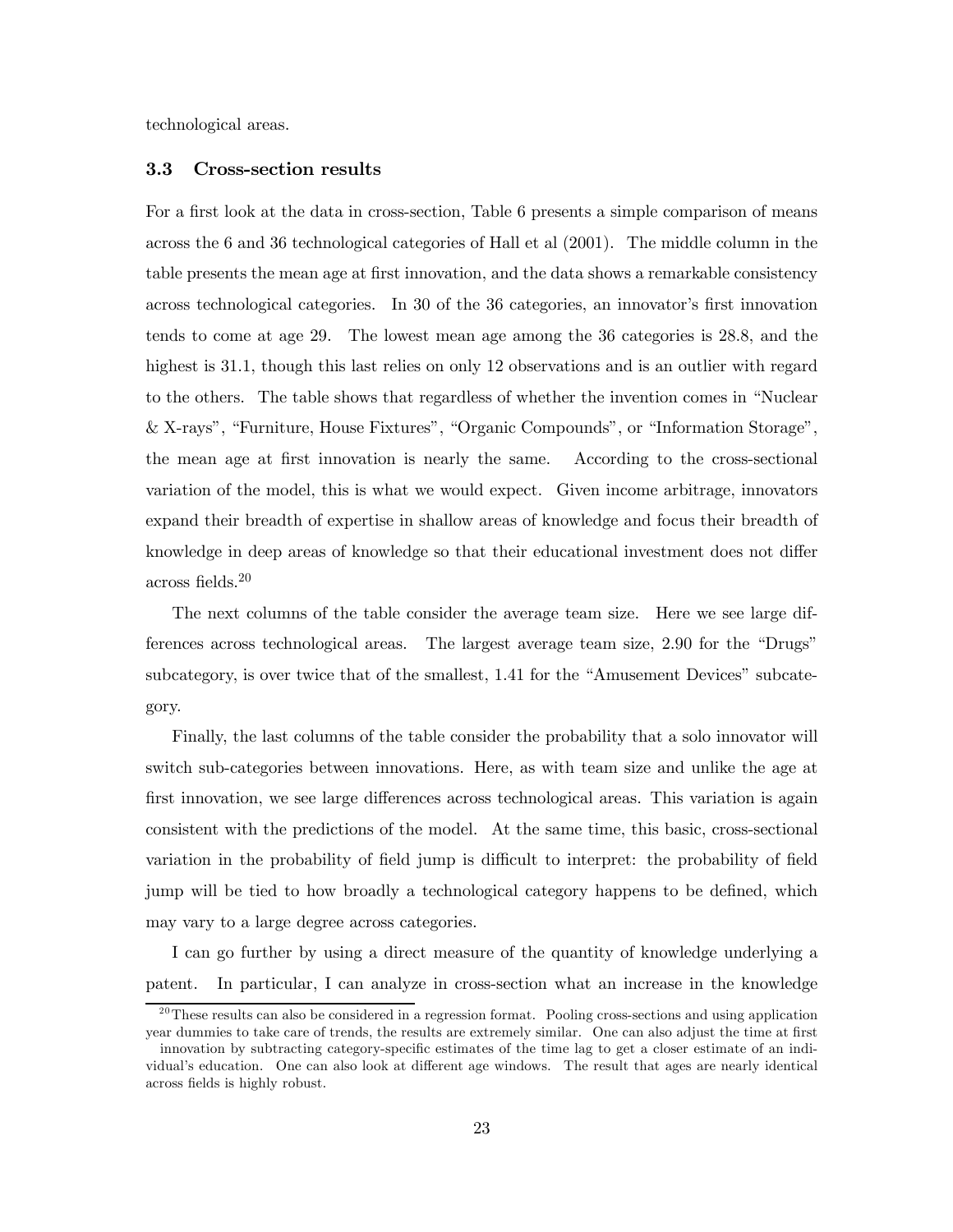measure implies for our outcomes of interest.

For a continuous measure of the quantity of knowledge I will use the logarithm of the number of nodes (i.e., patents) in the citation "tree" behind any patent.<sup>21</sup> As usual, there is a truncation issue that needs to be considered: the data set does not contain citation information for patents issued before 1975, so we tend to see the recent part of the tree. The measure of underlying knowledge is then noisier the closer we are to 1975, and I will therefore focus on cross-sections later in the time period. A second issue is that the average tree size and its variance grow extremely rapidly in the time window, which makes it difficult to compare data across cross-sections without a normalized measure. Two obvious normalizations are: (1) a dummy for whether the tree size is greater than the withinperiod median; (2) the difference from the within-period mean tree size, normalized by the within-period standard deviation. Results are reported using the latter definition, as it is informationally richer, though either method shows similar results.

Table 7 examines the relationship between team size and tree size in pooled crosssections, with and without various controls. I add a quadratic term for the variation in team size to help capture evident curvature, and we see that team size rises at an increasing rate as the measure of knowledge depth increases. For innovations with larger citation trees, the rise in team size is particularly strong. With very deep knowledge trees, an increase of one standard deviation in the tree size is associated with an average increase in team size of one person. The table shows that the cross-sectional relationship holds for domestic and foreign-source patents and when controlling for technological category, so that the variation appears both within fields and across them. Technological controls are perhaps best left out, however, since the variations in mean tree size across technological category may be equally of interest. Finally, we might be concerned that bigger teams simply have a greater propensity to cite, which results in larger trees. This concern proves unwarranted. Controlling for the variation in the direct citations made by each patent, we

 $21$ The distribution of the raw node count within cross-section is highly skewed – the mean is far above the median, so that upper tail outliers can dominate the analysis. I therefore use the natural log of the node count, which serves to contain the upper tail. A (loose) theoretical justification is knowledge depreciation: distant layers of the tree are less relevant to a patent than nearer layers, so there is a natural diminishing impact as nodes grow more distant. The diminishing impact of the large, distant layers, which dominate the node counts, is captured loosely by taking logs. Noting that the basic results are similar when we use the median-based measure of knowledge depth (a dummy for whether the raw node count is above or below the median, which is independent of any monotonic transform of the node count) we can be reasonably comfortable with the log measure.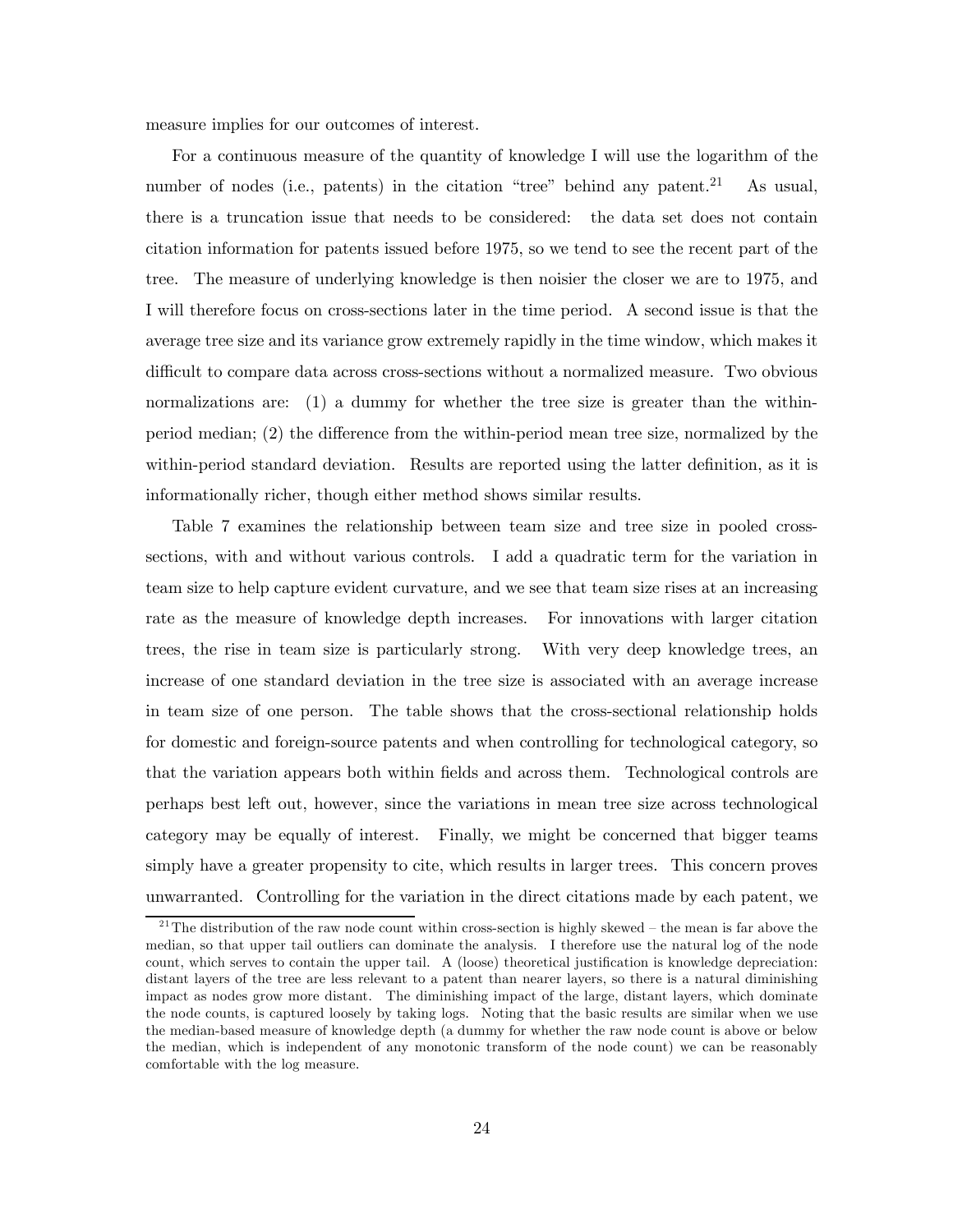find that relationship actually strengthens. In fact, we see that bigger teams tend to cite less. This result gives us greater faith in the causative arrow implied by the regressions.

Next we turn to the age at first innovation. Table 8 examines, in pooled cross-sections, the relationship between age and knowledge for those individuals for whom we can be confident that they are innovating for the first time (see discussion above). The general conclusion from the table is that we must work hard to find a relationship, and at its largest it is very small. It is not robust to the specific age window, is reduced when controlling for the technological category, and disappears when controlling for the number of direct citations made. Taking a coefficient of 0.1 as the maximum estimate from the table, we find that an increase of one standard deviation in the knowledge measure leads to a 0.1 year increase in age. This coefficient may be attenuated given that our proxy measure of knowledge is, at best, noisy, but I conclude that there is at most only a weak relationship between the amount of knowledge underlying a patent and the age at first innovation.

Finally, Table 9 considers the relationship between the probability of field jump and the knowledge measure. The table shows a robust negative relationship: solo innovators are less likely to jump fields when their initial patent has a larger node count. If we identify a larger node count with a deeper area of knowledge, then this negative correlation is again consistent with the predictions of the model. However, I place less emphasis on this result. The fact that the node count captures the recent part of the tree means that the measure is likely correlated not just with the total underlying knowledge but also with the recent ease of innovation. This effect could also explain the negative correlation. Innovators will be less likely to leave a fruitful area, which will be registered as a decreased probability of jumping fields.

# 4 Discussion

This paper is built on two observations. First, innovators are not born at the frontier of knowledge but must initially undertake significant education. Second, the distance to the frontier shifts over time. I investigate equilibrium implications of these two observations and then test these implications empirically. In this section I will review the results and consider them further in light of existing literatures. Two suggestive conclusions are drawn. First, human capital decisions appear first-order in understanding important variations in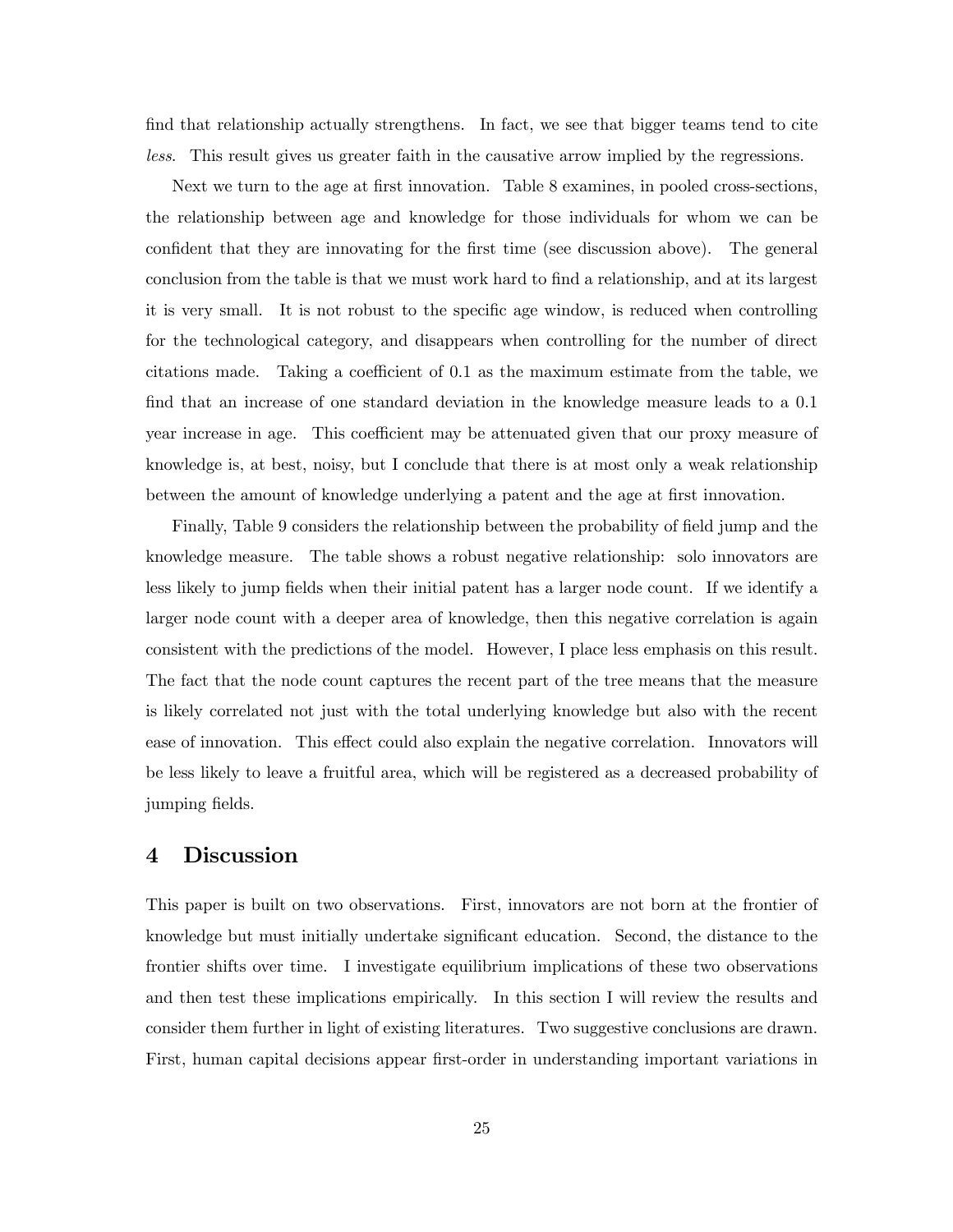innovative activity across fields and over time. Second, a subset of the evidence points to a rising burden of knowledge.

The empirical work of Section 3 produces six key facts. We find that the age at first innovation is increasing over time while it shows no variation across widely different fields, as demanded by the theory. Meanwhile, team size and specialization are increasing over time and varying across fields, with greater teamwork and specialization the larger a measure for the amount of underlying knowledge. These time-series and cross-sectional patterns are all robust to many controls. The upward trends in age, teamwork, and specialization are robust across widely different technological areas and research environments. The upward trends in teamwork and specialization are also especially steep: teamwork is increasing by 17% per decade and the specialization measure by 6% per decade.

Interestingly, some similar trends have been documented elsewhere — and in research environments outside of patenting. The age at which individuals complete their doctorates rose generally across all major fields from 1967-1986, with the increase explained by longer periods in the doctoral program (National Research Council, 1990). The duration of doctorates as well as the frequency of post-doctorates has been rising across the life-sciences since the 1960s (Tilghman et al, 1998). An upward age trend has also been noted among the great inventors of the 20th Century at the age of their noted achievement (Jones, 2005), as shown in Table 1. Meanwhile, like the general trends in innovator teamwork documented here, upward trends in academic coauthorship have been documented in many academic literatures, including physics and biology (Zuckerman & Merton, 1973), chemistry (Cronin et al, 2004), mathematics (Grossman, 2002), psychology (Cronin et al, 2003), and economics (McDowell & Melvin, 1983; Hudson, 1996; Laband & Tollison, 2000). These coauthorship studies show consistent and, collectively, general upward trends, with some of the data sets going back as far as 1900.

The burden of knowledge mechanism can also speak to trends in the data aggregates currently debated in the growth literature. First of all, as indicated in Section 2.6, an increasing burden of knowledge provides one explanation for why high growth rates in the number of R&D workers have not led to increases in rates of TFP growth. Of further interest is the drop in total patent production per total researchers, which has been documented across a range of countries and industries and may go back as far as 1900 and even before (Machlup 1962). Certainly, not all researchers are engaging in patentable activities, and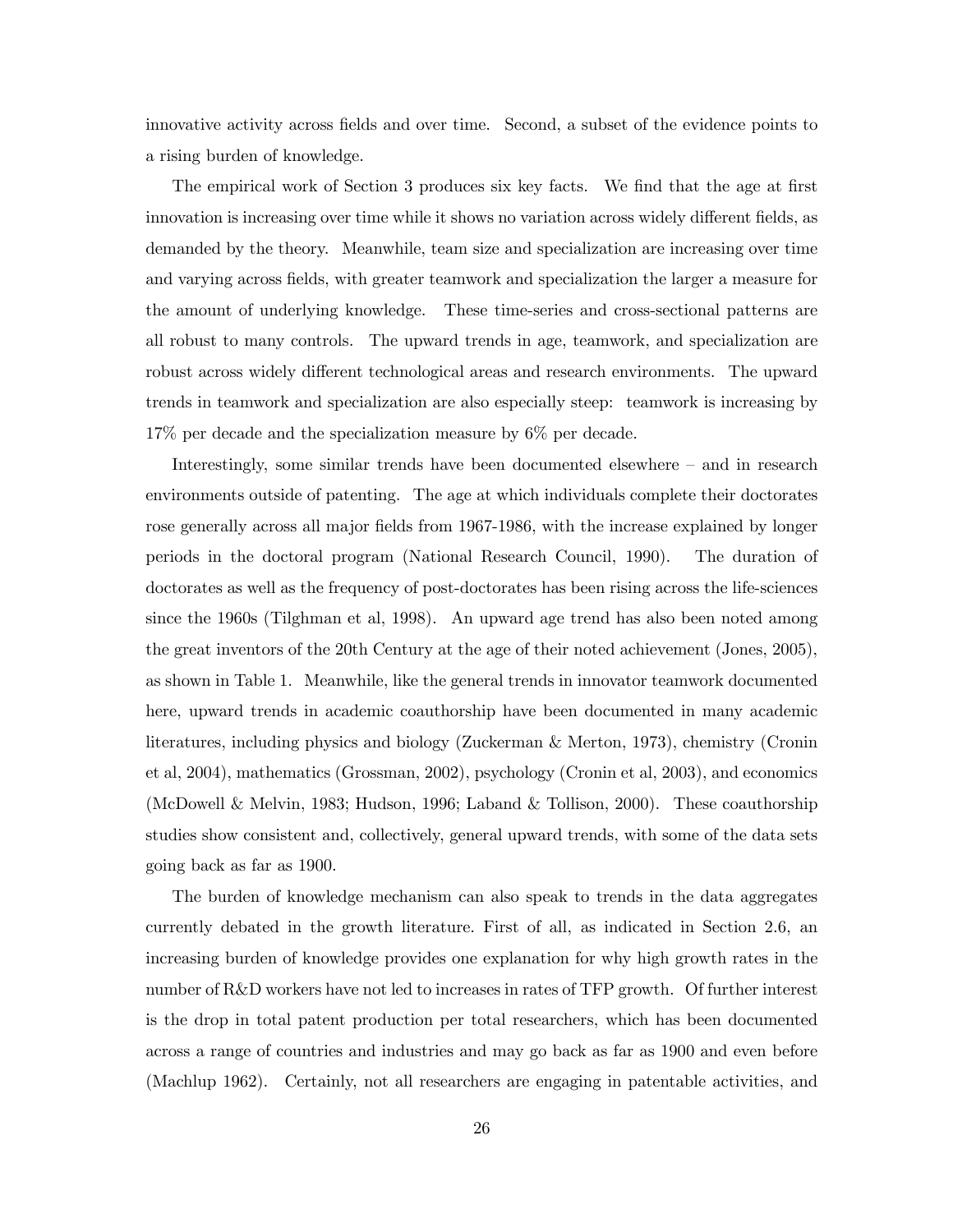it is possible that much of this trend is explained by relatively rapid growth of research in basic science.<sup>22</sup> However, the results here indicate that among those *specific* individuals who produce *patentable* innovations, the ratio of patents to individuals is in fact declining. In particular, the recent drop in patents per U.S. R&D worker, a drop of about 50% since 1975 (see Segerstrom 1998), is roughly consistent in magnitude with the rise in team size over that period. With the time lag between innovations showing little if any deterministic trend, we have a simple explanation for where these extra innovators have recently been going — into bigger teams.

In all, the micro-evidence presented in this paper, together with other available microevidence and the aggregate data trends cited above, suggest general and multi-dimensional patterns that may all be understood within the knowledge burden model. While any individual piece of evidence could be explained by other means, the burden of knowledge model knits together a wide range of evidence within a single framework. Thinking carefully about the human capital investments faced by innovators leads to precise and empirically relevant cross-sectional and dynamic insights. Moreover, while the model has relevant organizational and growth implications regardless of whether the burden of knowledge rises or falls with time, the evidence suggests specifically that the burden of knowledge is increasing. The model delivers this inference directly through increasing specialization and teamwork, but note further that a combination of greater specialization and greater educational attainment is especially difficult to reconcile without appealing to a greater knowledge burden. If innovators are becoming more specialized but the distance to the frontier is not increasing, then innovators should have required *less* education over time.

As emphasized in the model, the knowledge burden channel is not dispositive of other mechanisms, which operate independently and may also be important to innovator output. The general equilibrium setting of the model explicitly embraces popular stories in the literature regarding innovation exhaustion ("fishing out" stories), increasing innovation potential, and market size effects. Fishing-out stories are particularly interesting because they can provide an alternative or additional explanation for the data aggregates — patterns which have motivated that literature. While the trends in the data regarding team size, age, or specialization appear orthogonal to a fishing-out story, this orthogonality leaves room

 $^{22}$ Such an explanation could be inferred from the observations of Mokyr (1990), for example, who sees an increasing role for basic science as a foundation for technological advance.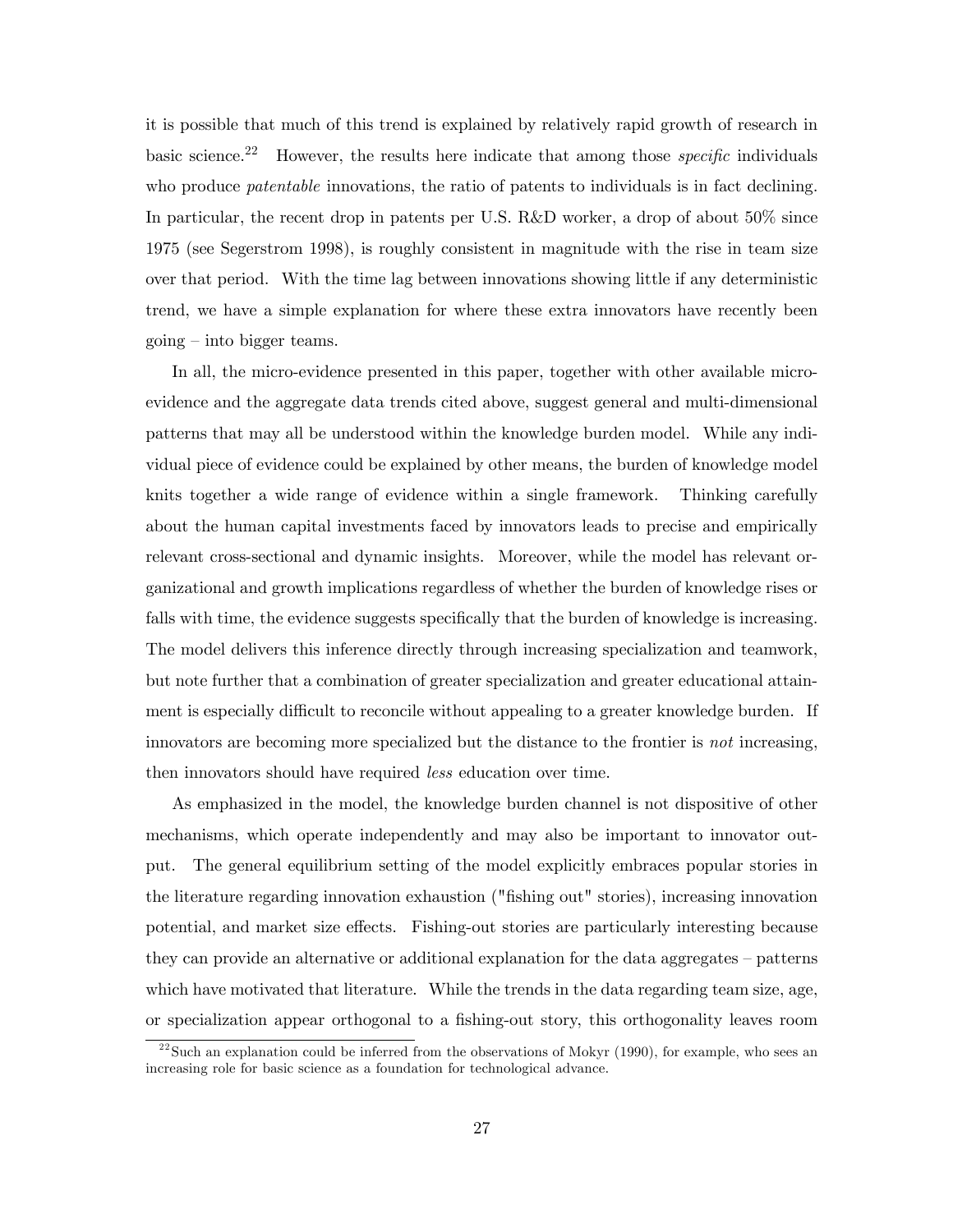for a fishing-out mechanism alongside a rising burden of knowledge when one confronts aggregate data.<sup>23</sup> Defining precise micro-data tests for a fishing-out story is a challenge for future research. Differentiating between a fishing-out and knowledge burden mechanism is challenging on the basis of productivity alone, as any decrease in the size or rate of innovations can be explained by either narrowing expertise or innovation exhaustion.

If a rising burden of knowledge is an inevitable by-product of technological progress, then the model indicates pessimistic predictions for long-run growth. However, there are two kinds of escapes worth noting. First, as discussed in Section 2.6, if the value of knowledge increases sufficiently rapidly in Newton's original sense of "seeing farther" (i.e.  $\chi$  is large), then the output of individual innovators may be sufficient, despite a rising educational burden, to sustain growth without increasing effort. While the 20th century's aggregate data patterns - rapidly increasing R&D effort but flat TFP growth - do not lead to such optimistic conclusions about the current balance of forces, there is nothing to say that this balance can't shift in the future.

Second, even if the stock of knowledge is accumulating over long periods of time, it may be that some future revolution in science can reset and simplify the knowledge space, causing a fall in the burden of knowledge  $(D(t)$  falls). Scientific revolutions – Kuhnian "paradigm" shifts — might therefore have significant benefits by easing the inter-generational transmission of knowledge. Related to this point, the efficiency of education — the rate at which we transfer knowledge from one generation to the next – becomes a policy parameter with first-order implications for the ultimate organization of innovative activity and for growth. Future improvements in the knowledge transfer rate could potentially overcome growth in the knowledge stock. While this transfer rate probably faces physiological limits, policy choices in education take on further importance, as policy features from teacher pay to curricular design and the need for a 'liberal arts' education all impact the rate at which human capital can be transferred to the young.

<sup>&</sup>lt;sup>23</sup>The fact that increasing team size appears to explain recent declines in the ratio of aggregate patents per researcher, as discussed above, does bring that particular aggregate fact closer to the burden of knowledge explanation.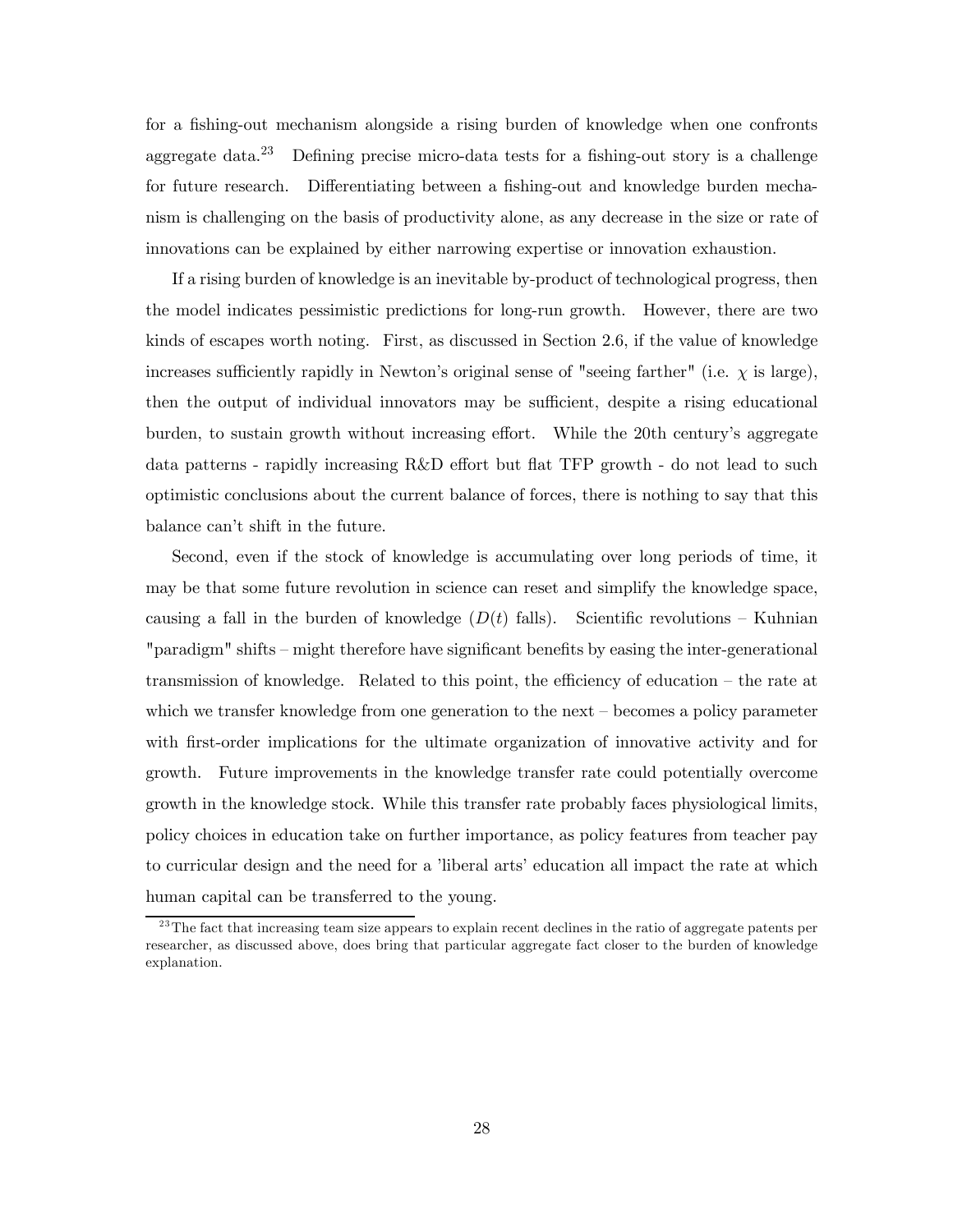# 5 Appendix

Proof of Proposition 1.i  $L(t, s) = L_R(t) \,\forall s$ 

First I generalize the innovator's income function to allow the possibility that not all ideas are feasible to implement. Then I show that innovators will array themselves evenly around the circle.

(1) Define  $p_i(t)$  such that  $\forall k > p_i(t)$  the necessary teammates do not exist and  $\forall k \leq p_i(t)$ the necessary teammates do exist. The probability that an idea k is feasible is then  $F(p_i(t))$ . The innovator's expected income at the time of their birth  $t'$  is a generalized version of  $(5)$ that allows for the possibility that an idea is infeasible:

$$
b_i^{*\beta} \int_{t'}^{\infty} F(p_i(t)) X(t)^{\chi} L(t, s')^{-\sigma} M(t) e^{-\phi(t-t')} dt - \left(b_i^* D(t')\right)^{\varepsilon}
$$
 (20)

Note that, in any equilibrium,  $b_i^* > 0$  and  $F(p_i(t)) > 0$  by the arbitrage condition (12), since otherwise  $U_i^{R\&D} = 0$  but  $U^{wage} > 0$ . Moreover, there must exist an arbitrarily small  $\epsilon$  such that  $0 < \epsilon < b_i^*$ .

(2) By contradiction, imagine that

$$
L(t, s') > L(t, s'')
$$

where  $s' > s'' > s' - \epsilon$ . That is, there exist two neighboring points, a relatively crowded point s' and a less crowded point s''. Without loss of generality, choose individual i at s' such that  $b_i^* \leq b_j$  for some j at  $s', j \neq i$ . If this individual i at s' were to shift to  $s'',$ then the access to potential teammates remains unchanged. (The individual can always hire someone in  $L(t', s')$  as a teammate, and everyone else at that point has weakly greater expertise.) Therefore  $\hat{p}_i(t) = p_i(t) + \epsilon$ , and the probability that an idea k is feasible is weakly increasing with this deviation since for any distribution function  $F(p_i(t) + \epsilon) > F(p_i(t))$ .

Therefore, from  $(20)$  and the equilibrium condition  $(11)$ , the choice s' (i.e. the crowded location) can only be an equilibrium for person  $i$  if

$$
\int_{t'}^{\infty} L(t,s')^{-\sigma} X(t)^{\chi} M(t) e^{-\phi(t-t')} dt \ge \int_{t'}^{\infty} L(t,s'')^{-\sigma} X(t)^{\chi} M(t) e^{-\phi(t-t')} dt \tag{21}
$$

Given the continuity of L with time,  $L(t, s') > L(t, s'')$  for all t in some interval  $[t', t'']$ . Therefore, the expected income to innovator i in the interval  $[t', t'']$  must be strictly less with the crowded choice s' then with the less crowded choice s''. Therefore, innovator i must believe that

$$
\int_{t^{\prime\prime}}^{\infty} L(t,s^{\prime})^{-\sigma} X(t)^{\chi} M(t) e^{-\phi(t-t^{\prime})} dt > \int_{t^{\prime\prime}}^{\infty} L(t,s^{\prime\prime})^{-\sigma} X(t)^{\chi} M(t) e^{-\phi(t-t^{\prime})} dt \qquad (22)
$$

That is, eventually the relatively crowded choice must produce greater income. But multiplying both sides of this expression by the constant  $e^{-\phi(t'-t'')}$ , we see that in the subgame for those born at time  $t''$  no person would choose s''. Hence  $L(t'', s'')$  is not increasing,  $L(t'', s') > L(t'', s'')$ , and there is no finite  $t''$  at which (22) holds. Hence (21) cannot hold. Hence, by contradiction, no such point  $s''$  can exist and therefore there can be no points on the circle where the mass is less than any other point. QED.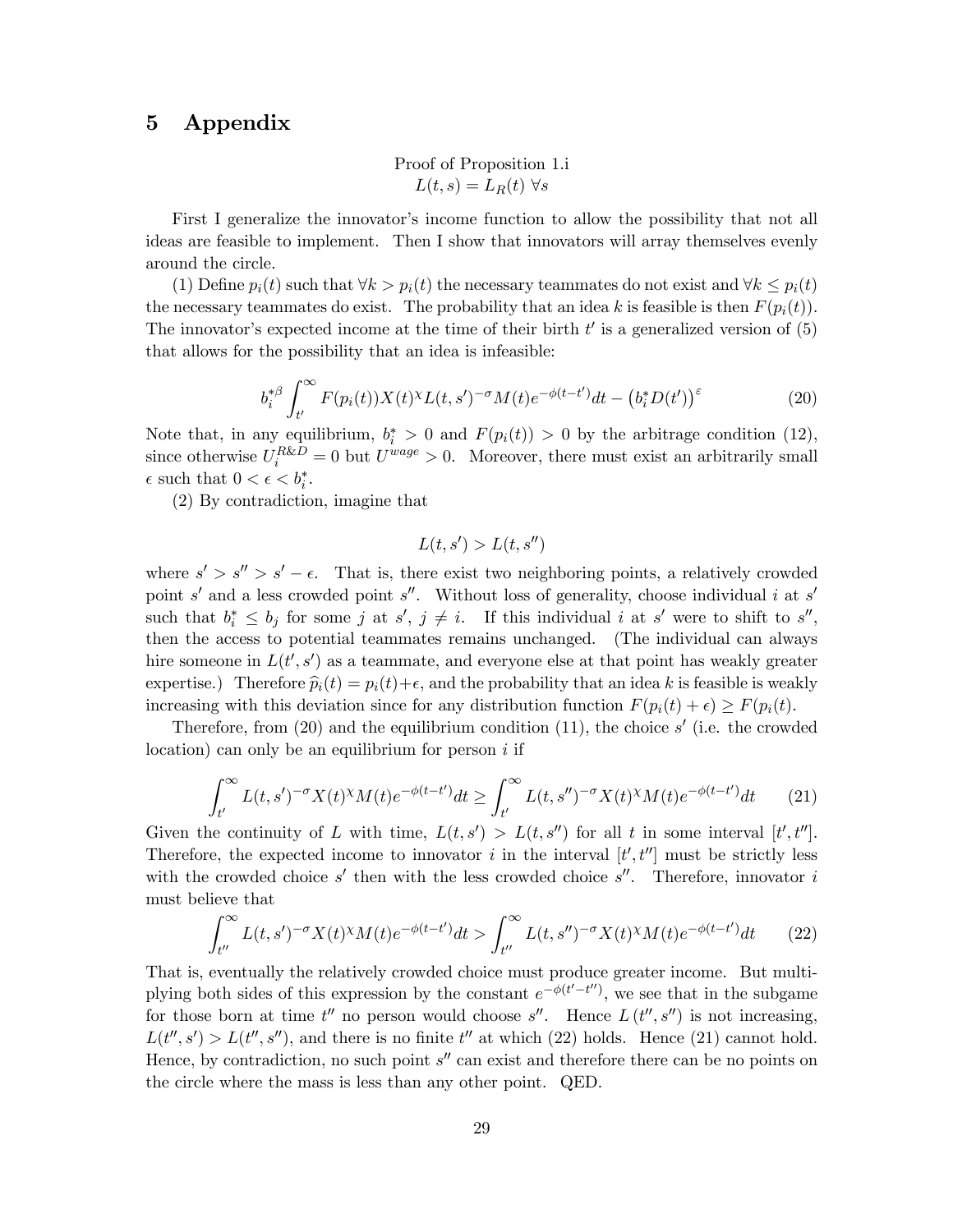# Proof of Proposition 1.ii  $E^*(\tau)/U^*(\tau) = constant$

Differentiate (14) with respect to  $b_i$ , producing the first order condition:

$$
\frac{\beta}{b_i^*} \int_{\tau}^{\infty} b_i^{*\beta} X(t)^{\chi} L_R(t)^{-\sigma} M(t) e^{-\phi(t-\tau)} dt = \frac{\varepsilon}{b_i^*} (b_i^* D(\tau))^{\varepsilon}
$$
\n(23)

In other words,  $\beta \int_{\tau}^{\infty} v^*(t) dt = \varepsilon E^*(\tau)$ . Noting that  $U^*(\tau) = \int_{\tau}^{\infty} v^*(t) dt - E^*(\tau)$ , the first order condition is just  $E^*(\tau)/U^*(\tau) = \varepsilon/\beta - 1$ , which is a constant. QED. (Note: An interior maximum requires  $\varepsilon > \beta$ . If this condition does not hold, then innovators will choose to learn all available knowledge,  $b_i^* = 1$ . Such a corner solution can also emerge when  $\beta < \varepsilon$  if the unique maximum described by (23) occurs where  $b_i^* > 1$ . These cases, where the innovator learns all available knowledge, are less interesting and are left aside in further analysis.)

# Proof of Proposition 1.iii  $b_i^* = b^*(\tau)$

Given arbitrage in lifetime income (12), all innovators in the same cohort have identical  $U^*(\tau)$ . By Proposition 1.ii,  $E^*(\tau)/U^*(\tau)$  is a constant, hence all innovators in a cohort have identical  $E^*(\tau)$ . From (6),  $E^*(\tau) = (b_i^* D(\tau))^{\varepsilon}$ . Therefore, common  $E^*(\tau)$  implies identical  $b^*(\tau)$  for all innovators in the same cohort. QED.

#### Proof of Proposition 2

If g is constant, we can take logs and differentiate  $(15)$  with respect to time to see that,

$$
g = g_{\overline{\theta}} + g_L \tag{24}
$$

To define  $g_{\bar{\theta}}$ , note first that the average productivity of innovators is the sum of the productivity of each cohort weighted by the fraction of that cohort in the population.<sup>24</sup>

$$
\overline{\theta}(t) = \int_{-\infty}^{t} \theta(\tau)(g_L + \phi)e^{(g_L + \phi)(\tau - t)}d\tau
$$
\n(25)

The growth rate of  $\theta(\tau)$  with respect to  $\tau$  is just  $\beta g_{b^*}$ , which is seen by taking logs of the definition of  $\theta$  (equation (9)), using the equilibrium result  $b_i = b^*(\tau)$ , and differentiating with respect to  $\tau$ . We can therefore integrate (25) to find that  $\theta(t)$  =  $θ(t) (g_L + φ) / (β g_{b*} + g_L + φ)$ . The steady-state growth rate in  $\overline{θ}(t)$  is therefore equivalent to the steady-state growth rate in  $\theta(t)$ , so that  $g = g_{\overline{\theta}} + g_L = g_{\theta} + g_L$ .

 $\theta(t)$  is the productivity of the latest cohort of innovators at the time of their birth. Therefore  $g_{\theta}$  is just  $\chi g + \beta g_{b^*} - \sigma g_L$ , which is seen by taking logs in the definition of  $\theta(t)$ , and differentiating with respect to  $t$ . Therefore,

<sup>&</sup>lt;sup>24</sup>The size of a cohort at its birth is  $(g_L + \phi)L(\tau)$ , so the surviving size of that cohort at some time  $t > \tau$  is  $(g_L + \phi)L(\tau)e^{-\phi(t-\tau)}$ , and the fraction of the population  $L(t)$  who belong to that cohort is  $(g_L + \phi)e^{-g_L(t-\tau)}e^{-\phi(t-\tau)}.$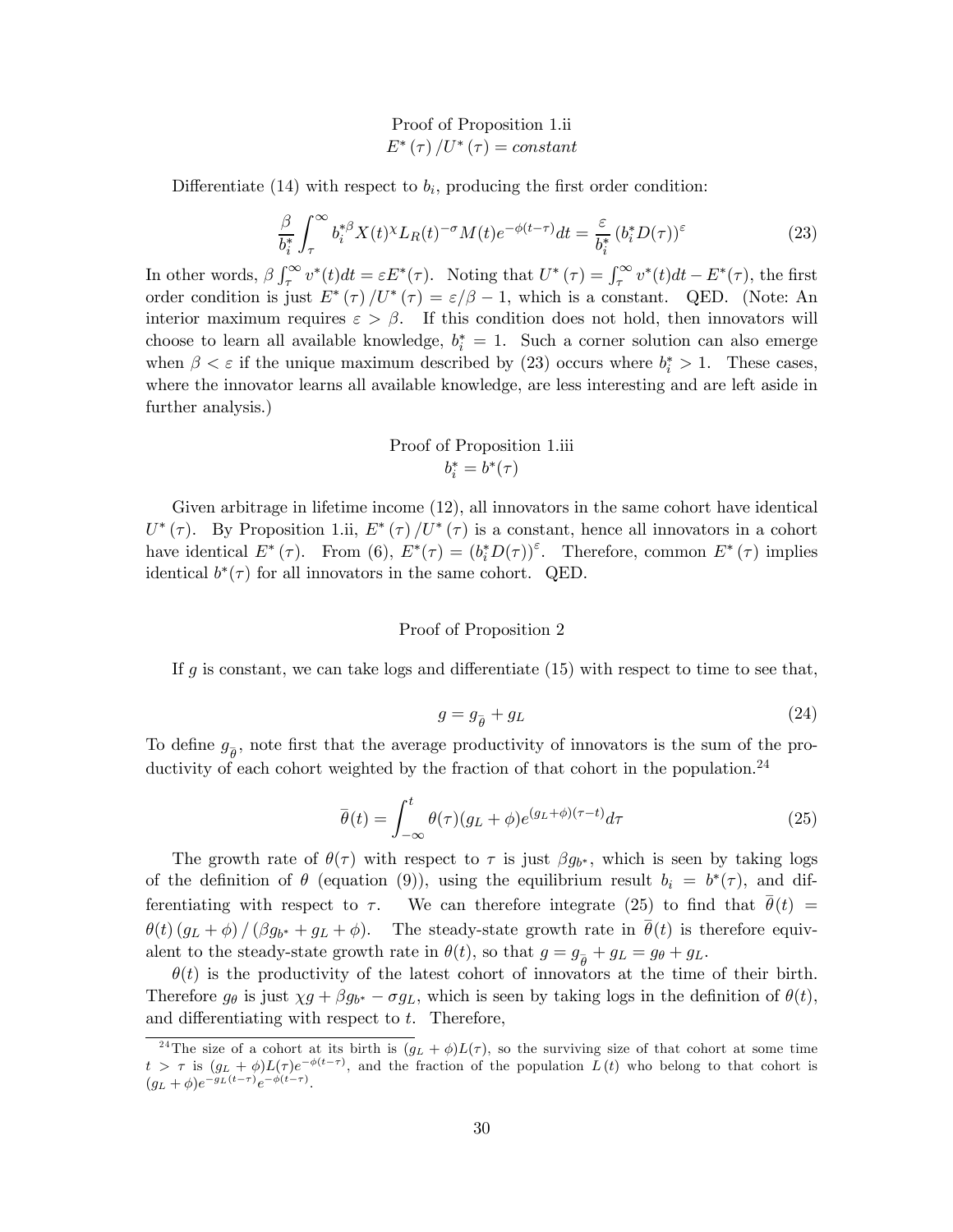$$
g_{\overline{\theta}} = \chi g + \beta g_{b^*} - \sigma g_L \tag{26}
$$

Note that  $E^*/U^*$  is constant (Proposition 1.ii), which implies  $g_{E^*} = g_{U^*}$ . Furthermore, from (13),  $g_{U^*} = g$ , which implies  $g_{E^*} = g$ . From (6),  $g_{E^*} = 1/\varepsilon (g_{b^*} - g_D)$ , and from (7),  $g_D = \delta g$ . Therefore  $g_{b^*} = (\frac{1}{\varepsilon} - \delta)g$ , a result presented in (17).

Inserting (17) into (26), the result into (24), and rearranging produces the expression for steady-state growth in equation (16). QED.

Proof of Corollary 1.i  

$$
g_{E^*} = g
$$

 $E^*/U^*$  is constant (Proposition 1.ii), which implies  $g_{E^*} = g_{U^*}$ . From (13),  $g_{U^*} = g$ . Therefore,  $g_{E^*} = g$ . QED

> Proof of Corollary 1.ii  $g_{b^*} < 0$  iff  $\delta > 1/\varepsilon$

The growth rate of  $b^*$  is given in (??). Hence  $g_{b^*} < 0$  iff  $\delta > 1/\varepsilon$ . QED.

Proof of Corollary 1.iii  

$$
\frac{team(t) > 0 \text{ iff } \delta > 1/\varepsilon}
$$

Recall that k, the breadth of expertise required to implement an idea, has a smooth distribution function  $F(k)$ . A cohort with breadth of expertise b will therefore produce a team of size 1 with probability  $F(b)$ , a team of size 2 with probability  $F(2b) - F(b)$ , and so on. Recall also that teams are formed within cohorts if possible and with the minimum possible number of individuals (see Section 2.4). Since individuals allocate themselves evenly around the circle in any cohort (Proposition 1.i), any necessary teammates are always available within one's own cohort. This implies that teams are formed from individuals with identical choices of b,  $b^*(\tau)$  (Proposition 1.iii). Since teams are formed from the minimum number of individuals, the implementation of any idea k requires  $\lceil (k/b) \rceil$  team members; that is,  $k/b$  rounded up to the nearest integer. The maximum team size in a cohort with breadth of expertise b is defined by  $n = \lfloor (1/b) \rfloor$ . The expected team size is  $\overline{team}(b) = 1F(b) + 2(F(2b) - F(b)) + ... + n(1 - F((n - 1)b).$  Collecting terms in this expression,  $\overline{team}(b) = n - \sum_{j=1}^{n-1} F(jb)$  where j indexes a particular realization of team size. Differentiating with respect to b shows that,  $d\overline{team}(b)/db = -\sum_{j=1}^{n-1} jf(jb)$  where  $f(k) = dF/dk$  is the probability density function corresponding to F. Given that a density function is weakly positive at any point, we see that team size is weakly increasing as b falls. Hence the conditions for average team size to increase with time are identical to the condition for expertise to narrow; i.e. if and only if  $\delta > 1/\varepsilon$ . QED.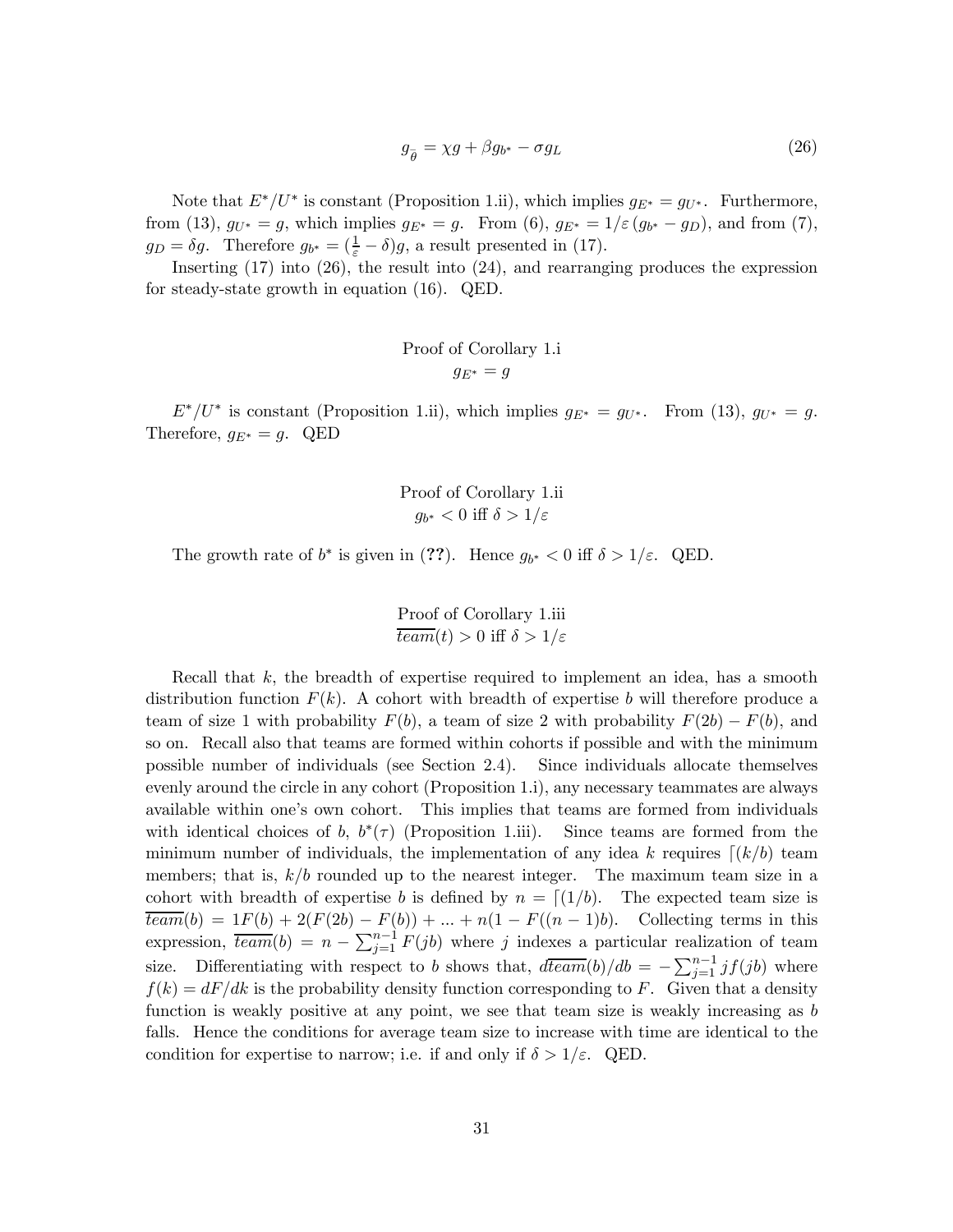#### Extension to Corollary 1.iii

#### A generalized condition for team size to increase with specialization

I explore here the evolution of team size when the distribution of k changes with an individual's breadth of expertise, b. Define the generalized distribution function by  $F(k; b)$ and the corresponding density function as  $f(k; b) = dF(k; b)/dk$ . The average team size for a cohort with breadth of expertise b is derived just as in  $(??)$ ,

$$
\overline{team}(b) = n - \sum_{j=1}^{n-1} F(jb; b)
$$
\n
$$
(27)
$$

Noting that  $F(jb; b) = \int_0^{jb} f(k; b)dk$ , we can use Leibniz's rule to differentiate (27) with respect to  $b$  and thereby define a necessary and sufficient condition for team size to increase with specialization:

$$
\sum_{j=1}^{n-1} \left( \int_0^{jb} \frac{df(k;b)}{db} dk + jf(jb;b) \right) > 0 \Leftrightarrow \frac{d\tan(b)}{db} < 0 \tag{28}
$$

The second term on the left hand side is recognized from equation (??) and acts to make team size increase with specialization. The effect of the first term is ambiguous, however, so that the effect of specialization on team size cannot be signed without considering distribution-specific properties.

We can gain some intuition for this condition by considering the simple case where  $k$ is drawn from a uniform distribution. Specifically, let  $k \sim U[0, b^{\alpha}]$ , so that  $f(k; b) = b^{-\alpha}$ . Using (28), it is then straightforward to show that  $\alpha < 1 \Leftrightarrow d \overline{team}(b)/db < 0$ . Noting that the mean of k is  $E(k) = \frac{1}{2}b^{\alpha}$ , it is also straightforward to show that  $\alpha$  is the elasticity of  $E(k)$ with respect to  $b$ . Therefore, we see that team size will be increasing with specialization so long as the elasticity of  $E(k)$  with respect to expertise is less than 1. In other words, team size will be increasing as long as innovators' average "reach", given by  $E(k)$ , does not decline faster than their average "grasp", given by b.

#### Proof of Proposition 3

The proof follows exactly the same structure as the proof of Proposition 1 and is omitted for brevity.

Proof of Corollary 2.i  

$$
E_{ij}^*(\tau) = E^*(\tau) \,\forall i, j
$$

Arbitrage implies a common  $U^*(\tau)$  within every cohort. Since  $E^*(\tau)/U^*(\tau)$  is a constant (Proposition 3.ii), every innovator must choose the same  $E^*(\tau)$ . QED.

Proof of Corollary 2.ii  

$$
b_j^*(\tau) < b_{j'}^*(\tau) \text{ iff } D_j(\tau) > D_{j'}(\tau)
$$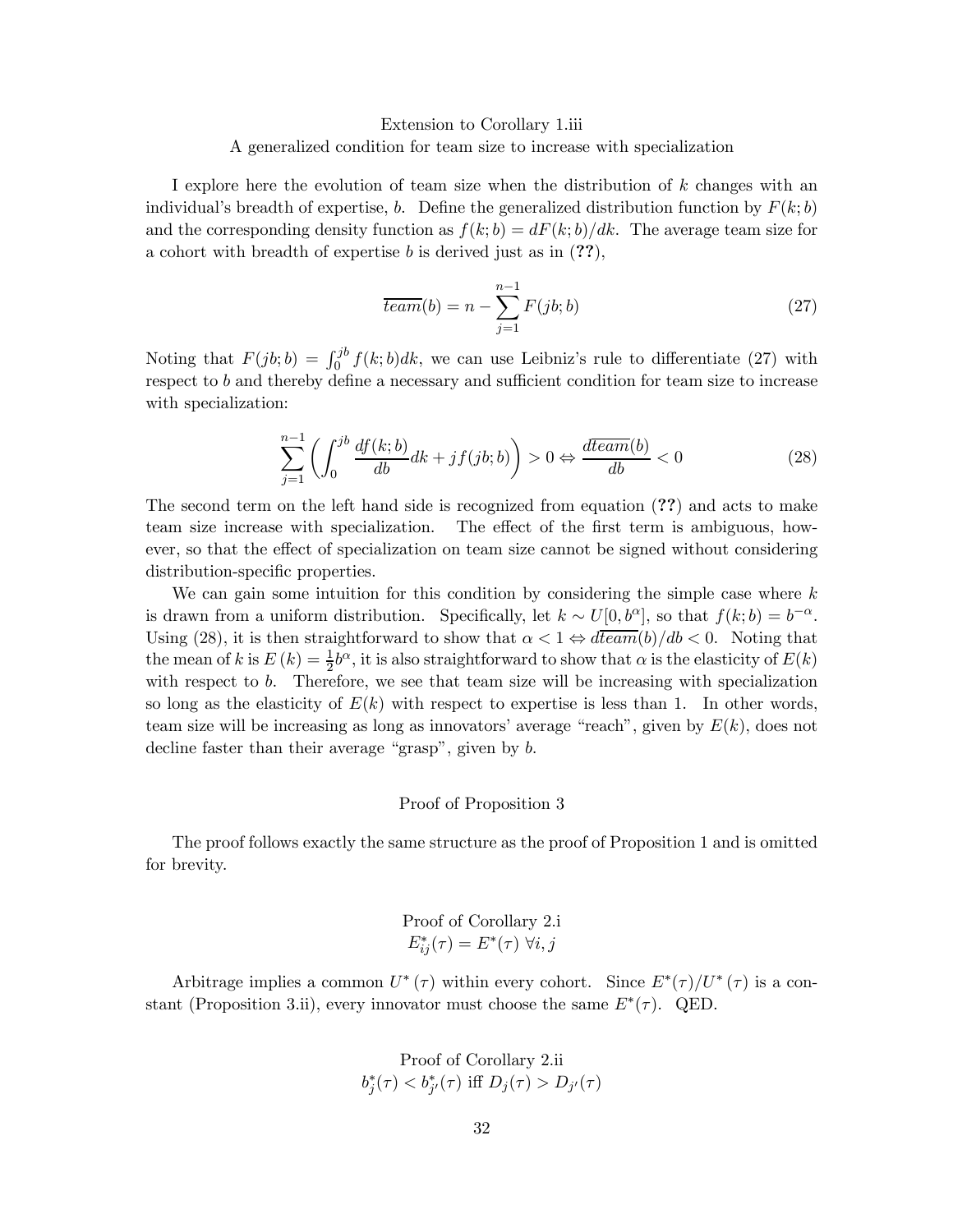All innovators in a cohort, by Corollary 2.i, choose the same amount of education,  $E^*(\tau) = \left(b_j^*(\tau) D_j(\tau)\right)^{\varepsilon}$ . Therefore  $b_j^*(\tau) D_j(\tau) = b_{j'}^*(\tau) D_{j'}(\tau) \ \forall j, j'$  and hence the corollary 2.ii. QED.

Proof of Corollary 2.iii  

$$
\overline{team}_j(\tau) > \overline{team}_{j'}(\tau) \text{ iff } D_j(\tau) > D_{j'}(\tau)
$$

By Corollary 2.ii, an innovator cohort within a circle of knowledge  $j$  will have narrower expertise the greater the depth of knowledge. By the same logic as in the proof of Corollary 1.iii, narrower expertise is associated with larger team size. QED

#### Extended Model: A Time Cost to Education

The following model is a generalization of the model in the text. The model in the text allows for an additively separable cost of education, E, where this cost can be thought of as either an out-of-pocket expense or a direct utility cost of effort. Here I will introduce an additional opportunity cost of education: choosing more education results in a longer period at the beginning of life when one does not earn income. In particular, define  $T = \alpha \ln(bD)$ as the duration of education., which is monotonically increasing in the amount of knowledge learned, bD. The model is as before, except innovator income is defined by

$$
U_i^{R\&D}(\tau) = \int_{\tau+T}^{\infty} v_i(t)e^{-\phi(t-\tau)}dt - E_i(\tau)
$$
\n(29)

in place of (5).

Equilibrium analysis follows mostly as before. The equilibrium choice of s still requires that innovators spread out evenly around the circle. The equilibrium choice of  $b_i^*$  becomes analytically more tedious, as the choice of breadth of expertise now additionally affects one limit of the integral in (29). Using Leibniz's rule in differentiating (29), in addition to the definitions of v and  $E$  in (10) and (6), we can write the first-order condition for the choice of b, with some manipulation, as:

$$
\beta - \varepsilon \frac{E^*(\tau)}{\Pi^*(\tau)} = b_i^* \frac{\partial T}{\partial b_i^*} \frac{v_i^* \left(\tau + T\right) e^{-\phi T^*}}{\Pi^*(\tau)}
$$
(30)

where  $\Pi(\tau) \equiv \int_{\tau+T}^{\infty} v_i(t) e^{-\phi(t-\tau)} dt$ . This is a generalization of  $(23)$  – the simpler case with no time-cost, where the right hand side of (30) is zero  $(\partial T/\partial b = 0)$ . Here, given the definition of T,  $b_i^* \partial T/\partial b_i^* = \alpha$ . To analyze  $v_i^* (\tau + T) e^{-\phi T^*}/\Pi^* (\tau)$ , we will proceed by focusing on the equilibrium along a balanced-growth path. On the balanced growth path, X grows at rate g, while  $L_R$  and M grow at rate  $g_L$ . Under these conditions, it is easily shown that  $v_i^* (\tau + T) e^{-\phi T^*}/\Pi^* (\tau) = \phi + \chi g + (\sigma - 1) g_L$ . Therefore,  $E^* (\tau)/\Pi^* (\tau) =$  $\beta/\varepsilon-(\alpha/\varepsilon)(\phi+\chi g+(\sigma-1)g_L)$ . Noting that  $U^*(\tau)=\Pi^*(\tau)-E^*(\tau)$ , we have the result

$$
E^*(\tau)/U^*\left(\tau\right)={\rm constant}
$$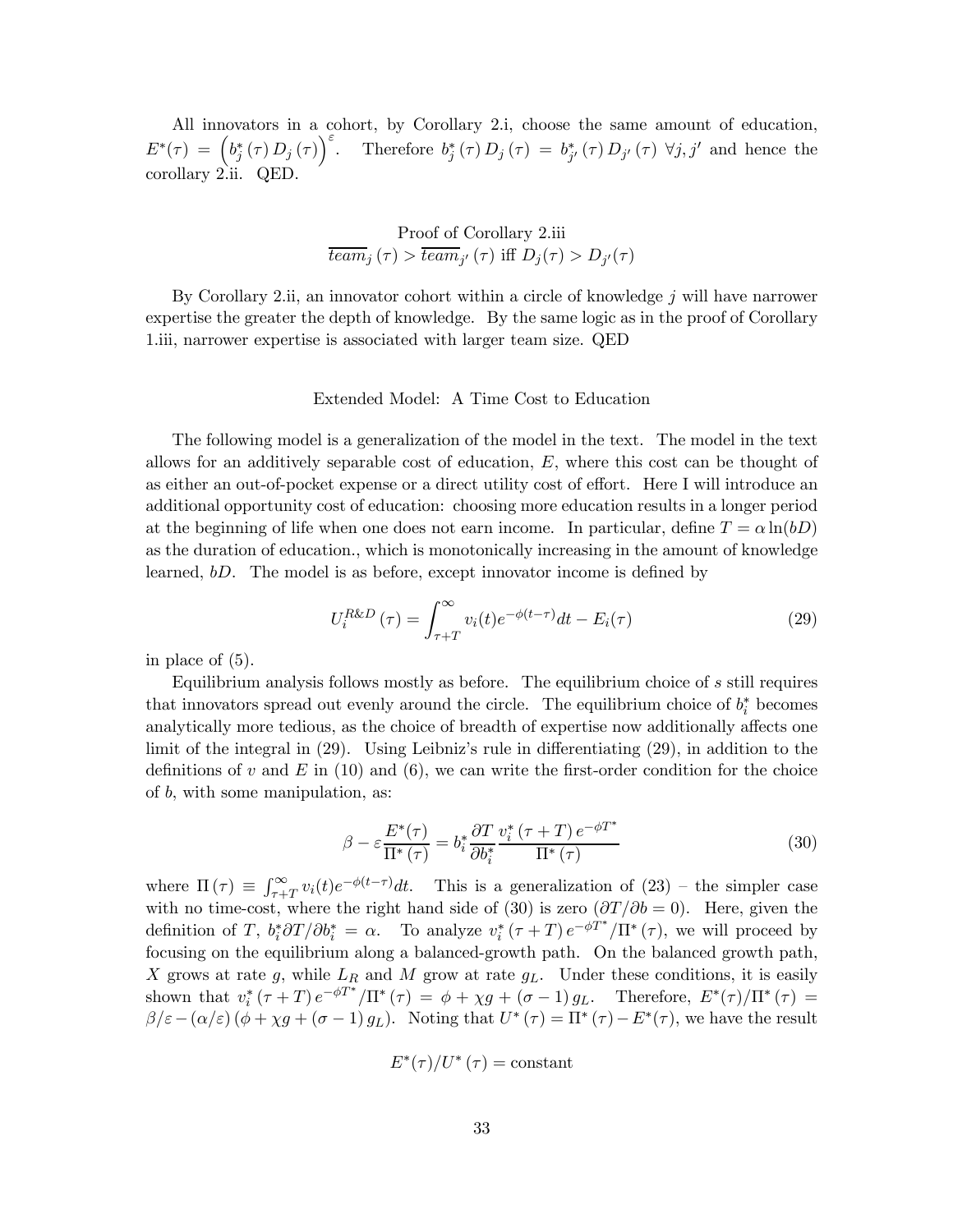In other words, we have the same result as Proposition 1.ii (with the exception that we are now focusing on the steady-state growth path), from which Proposition 1.iii, Proposition 3, and Corollaries 1 and 2 will follow. Since both  $E$  and  $T$  are monotonically increasing in the amount of knowledge learned  $(bD)$ , rising  $E^*$  along the growth path (Corollary 1.i) implies that  $T^*$ , the duration of education, also rises along the growth path. Similarly, common  $E^*$  across fields (Corollary 2.i) implies that  $T^*$  is the same across fields.

The one set of results that must be generalized is Proposition 2, which defines the steady-state growth rate. The steady-state growth rate is now an implicit function of the model parameters. (The derivation follows along the lines of the proof of Proposition 2). In the special case that  $\alpha = 0$ , so that there is no time-cost to education, the steady-state growth is given by (16), as before. In the special case where specialization doesn't change with time  $(\varepsilon = 1/\delta)$ , the growth rate is given by

$$
g = \frac{1 - \sigma}{1 - \chi + \alpha/\varepsilon(\phi + g_L)} g_L
$$

Here the effect of the burden of knowledge on growth is felt entirely through the time cost of education. Larger values of the parameter  $\alpha$ , which implies a higher sensitivity of educational duration to the amount of knowledge one learns, causes lower growth rates, since one spends a smaller portion of the one's life-cycle actively producing innovations.

# 6 Data Appendix

The reader is referred to Hall et al (2001) for a detailed discussion of their patent data set. This appendix focuses on the age information collected to augment the Hall et al data.

Age data was collected using the website www.AnyBirthday.com, which requires a name and zip code to produce a match. As is seen in Table A.1, 30% of U.S. inventors listed a zip code on at least one of their patent applications, and of these inventors AnyBirthday.com produced a birth date in 25% of the cases. While the number of observations produced by AnyBirthday.com is large, it represents only 7.5% of U.S. inventors. This Appendix explores the causes and implications of this selection. The first question is why zip code information is available for only certain inventors. The second question is why AnyBirthday.com produces a match only one-quarter of the time. The third question is whether this selection appears to matter.

Table A.2 compares how patent rights are assigned across samples. The table shows clearly that zip code information is virtually always supplied when the inventor has yet to assign the rights; conversely, zip code information is never provided when the rights are already assigned. Patent rights are usually assigned to private corporations (80% of the time) and remain unassigned in the majority of the other cases (17% of the time). An unassigned patent indicates only that the inventor(s) have not yet assigned the patent at the time it is granted. Presumably, innovators who provide zip codes are operating outside of binding contracts with corporations, universities, or other agencies that would automatically acquire any patent rights. The zip-code subset is therefore not a random sample, but is capturing a distinct subset of innovators who, at least at one point, were operating independently. Despite this distinction, this subset may not be substantially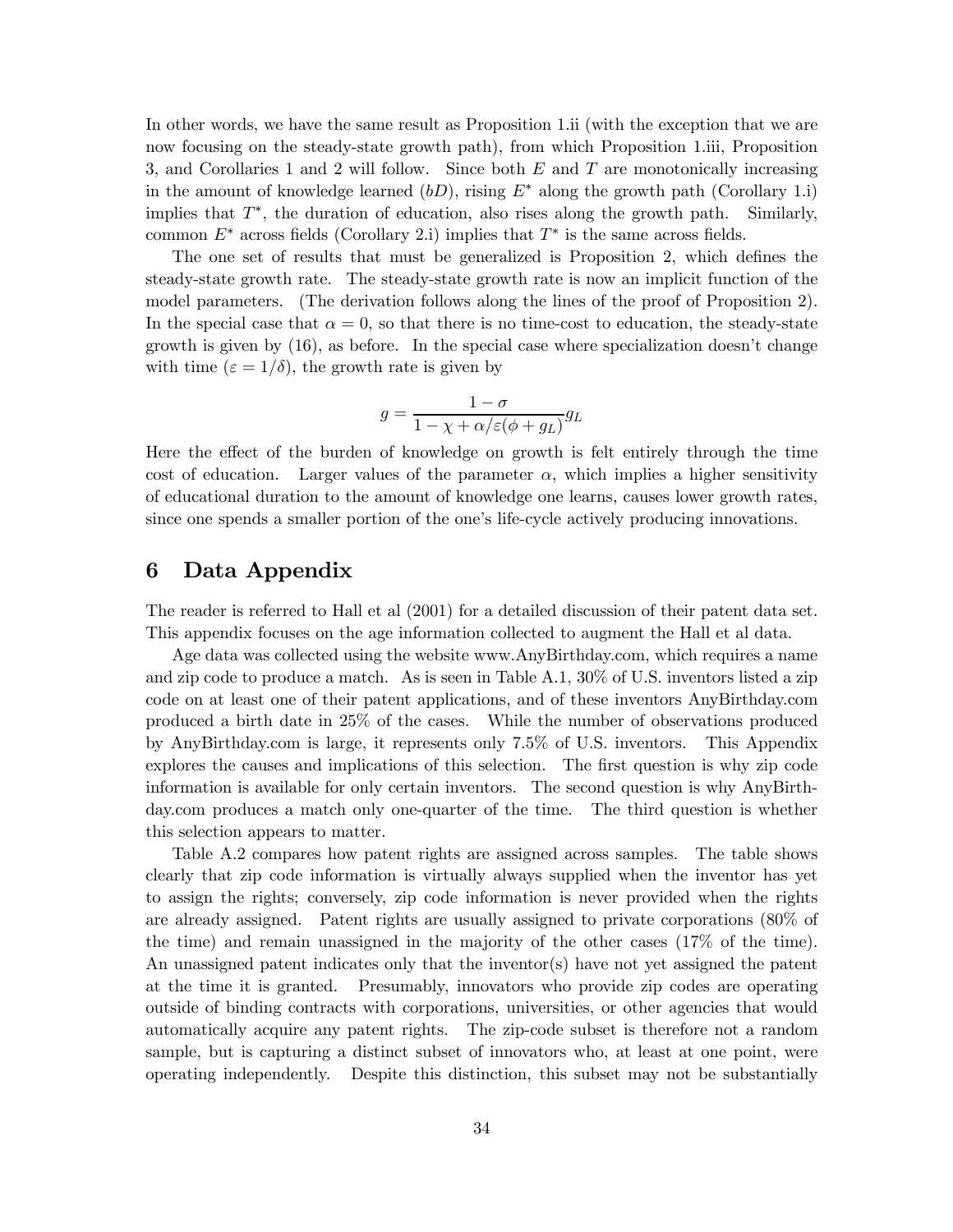different from other innovators: the last column of Table A.2 indicates that, when looking at the other patents produced by these innovators, they have a similar propensity to assign them to corporations as the U.S. population average.

The nature of the selection introduced by AnyBirthday.com is more difficult to identify. The website reports a database of 135 million individuals and reports to have built its database using "public records". Access to public records is a contentious legal issue.25 Public disclosure of personal information is proscribed at the federal level by the Freedom of Information Act and Privacy Act of 1974. At the state and local level however, rules vary. Birth date and address information are both available through motor vehicle departments and their electronic databases are likely to be the main source of AnyBirthday.com's records.26 The availability of birth date information is therefore very likely to be related to local institutional rules regarding motor vehicle departments. Geography thus will influence the presence of innovators in the age sample, and a further issue in selection may involve the geographic mobility of the innovator, among other factors. The influence of this selection, together with the implications of assignment status, can be assessed by comparing observable means in the population across subsamples.

Table A.3 considers average team size, which is a source of further differences. Patents with provided zip codes have smaller team sizes than the U.S. average; team sizes in the subset of these patents for which the age of one innovator is known are slightly larger, but still smaller than the U.S. average. Controlling for other patent observables, in particular the assignment status, reduces the mean differences and brings the age sample quite closely in line with the U.S. mean. (See the last two columns of the table.) Having examined a number of other observables in the data, such as citations received and average tree size, I find that relatively small differences tend to exist in the raw data, and that these can be either entirely or largely explained by controlling for assignment status and team size. Most importantly, the age results in the text are all robust to the inclusion of assignment status, team size, and any other available controls.

Finally, looking at team size, specialization, and time lag trends in the age subsample, the results are similar in sign and significance as those presented in Section 4. The rate of increase in specialization is larger, and the rate of increase in team size is smaller. The time lag shows no trend. Reexamining trends in the entire data set by assignment status, I find that the team size trend is weaker among the unassigned category, which likely explains the weaker trend in the age subset. Similarly, I find that the specialization trend is stronger among the unassigned category, which likely explains the stronger trend in the age subset.

I conclude therefore that while the age subset is not a random sample of the U.S. innovator population, the differences tend to be explainable with other observables and, on the basis of including such observables in the analysis, the age results appear robust.

 $^{25}$ Repeated requests to AnyBirthday.com to define their sources more explicitly have yet to produce a response.

 $2^6$ A federal law, the Driver's Privacy Protection Act of 1994, was introduced to give individuals increased privacy. The law requires motor vehicle departments to receive explicit prior consent from an individual before disclosing their personal information. However, the law makes an exception for cases where motor vehicles departments provide information to survey and marketing organizations. In that case, individual's consent is assumed unless the individual has opted-out on their own initiative. See Gellman (1995) for an in-depth discussion of the laws and legal history surrounding public records.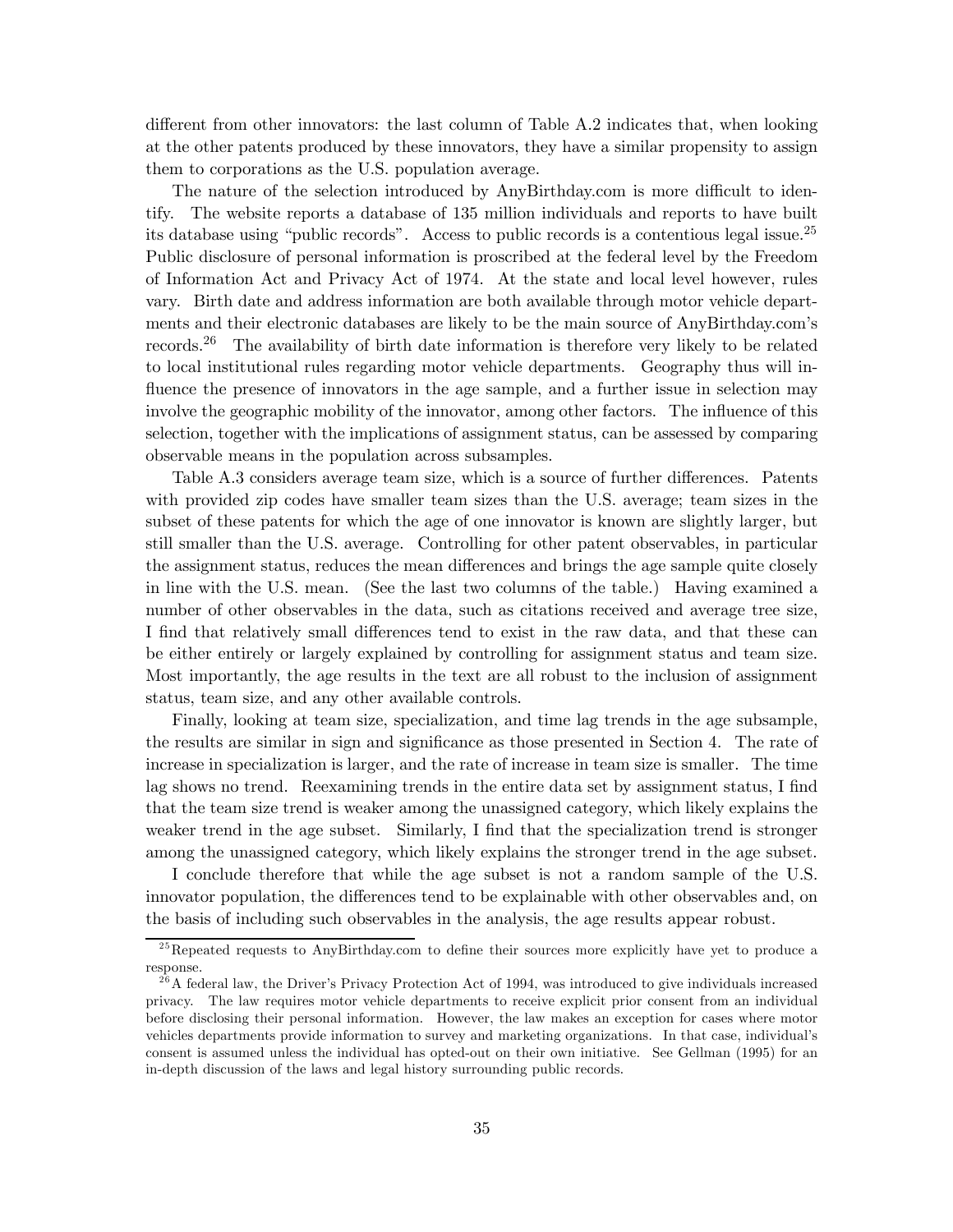# References

- [1] Aghion, Philippe and Howitt, Peter. "A Model of Growth through Creative Destruction," Econometrica, March 1992, 60, 323-351.
- [2] ––. Endogenous Growth Theory, Cambridge, MA: MIT Press, 1998.
- [3] Baily, Martin N. and Chakrabarti, Alok K. "Innovation and Productivity in U.S. Industry," Brookings Papers on Economic Activity, 1985, 609-632.
- [4] Ben-Porath, Yoram. "The Production of Human Capital and the Life Cycle of Earnings," Journal of Political Economy, August 1967, 75, 352-365.
- [5] Cronin, Blaise, Shaw, Debora, and La Barre, Kathryn. "A Cast of Thousands: Coauthorship and Subauthorship Collaboration in the 20th Century as Manifested in the Scholarly Journal Literature of Psychology and Philosophy," Journal of the American Society for Information Science and Technology, 2003, 54(9), 855-871.
- [6] ––. "Visible, Less Visible, and Invisible Work: Patterns of Collaboration in 20th Century Chemistry," Journal of the American Society for Information Science and Technology, 2004, 55(2), 160-168.
- [7] Evenson, Robert E. "International Invention: Implications for Technology Market Analysis," in Zvi Griliches, ed.,  $R\&D$ , Patents, and Productivity, Chicago, IL: University of Chicago Press, 1984, 89-123.
- [8] ––. "Patent Data by Industry: Evidence for Invention Potential Exhaustion?" Technology and Productivity: The Challenge for Economic Policy, 1991, Paris: OECD, 233-248.
- [9] Gellman, Robert. "Public Records: Access, Privacy, and Public Policy," Center for Democracy and Technology Discussion Paper, April 1995, http://www.cdt.org/privacy/pubrecs/pubrec.html.
- [10] Grossman, Gene M. and Helpman, Elhanan. Innovation and Growth in the Global Economy, Cambridge, MA: MIT Press, 1991.
- [11] Grossman, Jerry. "The Evolution of the Mathematical Research Collaboration Graph," Congressus Numerantium, 2002, 158, 202-212.
- [12] Hall, Bronwyn H., Jaffe, Adam B., and Trajtenberg, Manuel. "The NBER Patent Citations Data File: Lessons, Insights and Methodological Tools," NBER Working Paper No. 8498, October 2001.
- [13] Hart, Oliver and Moore, John. "A Theory of Debt Based on the Inalienability of Human Capital," Quarterly Journal of Economics, November 1994, 109, 841-879.
- [14] Henderson, Rebecca and Cockburn, Iain. "Scale, Scope, and Spillovers: The Determinants of Research Productivity in Drug Discovery," Rand Journal of Economics, Spring 1996, 27, 32-59.
- [15] Hudson, John. "Trends in Multi-Authored Papers in Economics," Journal of Economic Perspectives, Summer 1996, 10, 153-158.
- [16] Jones, Benjamin F. "Age and Great Invention," NBER Working Paper #(TBD), 2005.
- [17] Jones, Charles I. "R&D-Based Models of Economic Growth," Journal of Political Economy, August 1995, 103, 759-784.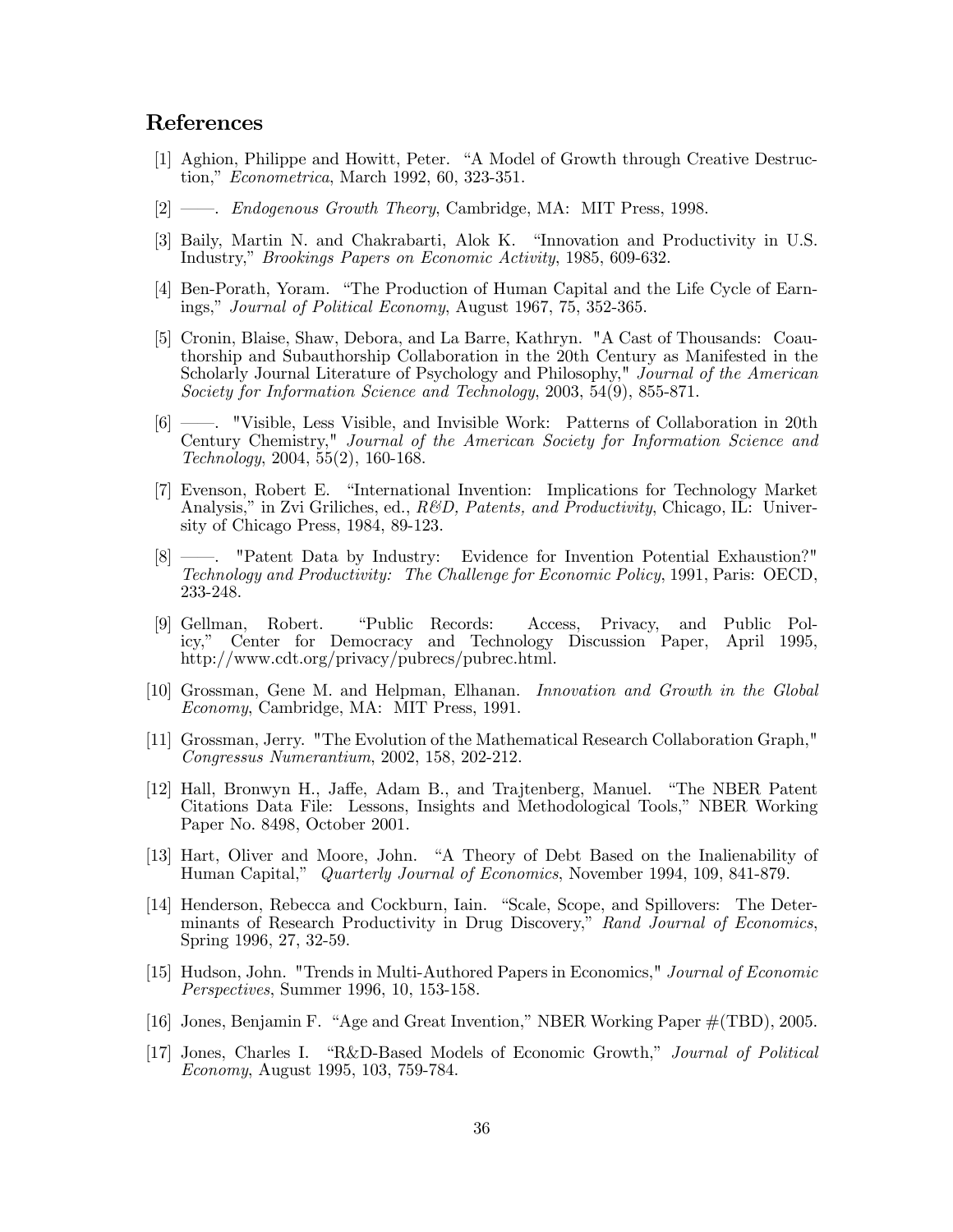- [18] ——. "Time Series Tests of Endogenous Growth Models," *Quarterly Journal of Eco*nomics, May 1995, 110, 495-525.
- [19] Kremer, Michael. "Population Growth and Technological Change: One Million B.C. to 1990," Quarterly Journal of Economics, August 1993, 108, 681-716.
- [20] Kortum, Samuel S. "Equilibrium R&D and the Decline in the Patent-R&D Ratio: U.S. Evidence," American Economic Review Papers and Proceedings, May 1993, 83, 450-457.
- [21] ––. "Research, Patenting, and Technological Change," Econometrica, November 1997, 65, 1389-1419.
- [22] Kuhn, Thomas. The Structure of Scientific Revolutions, Chicago, IL: University of Chicago Press, 1962.
- [23] Laband, David and Tollison, Robert. "Intellectual Collaboration," Journal of Political Economy, June 2000, 108, 632-662.
- [24] Machlup, Fritz. The Production and Distribution of Knowledge in the United States, Princeton, NJ: Princeton University Press, 1962, 170-176.
- [25] Malone, Michael S. The Microprocessor: A Biography, New York, NY: Springer-Verlag New York, 1995.
- [26] Mansfield, Edwin. "Patents and Innovation: An Empirical Study," Management Science, February 1986, 32, 173-181.
- [27] McDowell, John, and Melvin, Michael. "The Determinants of Coauthorship: An Analysis of the Economics Literature," *Review of Economics and Statistics*, February 1983, 65, 155-160.
- [28] Mokyr, Joel. The Lever of Riches, New York, NY: Oxford University Press, 1990.
- [29] National Research Council, On Time to the Doctorate: A Study of the Lengthening Time to Completion for Doctorates in Science and Engineering, Washington, DC: National Academy Press, 1990.
- [30] Romer, Paul M. "Endogenous Technological Change," Journal of Political Economy, October 1990, 98, S71-S102.
- [31] Scotchmer, Suzanne. "Standing on the Shoulders of Giants Cumulative Research and Patent Law", Journal of Economic Perspectives, Winter 1991, 5, 29-41.
- [32] Segerstrom, Paul. "Endogenous Growth Without Scale Effects," American Economic Review, December 1998, 88, 1290-1310.
- [33] Tilghman, Shirley (chair) et al. *Trends in the Early Careers of Life Sciences*, Washington, DC: National Academy Press, 1998.
- [34] Weitzman, Martin L. "Recombinant Growth," Quarterly Journal of Economics, May 1998, 113, 331-360.
- [35] Young, Alwyn. "Growth Without Scale Effects," Journal of Political Economy, February 1998, 106, 41-63.
- [36] Zuckerman, Harriet and Merton, Robert. "Age, Aging, and Age Structure in Science," in Merton, Robert, The Sociology of Science, Chicago, IL: University of Chicago Press, 1973, 497-559.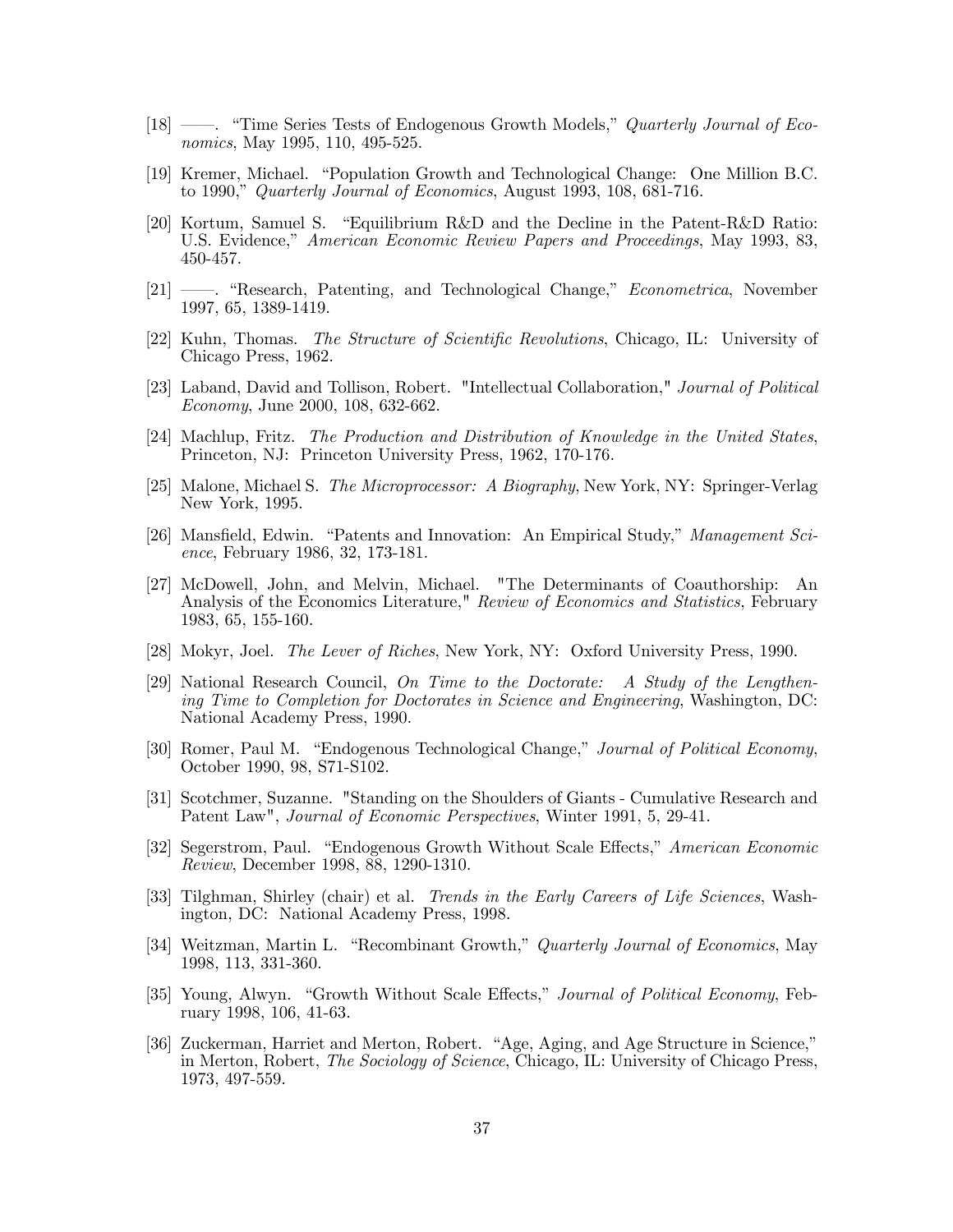|                                            | Dependent Variable: Age at Great Achievement |                        |  |  |  |  |  |  |  |
|--------------------------------------------|----------------------------------------------|------------------------|--|--|--|--|--|--|--|
|                                            | <b>Nobel Prize Winners</b>                   | <b>Great Inventors</b> |  |  |  |  |  |  |  |
| Year of Great<br>Achievement<br>(in 100's) | $5.83***$<br>(1.37)                          | $4.86^{**}$<br>(2.31)  |  |  |  |  |  |  |  |
| Number of<br>observations                  | 544                                          | 286                    |  |  |  |  |  |  |  |
| Time span                                  | 1873-1998                                    | 1900-91                |  |  |  |  |  |  |  |
| Average age                                | 38.6                                         | 39.0                   |  |  |  |  |  |  |  |
| $R^2$<br>NOTFC.                            | 0.032                                        | 0.016                  |  |  |  |  |  |  |  |

# Table 1: Age Trends among Great Innovators

NOTES:

(i) This table borrows from Jones (2005). Age trends are measured in years per century. Standard errors are given in parentheses. (ii) Nobel Prize winners include all winners in Physics, Chemistry, Medicine, and Economics. Great inventors are taken from technological

almanacs listing the great inventions of the 20<sup>th</sup> century.<br>\*\*Indicates 95% confidence level. \*\*\*Indicates 99% confidence level.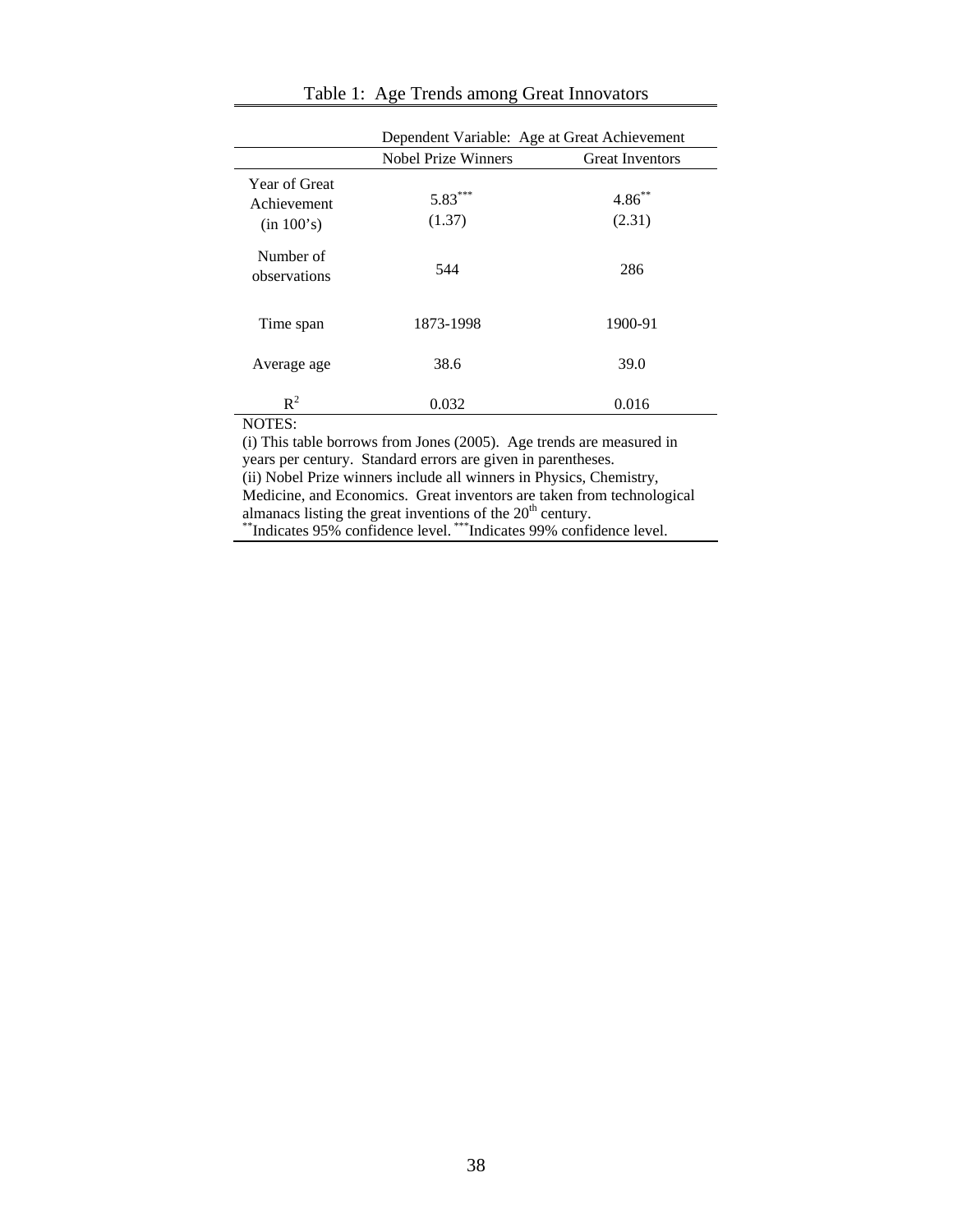|                                        |                       | Dependent Variable: Inventors per Patent |                  |                  |                  |                  |                  |                  |  |  |  |
|----------------------------------------|-----------------------|------------------------------------------|------------------|------------------|------------------|------------------|------------------|------------------|--|--|--|
|                                        |                       | (1)                                      | (2)              | (3)              | (4)              | (5)              | (6)              | (7)              |  |  |  |
| <b>Application Year</b>                |                       | .0293<br>(.0001)                         | .0261<br>(.0001) | .0262<br>(.0001) | .0251<br>(.0001) | .0244<br>(.0002) | .0306<br>(.0002) | .0180<br>(.0003) |  |  |  |
| Foreign Patent                         |                       |                                          | .444<br>(.002)   | .416<br>(.002)   | .141<br>(.004)   | .146<br>(.004)   | <b>US Only</b>   | Foreign<br>Only  |  |  |  |
| <b>Field Controls</b><br>Technological | <b>Broad</b>          |                                          | Yes              | --               | --               |                  |                  | --               |  |  |  |
|                                        | Narrow                |                                          |                  | Yes              | Yes              | Yes              | Yes              | Yes              |  |  |  |
| Assignee Code                          |                       |                                          |                  | $-$              | Yes              | Yes              | Yes              | Yes              |  |  |  |
| Number of<br>Observations              |                       | 2,016,377                                | 2,016,377        | 2,016,377        | 2,016,377        | 1,506,956        | 1,123,310        | 893,067          |  |  |  |
| Period                                 |                       | 1975-<br>1999                            | 1975-<br>1999    | 1975-<br>1999    | 1975-<br>1999    | 1975-<br>1996    | 1975-<br>1999    | 1975-<br>1999    |  |  |  |
| Variable                               | Mean of Dependent     | 2.03                                     | 2.03             | 2.03             | 2.03             | 1.97             | 1.82             | 2.29             |  |  |  |
| of Period Mean                         | Per-decade Trend as % | 14.4%                                    | 12.9%            | 12.9%            | 12.4%            | 12.4%            | 16.8%            | 7.9%             |  |  |  |
| $R^2$                                  |                       | .02                                      | .08              | .10              | .12              | .13              | .12              | .10              |  |  |  |

(i) Regressions are OLS with standard errors in parentheses. Specifications (1) through (4) consider the entire universe of patents applied for between 1975 and 1999. Specification (5) considers only patents that were granted within three years after application (see discussion in text). Specifications (6) and (7) present separate trends for domestic and foreign source patents.

(ii) Foreign Patent is a dummy variable to indicate whether the first inventor listed with the patent has an address outside the U.S..

(iii) "Broad" technological controls include dummies for each of the 6 categories in Hall et al.'s most aggregated technological classification. "Narrow" technological controls include dummies for each category of their 36-category classification.

(iv) Upward trends persist when run separately for each technological field. Using the broad classification (six categories), the trends range from a low of .018 for "Other" to a high of .037 for "Chemical". Using the narrower classification scheme (thirty-six categories), the trends range from a low of .007 for "Apparel &Textile" to .051 for "Organic Compounds". The smallest t-statistic for any of these trends is 7.76.

(v) Assignee code controls are seven dummy variables that define who holds the rights to the patent. Most patent rights are held by US or foreign corporations (80%), while a minority remain unassigned (17%) at the time the patent is issued. Table A.2 describes the assignee codes in further detail. Running the time trends separately for the individual assignee codes shows that the team size trends range from a low of .005 for the unassigned category to a high of .039 for US non-government institutions. The lowest t-statistic for any of these trends is 5.38.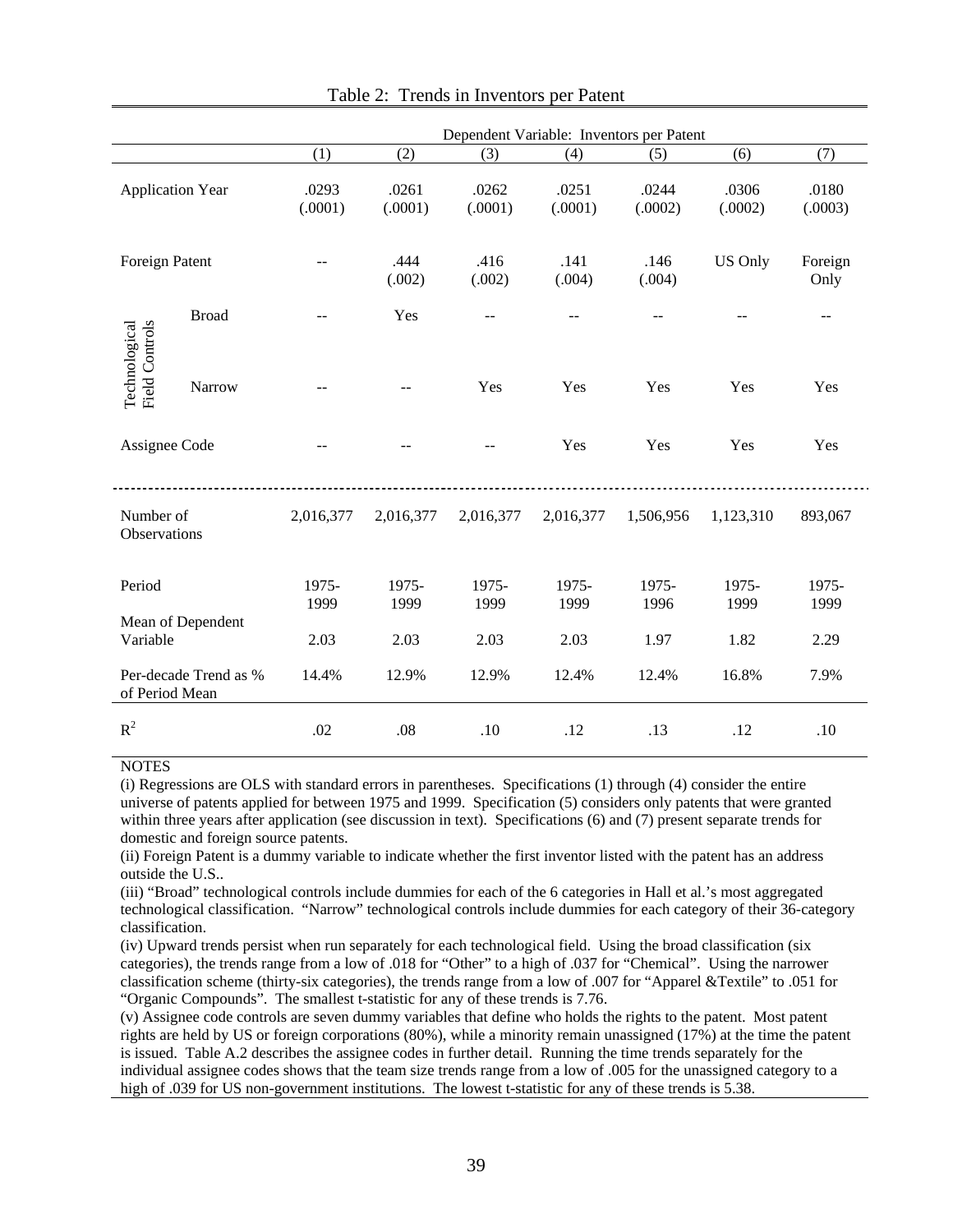|                                        |                        | Dependent Variable: Age at Application |                  |                  |                  |                     |                  |                     |  |  |  |  |
|----------------------------------------|------------------------|----------------------------------------|------------------|------------------|------------------|---------------------|------------------|---------------------|--|--|--|--|
|                                        |                        | (1)                                    | (2)              | (3)              | (4)              | (5)                 | (6)              | (7)                 |  |  |  |  |
| <b>Application Year</b>                |                        | .0657<br>(.0095)                       | .0666<br>(.0095) | .0671<br>(.0095) | .0671<br>(.0099) | .0687<br>(.0097)    | .0530<br>(.0107) | .0584<br>(.0109)    |  |  |  |  |
|                                        | <b>Broad</b>           | $\overline{a}$                         | Yes              |                  | $=$              |                     |                  | $\sim$              |  |  |  |  |
| <b>Field Controls</b><br>Technological | Narrow                 |                                        |                  | Yes              | Yes              | Yes                 |                  | Yes                 |  |  |  |  |
| Assignee Code                          |                        |                                        |                  | --               | Yes              | Yes                 |                  | Yes                 |  |  |  |  |
| <b>Team Size</b>                       |                        |                                        |                  |                  |                  | $-.0630$<br>(.0273) |                  | $-.0348$<br>(.0306) |  |  |  |  |
|                                        | Number of observations | 6,541                                  | 6,541            | 6,541            | 6,541            | 6,541               | 5,102            | 5,102               |  |  |  |  |
| Period                                 |                        | 1985-<br>1999                          | 1985-<br>1999    | 1985-<br>1999    | 1985-<br>1999    | 1985-<br>1999       | 1985-<br>1999    | 1985-<br>1999       |  |  |  |  |
| Age Range                              |                        | $25 - 35$                              | $25 - 35$        | $25 - 35$        | $25 - 35$        | $25 - 35$           | 23-33            | 23-33               |  |  |  |  |
| Variable                               | Mean of Dependent      | 31.0                                   | 31.0             | 31.0             | 31.0             | 31.0                | 29.3             | 29.3                |  |  |  |  |
| of Period Mean                         | Per-decade Trend as %  | 2.1%                                   | 2.1%             | 2.2%             | 2.2%             | 2.2%                | 1.8%             | 2.0%                |  |  |  |  |
| $R^2$                                  |                        | .007                                   | .010             | .020             | .020             | .021                | .005             | .018                |  |  |  |  |

Table 3: Trends in Age at First Innovation

(i) Regressions are OLS, with standard errors in parentheses. All regressions look only at those innovators for whom we have age data and who appear for the first time in the data set in or after 1985. Specifications (1) through (5) consider those innovators who appear for the first time between ages 25 and 35. Specifications (6) and (7) consider those innovators who appear for the first time between ages 23 and 33.

(ii) "Broad" technological controls include dummies for each of the 6 categories in Hall et al.'s most aggregated technological classification. "Narrow" technological controls include dummies for each classification in their 36 category measure. The upward age trend persists when run separately in each of Hall et al's broad technology classes. These trends are significant in 5 of the 6 categories, with similar trend coefficients as when the data are pooled. Upward trends are also found in 29 of 36 categories when using Hall et al.'s narrow technology classification. Here 12 categories show significant upward trends. Sample sizes drop considerably when the data is divided into these 36 categories. The one case of a significant downward trend (category #23, Computer Peripherals) has 42 observations. (iii) Assignee code controls are seven dummy variables that define who holds the rights to the patent. Table A.2 describes the assignee codes in further detail. The upward age trends persist when run separately for each assignee code and are similar in magnitude to the trends in the table above.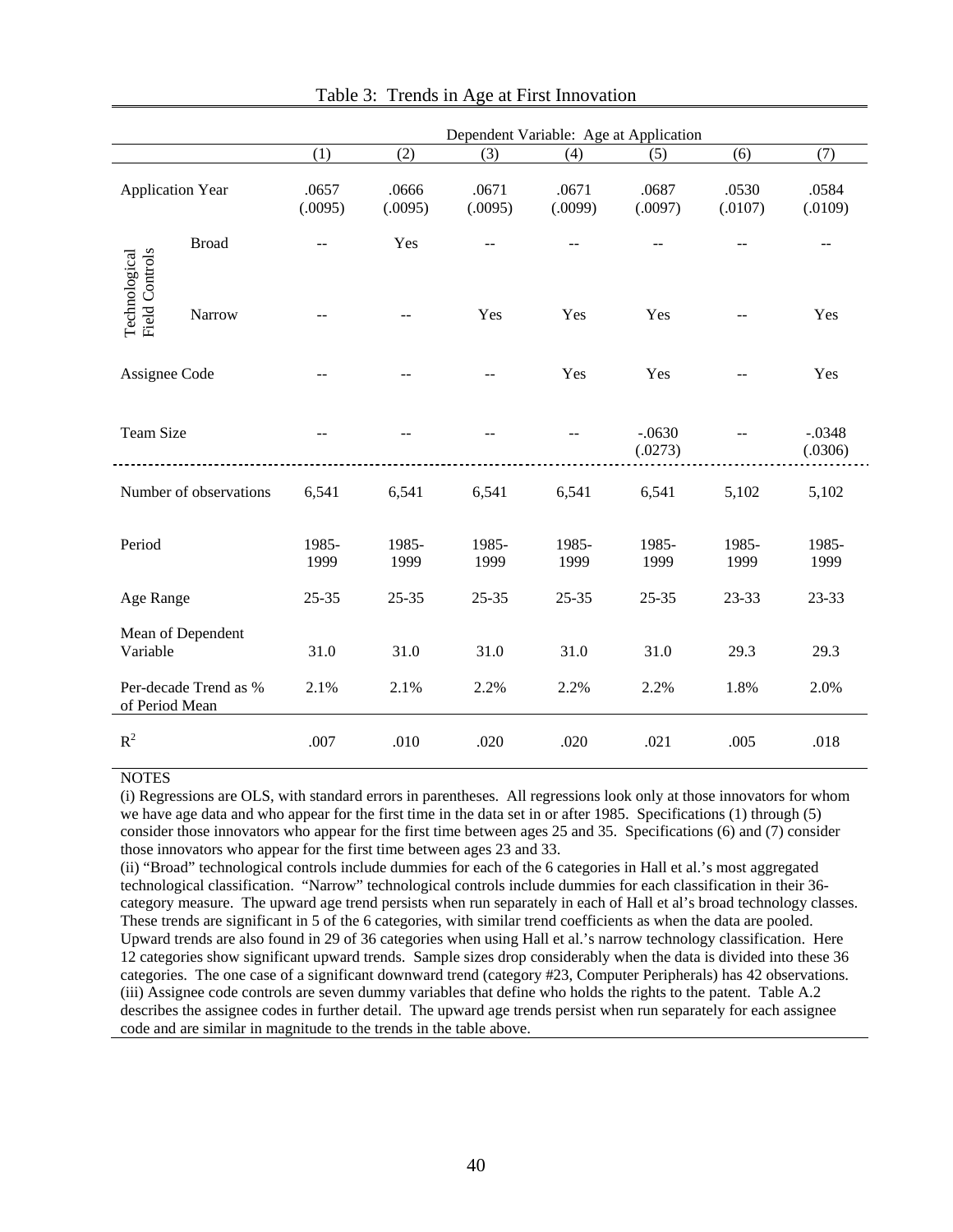|                                                          | Dependent Variable: Probability of Switching Technological Field |                         |                         |                         |                         |                         |                         |                         |  |  |  |  |
|----------------------------------------------------------|------------------------------------------------------------------|-------------------------|-------------------------|-------------------------|-------------------------|-------------------------|-------------------------|-------------------------|--|--|--|--|
|                                                          | (1)<br>414                                                       | (2)<br>414              | (3)<br>36               | (4)<br>36               | (5)<br>6                | (6)<br>6                | (7)<br>414              | (8)<br>414              |  |  |  |  |
| <b>Application Year</b>                                  | $-3.4e-3$<br>$(.19e-3)$                                          | $-3.2e-3$<br>$(.19e-3)$ | $-2.5e-3$<br>$(.19e-3)$ | $-2.8e-3$<br>$(.19e-3)$ | $-1.9e-3$<br>$(.17e-3)$ | $-2.3e-3$<br>$(.17e-3)$ | $-5.1e-3$<br>$(.12e-3)$ | $-3.0e-3$<br>$(.11e-3)$ |  |  |  |  |
| Foreign Patent                                           | $-$                                                              | .0076<br>(.0039)        | $-$                     | $-.0041$<br>(.0038)     | $\sim$                  | .0002<br>(.0035)        | $\sim$ $\sim$           | $-.0005$<br>(.0029)     |  |  |  |  |
| Time Between<br>Applications                             |                                                                  | .0225<br>(.0012)        | $\overline{a}$          | .0206<br>(.0012)        | $-$                     | .0154<br>(.0011)        | $-$                     | .0228<br>(.0004)        |  |  |  |  |
| Technological<br><b>Field Controls</b><br>(first patent) |                                                                  | Yes                     |                         | Yes                     |                         | Yes                     |                         | Yes                     |  |  |  |  |
| Assignee Code<br>(first patent)                          | $\mathbb{L}^{\mathbb{L}}$                                        | Yes                     | $\sim$ $\sim$           | Yes                     | $-$                     | Yes                     |                         | Yes                     |  |  |  |  |
| Number of<br>observations                                | 215,855                                                          | 215,855                 | 215,855                 | 215,855                 | 215,855                 | 215,855                 | 359,405                 | 359,405                 |  |  |  |  |
| Period                                                   | 1975-<br>1993                                                    | 1975-<br>1993           | 1975-<br>1993           | 1975-<br>1993           | 1975-<br>1993           | 1975-<br>1993           | 1975-<br>1999           | 1975-<br>1999           |  |  |  |  |
| Mean of<br>Dependent<br>Variable                         | .535                                                             | .535                    | .423                    | .423                    | .294                    | .294                    | .556                    | .556                    |  |  |  |  |
| Per-decade<br>Trend as % of<br>Period Mean               | $-6.4%$                                                          | $-6.0\%$                | $-5.9%$                 | $-6.4%$                 | $-6.5%$                 | $-7.8%$                 | $-9.4%$                 | $-5.6%$                 |  |  |  |  |
| (Pseudo) $R^2$                                           | .0011                                                            | .018                    | .0006                   | .019                    | .0005                   | .017                    | .004                    | .026                    |  |  |  |  |

# Table 4: Trends in Probability of Field Jump

#### **NOTES**

(i) Results are for probit estimation, with coefficients reported at mean values and standard errors in parentheses. The coefficient for the Foreign dummy is reported over the 0-1 range.

(ii) The dependent variable is 0 if an inventor does not switch fields between two consecutive innovations. The dependent variable is 1 if the inventor does switch fields. Column headings define the field classification used to determine the dependent variable: "414" indicates the 414-category technological class definition of the USPTO; "36" and "6" refer to the aggregated measures defined by Hall et al (2001).

(iii) Specifications (1) through (6) consider "fast" innovators -- only those consecutive patents with no more than 3 years between applications and with no more than 3 years delay between application and grant. (See discussion in text.) Specifications (7) and (8) consider all consecutive patents.

(iv) Technological field controls are dummies for the 36 categories defined by Hall et al (2001). The reported regressions use the technological field of the initial patent. Using the field of the second patent has no effect on the results. Running the regressions separately by technology category shows that the trends persist in 6 of 6 categories using Hall et al.'s broad technology classification and 34 of 36 categories using Hall et al's narrow classification with significant trends in 20. (v) Assignee code controls are seven dummy variables that define who holds the rights to the patent. Table A.2 describes the assignee codes in further detail. The declining probability of field jump persists when the trend is examined within each assignment code, although the significance of the trend disappears in the rarer classifications.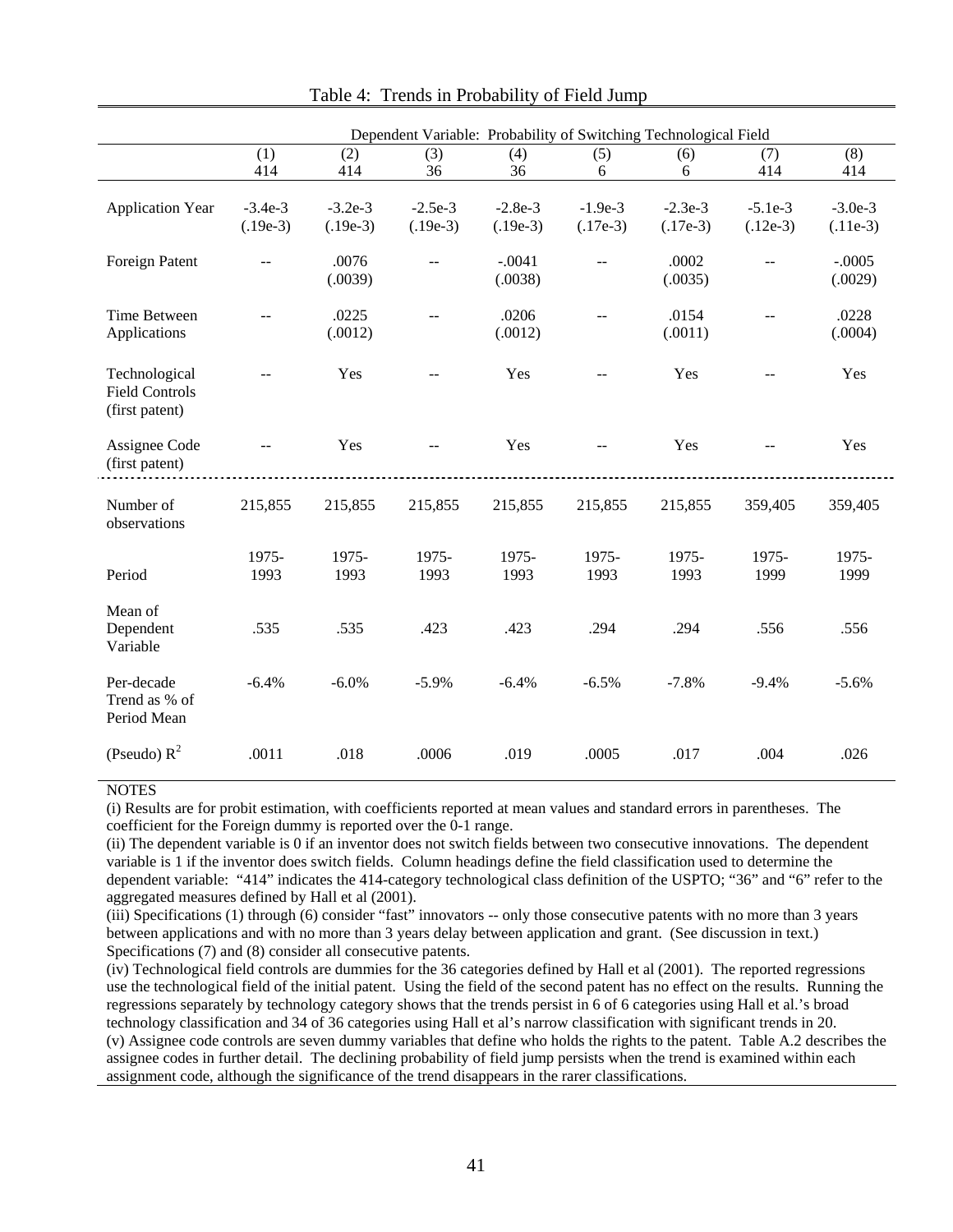|                                                            |                         |                        | Dependent Variable: Time Lag Between Consecutive Patent Applications |                        |                        |                        |
|------------------------------------------------------------|-------------------------|------------------------|----------------------------------------------------------------------|------------------------|------------------------|------------------------|
|                                                            | (1)                     | (2)                    | (3)                                                                  | (4)                    | (5)                    | (6)                    |
| <b>Application Year</b>                                    | $0.30e-3$<br>$(.14e-3)$ | $1.2e-3$<br>$(.14e-3)$ | $0.54e-3$<br>$(.14e-3)$                                              | $2.2e-3$<br>$(.35e-3)$ | $2.8e-3$<br>$(.35e-3)$ | $2.0e-3$<br>$(.35e-3)$ |
| Foreign Patent                                             | --                      | $-.0736$<br>(.0016)    | $-.0591$<br>(.0016)                                                  |                        | $-0.0526$<br>(.0042)   | $-0.0522$<br>(.0042)   |
| <b>Team Size</b><br>(second patent)                        | $=$                     | $-0.0156$<br>(.0004)   | $-.0099$<br>(.0004)                                                  | $=$                    |                        | $-$                    |
| Same Team Size<br>Dummy                                    |                         | $-.0474$<br>(.0016)    | $-.0515$<br>(.0016)                                                  |                        |                        | $=$                    |
| Field Jump Dummy                                           |                         | .115<br>(.002)         | .115<br>(.002)                                                       |                        | .081<br>(.004)         | .083<br>(.004)         |
| <b>Technological Field</b><br>Controls<br>(second patent)  |                         |                        | Yes                                                                  |                        |                        | Yes                    |
| Number of<br>observations                                  | 1,430,144               | 1,430,144              | 1,430,144                                                            | 215,855                | 215,855                | 215,855                |
| Period                                                     | 1975-1993               | 1975-1993              | 1975-1993                                                            | 1975-1993              | 1975-1993              | 1975-1993              |
| Mean of Dependent<br>Variable<br>(see note (iv))           | .749                    | .749                   | .749                                                                 | .793                   | .793                   | .793                   |
| Per-decade Trend as<br>% of Period Mean<br>(see note (iv)) | 0.4%                    | 1.6%                   | 0.7%                                                                 | 2.8%                   | 3.5%                   | 2.5%                   |
| $R^2$                                                      | .0000                   | .0077                  | .0157                                                                | .0002                  | .0028                  | .0136                  |

Table 5: Trends in Time Lag

(i) Regressions are OLS, with standard errors in parentheses.

(ii) All specifications consider "fast" innovators -- only those consecutive patents with no more than 3 years between applications and with no more than 3 years delay between application and grant. (See discussion in text.) (iii) Specifications (1) to (3) consider all consecutive patents in this time period. Specifications (4) through (6) consider time lags by solo inventors.

(iv) The dependent variable is an integer varying between 0 and 3. Period means are underestimated due to the integer nature of the application year, because two applications in the same calendar year are calculated to have a time lag of zero. This biases down the mean and biases up the percentage trend.

(v) Technological field controls are dummies for the 36 categories defined by Hall et al (2001).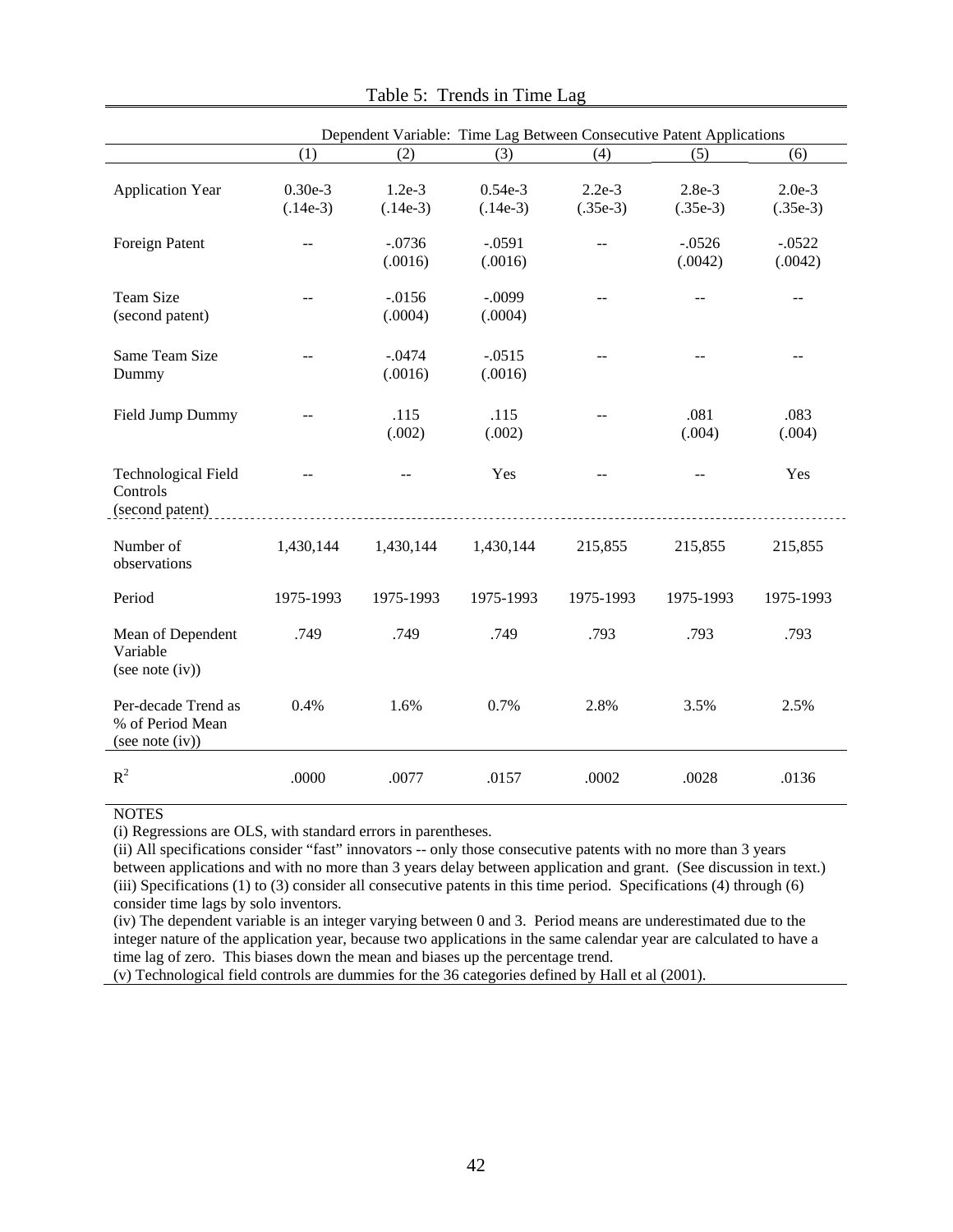|                                | <b>Technological Classification</b><br>(Hall et al. 2001) |      | Age at First<br>Innovation |      | Inventors per<br>Patent |      | Probability of<br>Field Jump |      |
|--------------------------------|-----------------------------------------------------------|------|----------------------------|------|-------------------------|------|------------------------------|------|
| 6                              | 36                                                        | Code | Obs                        | Mean | Obs                     | Mean | Obs                          | Mean |
|                                | Agriculture, Food, Textiles                               | 11   | 12                         | 31.1 | 16,100                  | 2.41 | 2,500                        | 0.48 |
|                                | Coating                                                   | 12   | 53                         | 29.2 | 29,800                  | 2.23 | 4,300                        | 0.64 |
| Chemical (1)                   | Gas                                                       | 13   | 17                         | 30.3 | 9,200                   | 1.96 | 1,700                        | 0.59 |
|                                | Organic Compounds                                         | 14   | 51                         | 29.5 | 59,600                  | 2.56 | 7,000                        | 0.34 |
|                                | Resins                                                    | 15   | 44                         | 29.3 | 67,200                  | 2.51 | 7,500                        | 0.36 |
|                                | Miscellaneous-Chemical                                    | 19   | 331                        | 29.3 | 197,100                 | 2.23 | 29,500                       | 0.43 |
|                                | Entire category                                           |      | 508                        | 29.4 | 379,200                 | 2.33 | 52,100                       | 0.43 |
|                                |                                                           |      |                            |      |                         |      |                              |      |
|                                | Communications                                            | 21   | 264                        | 29.3 | 92,700                  | 1.99 | 15,000                       | 0.41 |
|                                | Computer Hardware & Software                              | 22   | 162                        | 29.8 | 80,400                  | 2.26 | 10,200                       | 0.44 |
| $\widehat{\infty}$             | <b>Computer Peripherals</b>                               | 23   | 37                         | 29.3 | 22,100                  | 2.37 | 2,800                        | 0.51 |
|                                | <b>Information Storage</b>                                | 24   | 43                         | 28.9 | 41,300                  | 2.21 | 6,700                        | 0.39 |
| Communications<br>Computers &  | Entire category                                           |      | 506                        | 29.4 | 236,700                 | 2.16 | 34,500                       | 0.42 |
|                                |                                                           |      |                            |      |                         |      |                              |      |
|                                | Drugs                                                     | 31   | 74                         | 29.9 | 65,200                  | 2.90 | 6,300                        | 0.25 |
|                                | Surgery & Medical Instruments                             | 32   | 268                        | 29.8 | 59,900                  | 1.86 | 12,400                       | 0.29 |
|                                | Biotechnology                                             | 33   | 46                         | 30.5 | 22,700                  | 2.75 | 1,800                        | 0.38 |
| Drugs & $Medical (3)$          | Misc-Drugs & Medical                                      | 39   | 68                         | 29.1 | 13,600                  | 1.66 | 3,500                        | 0.35 |
|                                | Entire category                                           |      | 456                        | 29.8 | 161,500                 | 2.39 | 23,800                       | 0.29 |
|                                |                                                           |      |                            |      |                         |      |                              |      |
|                                | <b>Electrical Devices</b>                                 | 41   | 111                        | 29.3 | 61,000                  | 1.77 | 12,700                       | 0.48 |
|                                | <b>Electrical Lighting</b>                                | 42   | 90                         | 29.6 | 31,300                  | 1.96 | 5,700                        | 0.43 |
| Electronic (4)<br>Electrical & | Measuring & Testing                                       | 43   | 116                        | 29.2 | 57,700                  | 1.94 | 10,000                       | 0.51 |
|                                | Nuclear & X-rays                                          | 44   | 52                         | 29.7 | 30,200                  | 2.08 | 4,700                        | 0.50 |
|                                | Power Systems                                             | 45   | 128                        | 29.4 | 68,900                  | 1.94 | 13,000                       | 0.51 |
|                                | <b>Semiconductor Devices</b>                              | 46   | 49                         | 29.3 | 44,700                  | 2.25 | 7,100                        | 0.34 |
|                                | Misc-Electrical                                           | 49   | 104                        | 29.1 | 49,100                  | 1.97 | 8,900                        | 0.51 |
|                                | Entire category                                           |      | 650                        | 29.3 | 343,300                 | 1.97 | 61,700                       | 0.48 |
|                                |                                                           |      |                            |      |                         |      |                              |      |
|                                | Materials Processing & Handling                           | 51   | 241                        | 29.4 | 100,000                 | 1.79 | 21,700                       | 0.48 |
|                                | <b>Metal Working</b>                                      | 52   | 87                         | 28.8 | 58,100                  | 2.11 | 10,400                       | 0.54 |
|                                | Motors, Engines & Parts                                   | 53   | 83                         | 29.4 | 73,300                  | 1.85 | 16,200                       | 0.41 |
|                                | Optics                                                    | 54   | 57                         | 29.0 | 48,000                  | 2.15 | 8,100                        | 0.37 |
|                                | Transportation                                            | 55   | 273                        | 29.0 | 56,800                  | 1.66 | 12,000                       | 0.45 |
| Mechanical (5)                 | Misc-Mechanical                                           | 59   | 449                        | 29.1 | 96,800                  | 1.64 | 22,400                       | 0.49 |
|                                | Entire category                                           |      | 1,190                      | 29.1 | 433,300                 | 1.83 | 90,500                       | 0.46 |
|                                |                                                           |      |                            |      |                         |      |                              |      |
|                                | Agriculture, Husbandry, Food                              | 61   | 250                        | 29.1 | 41,200                  | 1.75 | 7,600                        | 0.41 |
|                                | <b>Amusement Devices</b>                                  | 62   | 269                        | 29.4 | 20,900                  | 1.41 | 4,300                        | 0.37 |
|                                | Apparel & Textile                                         | 63   | 211                        | 29.1 | 32,400                  | 1.57 | 7,600                        | 0.37 |
|                                | Earth Working & Wells                                     | 64   | 100                        | 29.6 | 27,800                  | 1.69 | 6,600                        | 0.36 |
|                                | Furniture, House Fixtures                                 | 65   | 346                        | 29.1 | 41,000                  | 1.42 | 9,400                        | 0.50 |
| Others (6)                     | Heating                                                   | 66   | 58                         | 30.0 | 26,300                  | 1.75 | 6,100                        | 0.48 |
|                                | Pipes & Joints                                            | 67   | 45                         | 29.2 | 17,100                  | 1.58 | 4,500                        | 0.61 |
|                                | Receptacles                                               | 68   | 298                        | 29.4 | 40,700                  | 1.51 | 10,100                       | 0.47 |
|                                | Misc-Others                                               | 69   | 846                        | 29.2 | 167,800                 | 1.73 | 35,200                       | 0.48 |
|                                | Entire category                                           |      | 2,423                      | 29.3 | 415,600                 | 1.64 | 91,000                       | 0.46 |

Table 6: Mean differences across Technological Categories

(i) Age at first innovation includes observations of those innovators who appear after 1985 in the data set and between the ages of 23 and 33. Results are similar, with higher mean and even less variance, for 25-35 year olds. (ii) Probability of field jump is probability of switching categories for solo innovators using 36-category measure.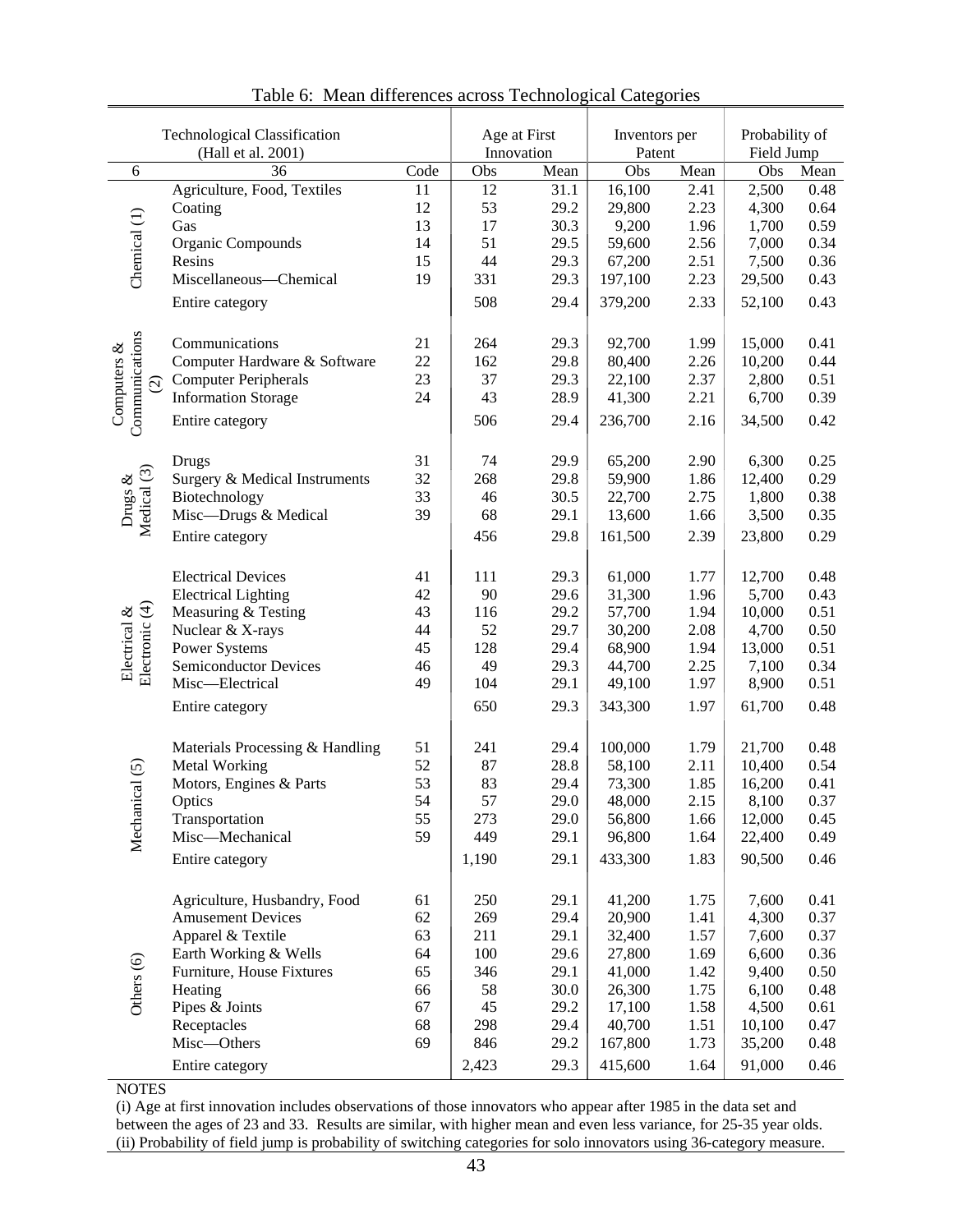|                                                         | Dependent Variable: Inventors per Patent |                  |                     |                  |                  |                  |                  |  |  |  |  |
|---------------------------------------------------------|------------------------------------------|------------------|---------------------|------------------|------------------|------------------|------------------|--|--|--|--|
|                                                         | (1)                                      | (2)              | (3)                 | (4)              | (5)              | (6)              | (7)              |  |  |  |  |
| Normalized Variation in<br>Tree Size                    | .0849<br>(.0010)                         | .0961<br>(.0010) | .0995<br>(.0011)    | .120<br>(.001)   | .133<br>(.001)   | .107<br>(.001)   | .152<br>(.001)   |  |  |  |  |
| Normalized Variation in<br>Tree Size, Squared           | .0609<br>(.0007)                         | .0545<br>(.0007) | .0545<br>(.0007)    | .0341<br>(.0007) | .0257<br>(.0009) | .0356<br>(.0011) | .0404<br>(.0009) |  |  |  |  |
| Foreign Patent                                          | $-$                                      | .446<br>(.002)   | .442<br>(.002)      | .420<br>(.002)   | <b>US Only</b>   | Foreign<br>Only  | .371<br>(.003)   |  |  |  |  |
| Normalized Variation in<br><b>Direct Citations Made</b> |                                          |                  | $-.0094$<br>(.0011) |                  |                  |                  | $-$              |  |  |  |  |
| <b>Technological Field</b><br>Controls                  |                                          |                  |                     | Yes              | Yes              | Yes              | Yes              |  |  |  |  |
| <b>Application Year</b><br>Dummies                      | Yes                                      | Yes              | Yes                 | Yes              | Yes              | Yes              | Yes              |  |  |  |  |
| Number of observations                                  | 1,969,908                                | 1,969,908        | 1,969,908           | 1,969,908        | 1,103,402        | 866,506          | 1,330,210        |  |  |  |  |
| Period                                                  | 1975-<br>1999                            | 1975-<br>1999    | 1975-<br>1999       | 1975-<br>1999    | 1975-<br>1999    | 1975-<br>1999    | 1985-<br>1999    |  |  |  |  |
| Mean of Dependent<br>Variable                           | 2.02                                     | 2.02             | 2.02                | 2.02             | 1.82             | 2.27             | 2.13             |  |  |  |  |
| $R^2$                                                   | .026                                     | .050             | .050                | .100             | .090             | .083             | .079             |  |  |  |  |

Table 7: Inventors per Patent vs. Tree Size

(i) Regressions are OLS with standard errors in parentheses. Specifications (1) through (4) consider the entire universe of patents applied for between 1975 and 1999. Specification (5) and (6) consider separately patents from domestic vs. foreign sources. Specification (7) considers cross-sections from the later part of the time period.

(ii) Normalized Variation in Tree Size is the deviation from the year mean tree size, divided by the year standard deviation in tree size. "Tree size" is the log of the number of nodes in the citations tree behind any patent.

(iii) Normalized Variation in Direct Citations Made captures variation in the number of citations to prior art listed on a patent application. It is the deviation from the year mean number of citations, divided by the year standard deviation in the number of citations.

(iv) Technological field controls include dummies for each of Hall et al.'s 36-category measure.

(v) The number of observations here is slightly smaller than for the time trend analysis in Table 1 because a few patents do not cite other US patents, hence no citation tree can be built; these patents are dropped from the analysis.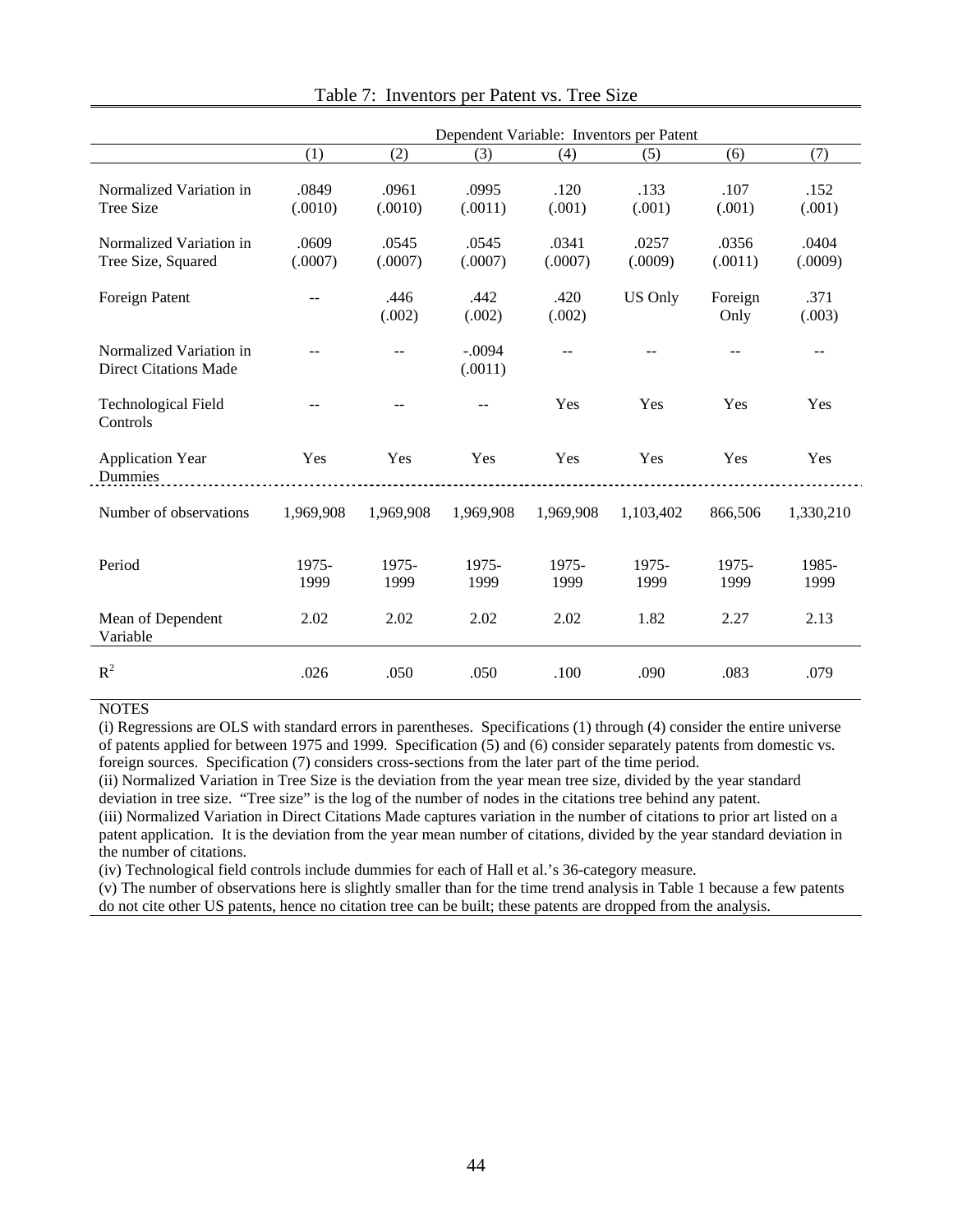|                                                     | Dependent Variable: Age at application for first patent |                   |                |                   |                   |                   |                |                   |  |  |  |
|-----------------------------------------------------|---------------------------------------------------------|-------------------|----------------|-------------------|-------------------|-------------------|----------------|-------------------|--|--|--|
|                                                     | (1)                                                     | (2)               | (3)            | (4)               | (5)               | (6)               | (7)            | (8)               |  |  |  |
| Normalized Variation<br>in Tree Size                | $-.007$<br>(.032)                                       | $-.005$<br>(.036) | .114<br>(.035) | .084<br>(.040)    | .059<br>(.043)    | .097<br>(.030)    | .113<br>(.046) | .030<br>(.026)    |  |  |  |
| <b>Team Size</b>                                    |                                                         | $-.054$<br>(.027) | $-$            | $-.036$<br>(.030) | $-.038$<br>(.030) | $-.024$<br>(.025) | .008<br>(.035) | $-.029$<br>(.019) |  |  |  |
| Normalized Variation<br>in Direct Citations<br>Made |                                                         |                   |                |                   | .064<br>(.044)    | $\overline{a}$    |                | --                |  |  |  |
| <b>Technological Field</b><br>Controls              |                                                         | Yes               |                | Yes               | Yes               | Yes               | Yes            | Yes               |  |  |  |
| <b>Application Year</b><br><b>Dummies</b>           | Yes                                                     | Yes               | Yes            | Yes               | Yes               | Yes               | Yes            | Yes               |  |  |  |
| Number of<br>observations                           | 6,486                                                   | 6,486             | 5,058          | 5,058             | 5,058             | 8,434             | 3,630          | 3,588             |  |  |  |
| Period                                              | 1985-<br>1999                                           | 1985-<br>1999     | 1985-<br>1999  | 1985-<br>1999     | 1985-<br>1999     | 1975-<br>1999     | 1985-<br>1999  | 1985-<br>1999     |  |  |  |
| Age Range                                           | $25 - 35$                                               | $25 - 35$         | 23-33          | 23-33             | 23-33             | 23-33             | $21 - 31$      | 28-33             |  |  |  |
| Mean of Dependent<br>Variable                       | 31.0                                                    | 31.0              | 29.34          | 29.3              | 29.2              | 29.2              | 27.7           | 30.7              |  |  |  |
| $R^2$                                               | .009                                                    | .022              | .009           | .021              | .012              | .020              | .025           | .020              |  |  |  |

| Table 8: Age vs. Tree Size |  |  |  |  |
|----------------------------|--|--|--|--|
|----------------------------|--|--|--|--|

(i) Regressions are OLS, with standard errors in parentheses. All regressions look only at those innovators for whom we have age data. Specifications (1) and (2) consider first innovations in the 25-35 age window. Specifications (3) through (6) consider innovators in the 23-33 age window. Specification (7) considers slightly younger innovators, and Specification (8) considers the latter half of the 23-33 age window. Specifications (6) considers cross-sections pooled over the entire time period; the other specifications focus on the post-1985 period, for which we can be confident that we are witnessing an innovator's first patent. (ii) Normalized Variation in Tree Size is the deviation from the year mean tree size, divided by the year standard deviation in tree size. "Tree size" is the log of the number of nodes in the citations tree behind any patent.

(iii) Normalized Variation in Direct Citations Made captures variation in the number of citations to prior art listed on a patent application. It is the deviation from the year mean number of citations, divided by the year standard deviation in the number of citations.

(iv) The number of observations here is slightly smaller than for the time trend analysis in Table 2 because a few patents do not cite other US patents, hence no citation tree can be built; these patents are dropped from the analysis.

(v) Technological field controls include dummies for each of Hall et al.'s 36-category measure.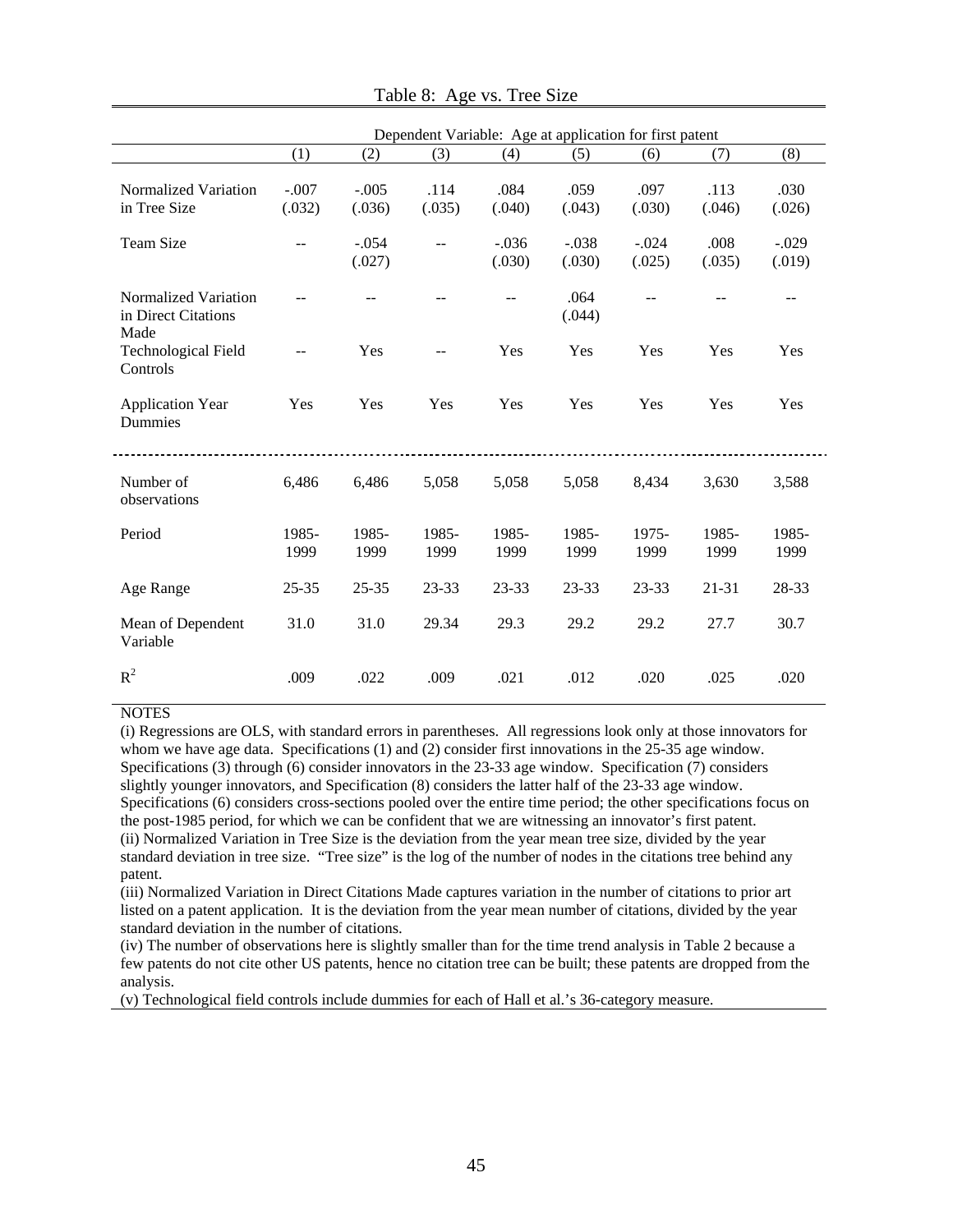|                                                       | Dependent Variable: Probability of Switching Technological Field |                      |                     |                      |                      |                      |  |  |  |
|-------------------------------------------------------|------------------------------------------------------------------|----------------------|---------------------|----------------------|----------------------|----------------------|--|--|--|
|                                                       | (1)                                                              | (2)                  | (3)                 | (4)                  | (5)                  | (6)                  |  |  |  |
| Normalized Variation<br>in Tree Size                  | $-.0072$<br>(.0008)                                              | $-.0074$<br>(.0008)  | $-.0059$<br>(.0008) | $-.0095$<br>(.0009)  | $-.0144$<br>(.0012)  | $-0.0184$<br>(.0017) |  |  |  |
| Foreign Patent                                        | $-$                                                              | $-0.0125$<br>(.0018) | $-.0108$<br>(.0018) | $-0.0129$<br>(.0018) | $-0.0135$<br>(.0023) | .0032<br>(.0032)     |  |  |  |
| Time Between<br>Applications                          |                                                                  |                      | .0226<br>(.0004)    | .0232<br>(.0004)     | .0215<br>(.0012)     | .0143<br>(.0017)     |  |  |  |
| <b>Technological Field</b><br>Controls (first patent) |                                                                  |                      |                     | Yes                  | Yes                  | Yes                  |  |  |  |
| <b>Application Year</b><br>Dummies                    | Yes                                                              | Yes                  | Yes                 | Yes                  | Yes                  | Yes                  |  |  |  |
| Number of observations                                | 353,762                                                          | 353,762              | 353,762             | 353,762              | 212,274              | 110,511              |  |  |  |
| Period                                                | 1975-<br>1999                                                    | 1975-<br>1999        | 1975-<br>1999       | 1975-<br>1999        | 1975-<br>1993        | 1985-<br>1993        |  |  |  |
| Mean of Dependent<br>Variable                         | .551                                                             | .551                 | .551                | .551                 | .536                 | .520                 |  |  |  |
| (Pseudo) $R^2$                                        | .0039                                                            | .0039                | .0117               | .0251<br>$\bullet$   | .0171                | .0159                |  |  |  |

Table 9: Field Jump vs. Tree Size

(i) Results are for probit estimation, with coefficients reported at mean values and standard errors in parentheses. The coefficient for the Foreign dummy is reported over the 0-1 range. Only solo inventors are considered. Specifications (1) through (4) consider the entire set of solo inventors. Specification (5) considers only those solo inventors who meet the criteria in Specifications (1) through (6) in Table 3 (to help control for any truncation bias in the specialization measure – see the discussion of Table 3 in the text). Specification (6) considers the same data as Specification (5), but only looks at cross-sections in the later part of the time period.

(ii) The dependent variable is 0 if an inventor does not switch fields between two consecutive innovations. The field is defined using the 414-category technological class definition of the USPTO. (iii) Normalized Variation in Tree Size is the deviation from the year mean tree size, divided by the year standard deviation in tree size. "Tree size" is the log of the number of nodes in the citations tree behind any patent.

(iv) Technological field controls include dummies for each of Hall et al.'s 36-category measure.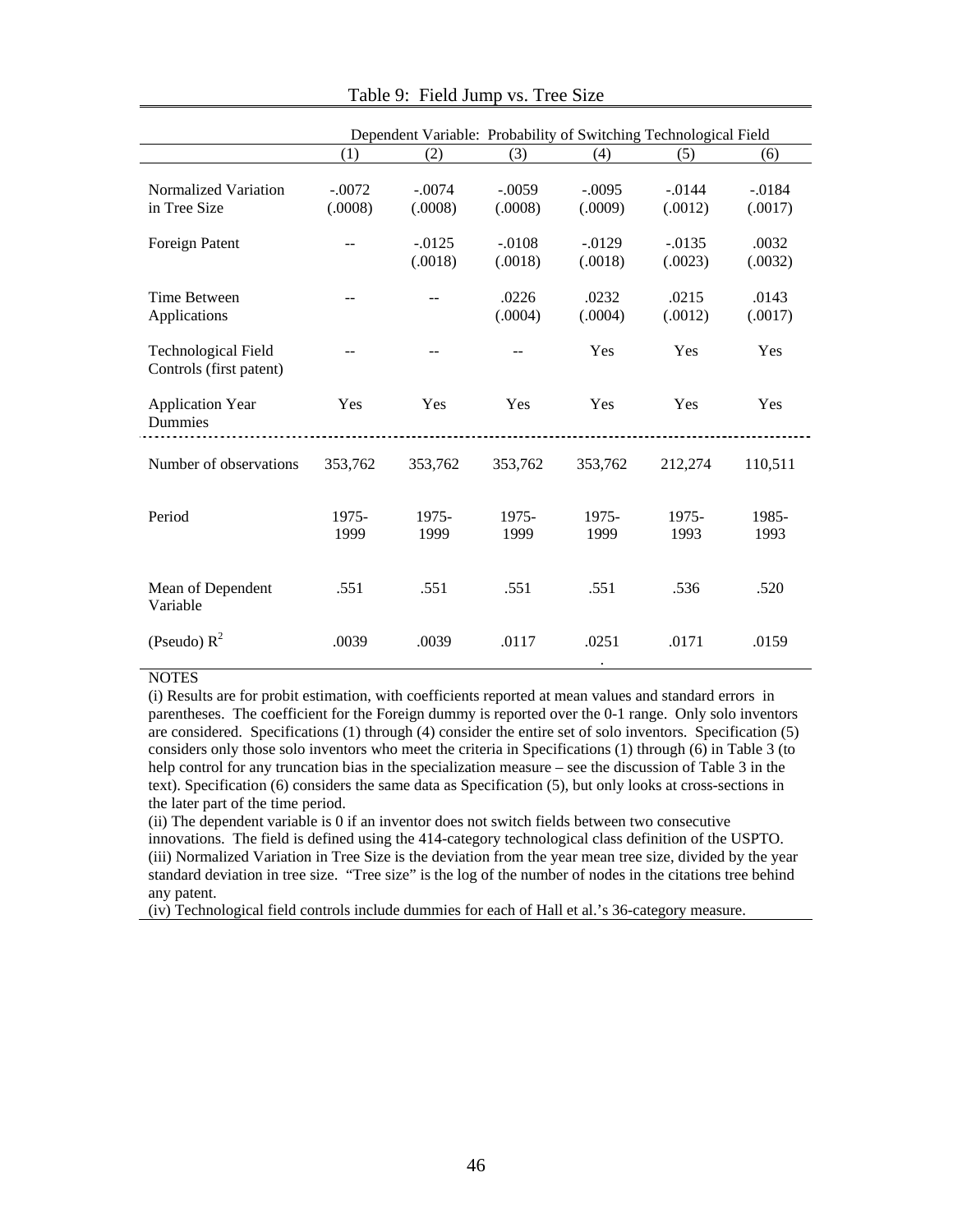|                                                                                     | Number of<br><b>Observations</b> | Percentage of<br>Row(3) | Percentage of<br>Row(4) | Percentage of<br>Row Above |
|-------------------------------------------------------------------------------------|----------------------------------|-------------------------|-------------------------|----------------------------|
| (1) Patents Granted                                                                 | 2,139,313                        |                         |                         |                            |
| (2) Inventors Worldwide                                                             | 4,301,229                        |                         |                         |                            |
| (3) Unique Inventors<br>Worldwide                                                   | 1,411,842                        |                         |                         |                            |
| (4) Unique Inventors with US<br>Address                                             | 752,163                          | 53.3%                   |                         | 53.3%                      |
| (5) Unique Inventors, US<br>Address, Zip Code                                       | 224,152                          | 15.9%                   | 29.8%                   | 29.8%                      |
| (6) Unique Inventors, US<br>Address, Zip Code, Unique<br>Match from AnyBirthday.com | 56,281                           | 4.0%                    | 7.5%                    | 25.1%                      |
| <b>NOTES</b>                                                                        |                                  |                         |                         |                            |

# Table A.1: Number of Observations at Each Stage of Selection

(i) Observation counts consider the 1975-1999 period.

(ii) A "unique inventor" is defined by having same first name, last name, and middle initial.

| <b>Assignment Status</b>     | All<br>Patents | US<br>Patents | <b>US</b> Patents<br>No zip code | <b>US</b> Patents<br>Zip code | Direct<br>Match | <b>Birth Data</b><br>Other<br>Patents |
|------------------------------|----------------|---------------|----------------------------------|-------------------------------|-----------------|---------------------------------------|
| Unassigned                   | 17.2%          | 22.4%         | 0.4%                             | 98.3%                         | 97.9%           | 26.6%                                 |
| US non-govt organization     | 43.9%          | 72.9%         | 94.1%                            | $0.0\%$                       | $0.0\%$         | 65.7%                                 |
| Non-US non-govt organization | 36.2%          | 1.1%          | 1.4%                             | $0.0\%$                       | $0.0\%$         | 3.4%                                  |
| Other assignment             | 2.7%           | 3.5%          | 4.1%                             | 1.7%                          | 2.1%            | 4.4%                                  |

# Table A.2: The Assignment of Patent Rights

**NOTES** 

(i) The first column considers all patent observations in the 1975-1999 period (2.1 million observations).

(ii) US patents are those for which first inventor listed with the patent has a US address.

(iii) The Birth Data columns consider those US patents with zip code information for which AnyBirthday.com produced a birth date. The first Birth Data column considers the specific patents on which AnyBirthday.com was able to match. The last column considers all other patents by that innovator, identifying the innovator by last name, first name, and middle initial.

(iv) Unassigned patents are those for which the patent rights were still held by the original inventor(s) at the time the patent was granted; these patents may or may not have been assigned after the grant date.

(v) Non-government organizations are mainly corporations but also include universities.

(vi) Other assignment includes assignments to: (a) US individuals; (b) Non-US individuals; (c) the US government; and (d) non-US governments.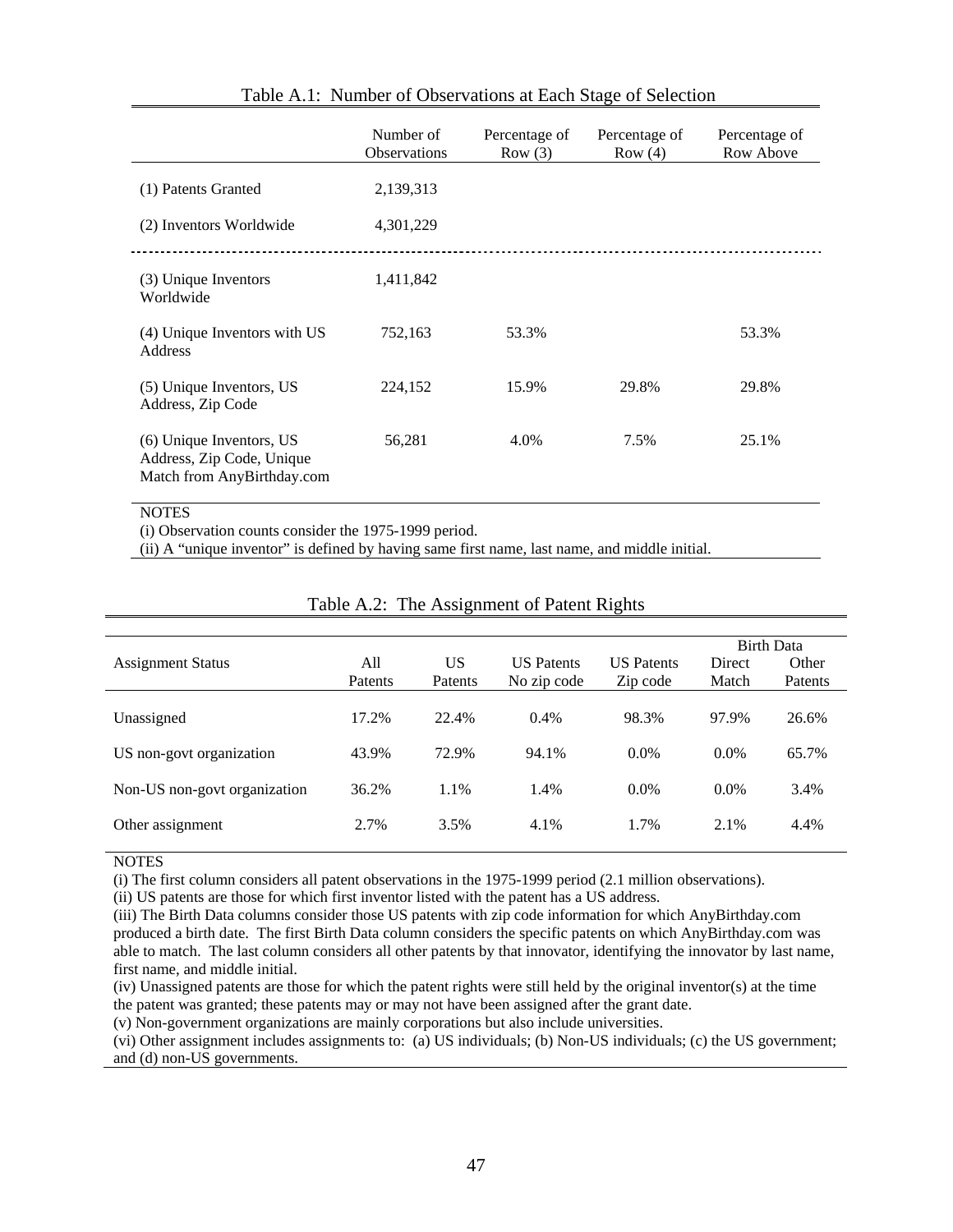|                                                                    | Dependent Variable: Inventors per patent |                    |                    |                    |                    |
|--------------------------------------------------------------------|------------------------------------------|--------------------|--------------------|--------------------|--------------------|
|                                                                    | (1)                                      | (2)                | (3)                | (4)                | (5)                |
| <b>US Address</b><br>dummy                                         | $-.315$<br>(.0020)                       | $-.339$<br>(.0020) | $-.300$<br>(.0020) | $-124$<br>(.0049)  | $-.103$<br>(.0048) |
| US Address and Zip Code<br>dummy                                   | $-786$<br>(.0033)                        | $-.670$<br>(.0033) | $-769$<br>(.0032)  | $-.155$<br>(.0069) | $-.176$<br>(.0066) |
| US Address, Zip Code,<br>and AnyBirthday.com<br>Direct Match dummy | .237<br>(.0068)                          | .246<br>(.0067)    | .212<br>(.0067)    | .243<br>(.0067)    | .228<br>(.0066)    |
| Constant                                                           | 2.28<br>(.0014)                          | 2.57<br>(.0023)    | 1.96<br>(.0052)    | 1.45<br>(.0042)    | 1.56<br>(.0067)    |
| <b>Technological Category</b><br>dummies                           | N <sub>0</sub>                           | Yes                | No                 | N <sub>0</sub>     | Yes                |
| <b>Grant Year dummies</b>                                          | N <sub>0</sub>                           | N <sub>0</sub>     | Yes                | No                 | Yes                |
| Assignee Code dummies                                              | N <sub>0</sub>                           | N <sub>0</sub>     | N <sub>0</sub>     | Yes                | Yes                |
| $R^2$                                                              | .0555                                    | .0825              | .0756              | .0757              | .1162              |

### Table A.3: Inventors per Patent, Mean Differences between Samples

**NOTES** 

(i) Regressions consider means in the entire dataset (2.1 million patent observations), covering the 1975- 1999 time period. Standard errors are in parentheses.

(ii) Dummy variables are nested: The second row captures a subset of the first. The third row captures a subset of the second.

(iii) Innovators for whom AnyBirthday.com produces a birth date are often involved with multiple innovations over the 1975-1999 period. The patents used for comparison in this table are those patents for which AnyBirthday.com produced the direct match.

(iv) Regressions with technological category controls are reported using the 6-category measure of Hall et al (2001). Results using the 36-category measure are similar.